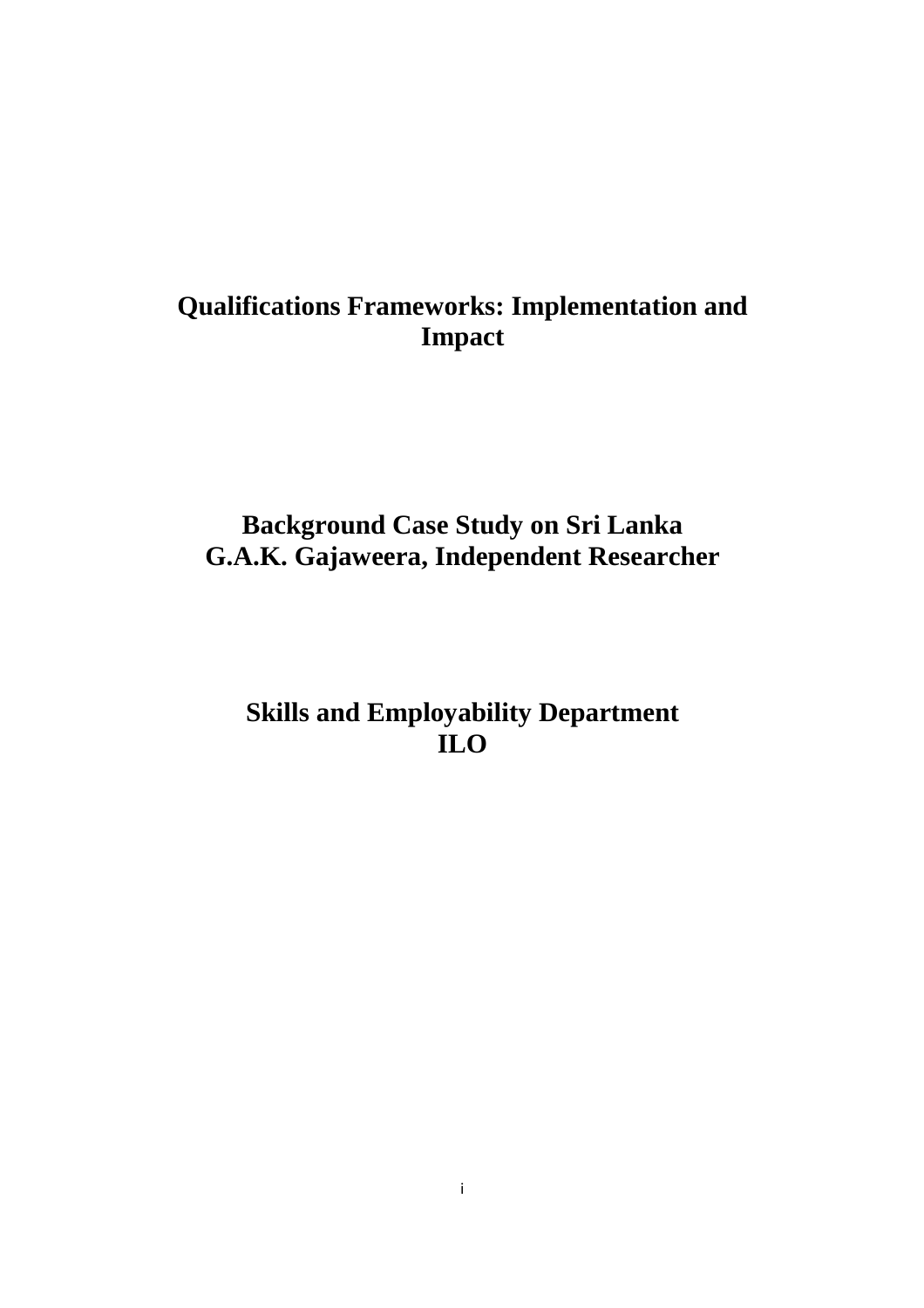## **Foreword**

This report was prepared as one in a series of background studies under an international research project conducted by the ILO Skills and Employability Department in partnership with the European Training Foundation on the implementation of National Qualifications Frameworks (NQFs) and their use and impact. The individual country studies and the subsequent cross-country comparative analysis strengthen the empirical foundation for eventual policy advise on whether and, if so, then how to introduce a qualifications framework as part of a strategy to achieve countries' wider skills development and employment goals.

Whether the emphasis is on increasing the relevance and flexibility of education and training programmes, easing recognition of prior learning, enhancing lifelong learning, improving the transparency of qualification systems, creating possibilities for credit accumulation and transfer, or developing quality assurance systems, governments are increasingly turning to qualifications frameworks as a policy tool for reform. Despite the growing international interest, there is very little empirical research about the actual design process, implementation and results of NQFs as an approach to reform skills development systems where it has been attempted.

This report on Sri Lanka is one of a dozen studies of countries around the world undertaken to examine the extent to which qualifications frameworks are achieving policy objectives and which types of qualifications frameworks seem most appropriate in which contexts. The case studies were conducted through two stages of field work. The first stage generated a description of the qualifications framework, the design process, its objectives and the existing system of qualifications that it was intended to reform. For the second stage, the focus was on implementation, use, and impact of the qualifications framework, including asking employers, training providers, workers, and government agencies about the extent of their use of the qualifications frameworks and the extent to which they felt it was serving their needs.

In addition, five case studies on the early starter qualifications frameworks (Australia, the English NVQs, New Zealand, Scotland, and South Africa) were written on the basis of existing research and documentation only, and published as an Employment Working Paper (Allais, Raffe, Strathdee, Wheelahan, and Young, ILO 2009).

I would like to thank Mr. G.A. K Gajaweera for carrying out the research and preparing this case study report. I would also like to acknowledge our gratitude to the practitioners and stakeholders who made time to respond to the questions and share their views. The paper reflects the views of the author and not necessarily those of the ILO.

Dr. Stephanie Allais, as Research Associate in the ILO Skills and Employability Department, supported the group of researchers in preparing the country studies and wrote the synthesis report *(The implementation and impact of National Qualifications Frameworks: Report of a study in 16 countries*, 2010) which also explains the methodology set out for the country studies. I would also like to thank Judy Harris for editing the case study.

> Christine Evans-Klock Director Skills and Employability Department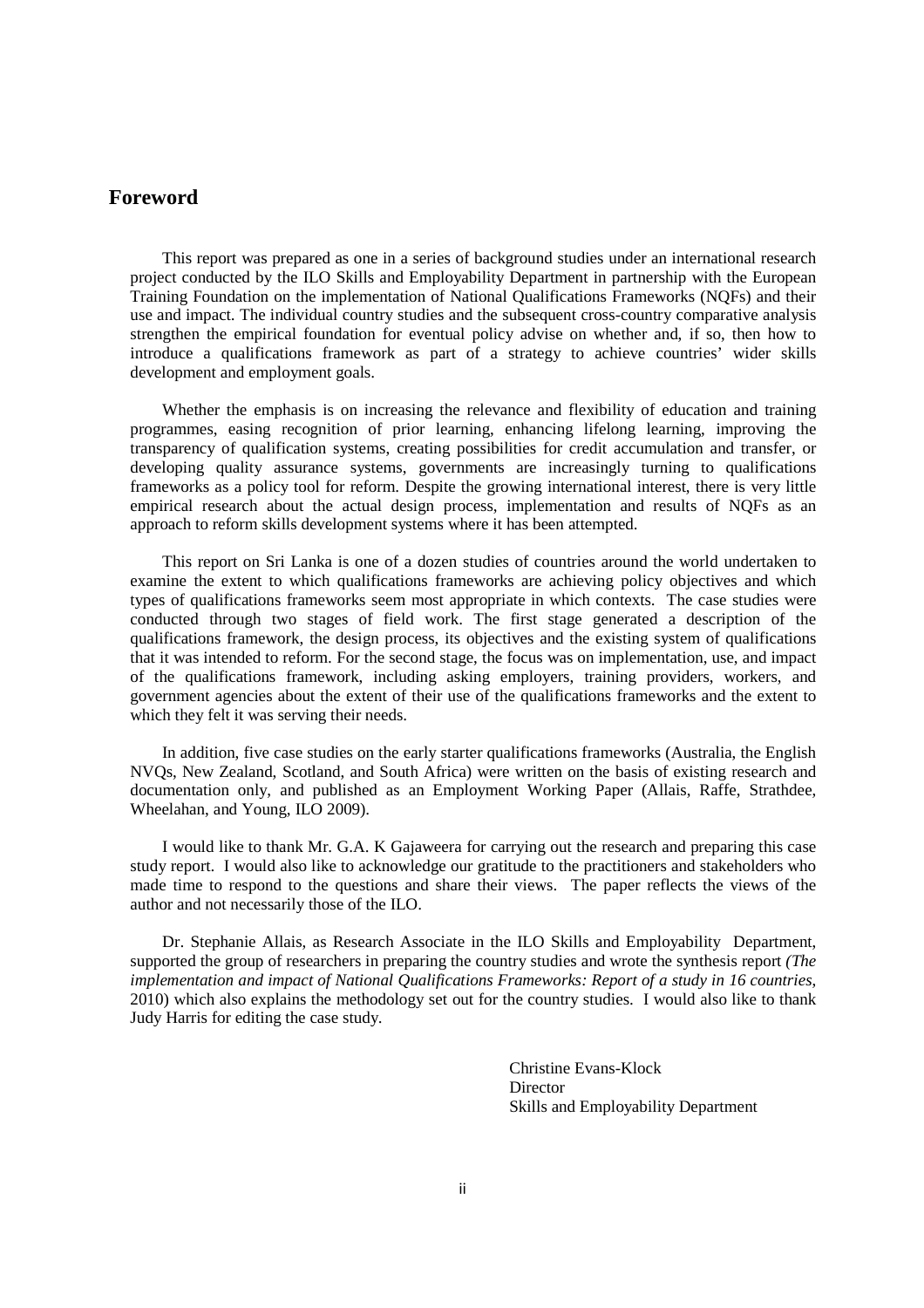## **Contents**

| 1. |         |                                                                                           |  |  |  |
|----|---------|-------------------------------------------------------------------------------------------|--|--|--|
|    | 1.1     |                                                                                           |  |  |  |
|    | 1.2     |                                                                                           |  |  |  |
|    | 1.3     |                                                                                           |  |  |  |
|    | 1.4     |                                                                                           |  |  |  |
| 2. |         |                                                                                           |  |  |  |
|    | 2.1     |                                                                                           |  |  |  |
|    | $2.2\,$ |                                                                                           |  |  |  |
|    | 2.3     |                                                                                           |  |  |  |
|    | 2.4     | Reforms in and across the three sectors (general education, university and TVET) 19       |  |  |  |
|    | 2.5     |                                                                                           |  |  |  |
|    | 2.6     |                                                                                           |  |  |  |
| 3. |         | The Sri Lankan National Vocational Qualifications Framework: Description and analysis  25 |  |  |  |
|    | 3.1     |                                                                                           |  |  |  |
|    | 3.2     |                                                                                           |  |  |  |
|    | 3.3     |                                                                                           |  |  |  |
|    | 3.4     |                                                                                           |  |  |  |
|    | 3.5     |                                                                                           |  |  |  |
|    |         |                                                                                           |  |  |  |
|    |         |                                                                                           |  |  |  |
|    | 3.8     |                                                                                           |  |  |  |
|    |         |                                                                                           |  |  |  |
| 4. |         |                                                                                           |  |  |  |
|    | 4.1     |                                                                                           |  |  |  |
|    | 4.2     |                                                                                           |  |  |  |
|    | 4.3     |                                                                                           |  |  |  |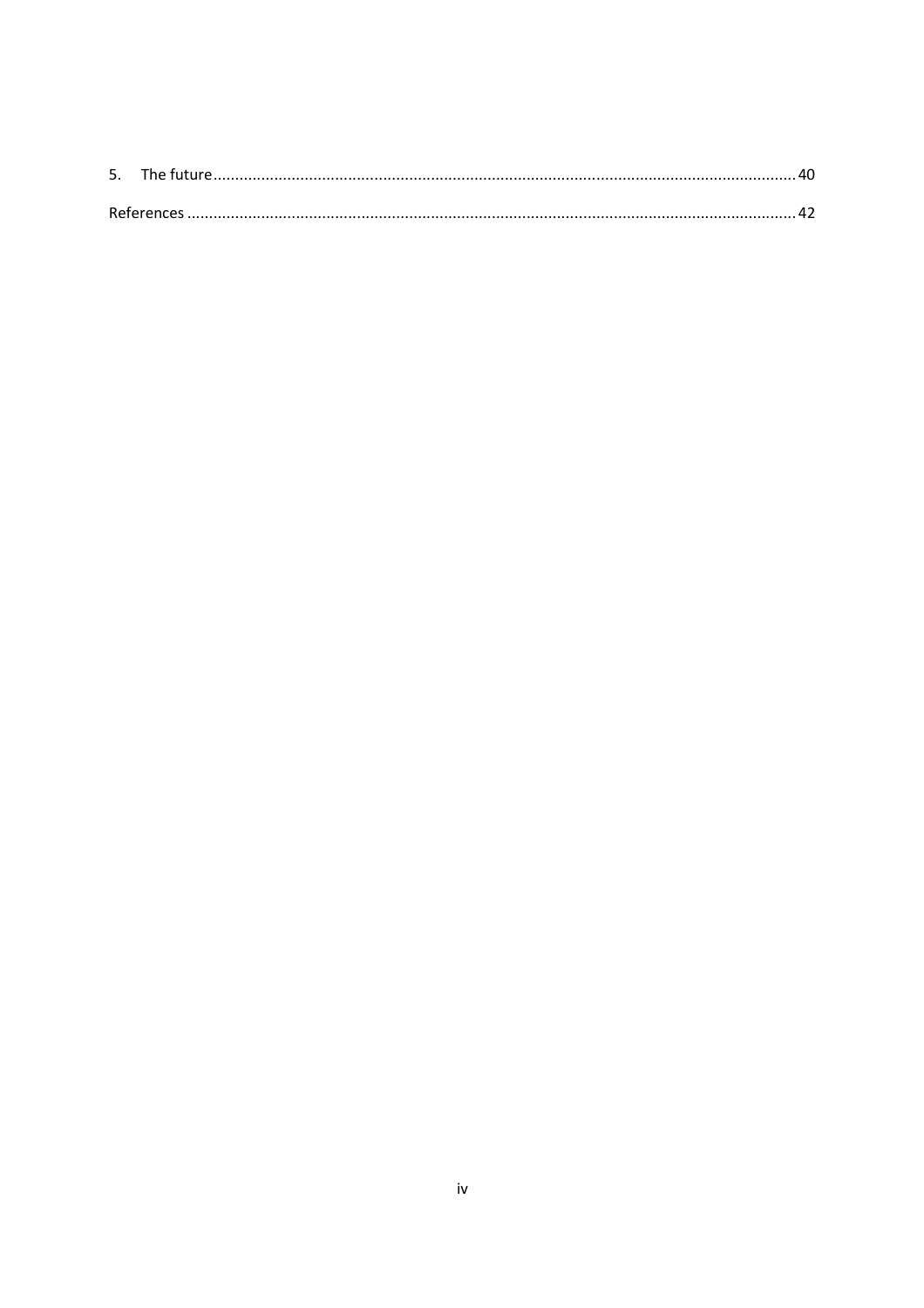## **Introduction**

The quality and relevance of vocational education have been the focus of policy dialogues in Sri Lanka for several decades. Reforms in Tertiary Vocational Education and Training (TVET) reflect the social, political and economic environment of the 1980s. Youth uprisings in the early 1970s and mid-1990s were attributed to some degree to the unemployment situation. The main issues on the resulting Sri Lankan workforce development agenda were: addressing the growing mismatch between labour market supply and demand from industry in the face of opening up the economy (towards a market economy); limited or restricted educational and career development avenues for youth, and the need for increased productivity and competitiveness and a flexible and globally employable workforce. These issues are reflected in sections 8 and 10 of the government's *10-Year Horizon National Development Plan, 2006-2016* (Ministry of Finance and Planning, 2005).

It is against the above backdrop that a National Vocational Qualifications Framework was proposed in the mid-1990s through a Asian Development Bank-assisted project: The Skills Development Project. The TVET sector was fragmented with around 300 vocational training centres under the management of 11 ministries, providing courses of varying quality, with differing levels of equipment and facilities and wide variations across urban and rural areas. The National Vocational Qualifications (NVQ) system was seen as a way of introducing a nationally managed approach that would be efficient and accountable and responsive to the labour market, thereby addressing both social and economic expectations. The impetus was therefore donordriven.

Section one of the case study discusses the broad historical and techno-economic context of the country. The recent economic history and the evolving occupational landscape is also explored as the backdrop for the introduction of an NVQF. Of particular importance are the successive attempts by the government to develop instruments for assessing the skills of industrial workers in public enterprises. Section two presents a broad overview of the general education, training, and higher education systems and articulation between them. Section three addresses the NVQF covering its purpose, design aspects, the structure of the framework, the scope of the current system and factors enabling and inhibiting its progress. Section four is a general discussion of the positive outcomes to date and some teething problems. There is also a commentary of potential problems that have failed to materialize so far. The final section looks to the future.

## **1. Country context**

#### **1.1 History and labour market developments**

Sri Lanka is an island in the Indian Ocean, situated at the southernmost tip of the Indian Subcontinent. It is a sovereign state with a democratically elected government and universal franchise. Previously known as Ceylon and Serendib, Sri Lanka has long been considered an exotic isle by Arabic, Greek, Roman, and Chinese traders and travellers. Its history dates back 3,500 years and is chronicled in historical texts of the ancient world. The island is famous for its civil constructions, dating back to the pre-Christian era, primarily irrigation works, temples and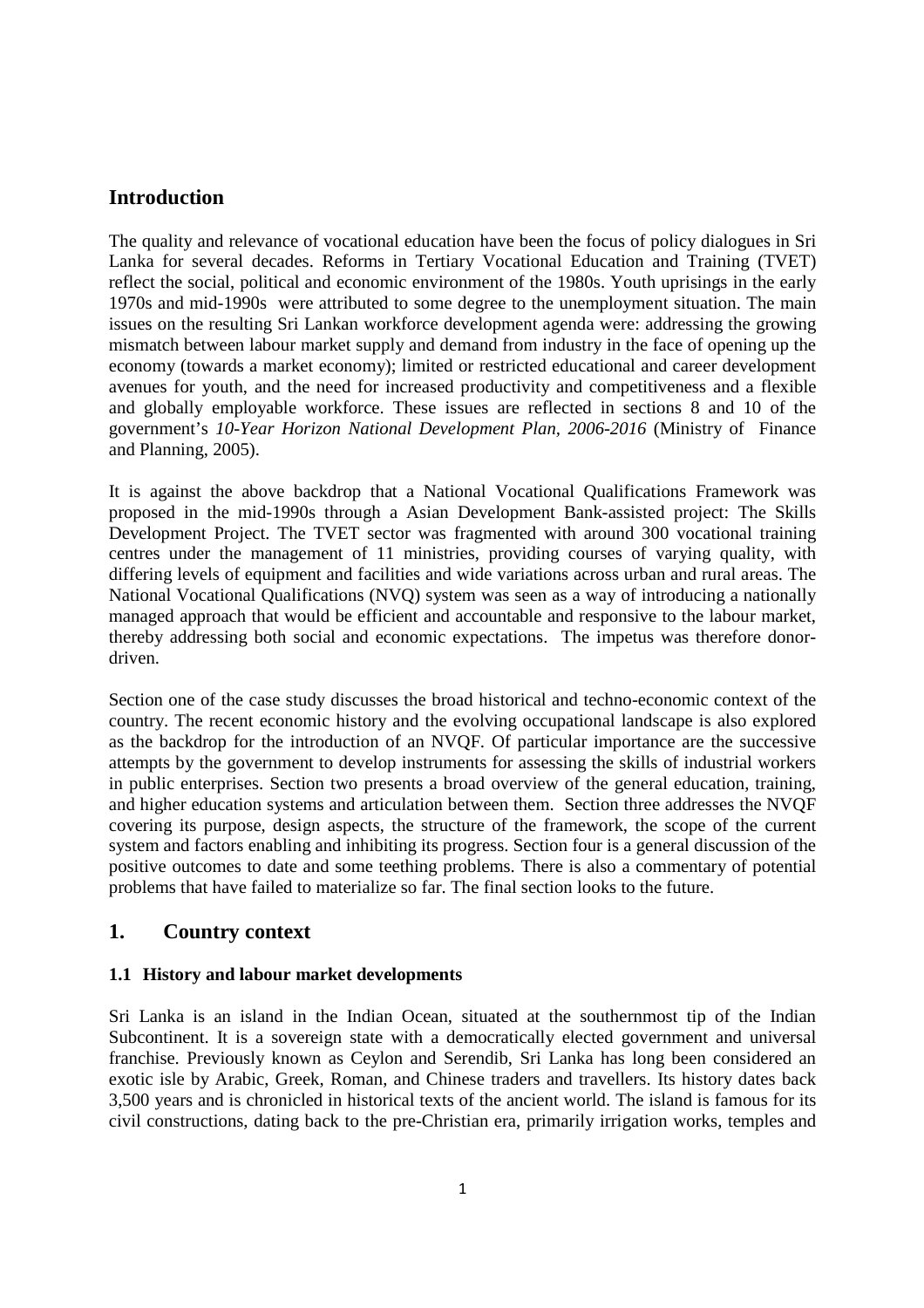palaces, stone masonry, etc. It has a rich tradition of craftsmanship and traditional forms of learning which still exist to some degree. Scholarly learning was based in Buddhist temples and crafts were acquired through apprenticeship to master craftsmen.

This picture has changed during the last 500 years as the country has been successively colonized by the Portuguese, Dutch and British. Systems of governance, jurisprudence, economy, business and education changed rapidly under British colonial rule when practices were imported from Britain into what was then Ceylon. The country's tropical climate and lush greenery were exploited for the cultivation of tea, rubber and coconut, in plantations spreading over several thousand acres. For 300 years the domestic economy was oriented to the production of cash crops which were exported as primary products. Plantations were run by the British and produce traded on the London markets. Ancient irrigation reservoirs were upgraded to support local paddy farming which was dependent mainly on rain-fed water.

To support the transportation of produce from all corners of Ceylon, particularly the hill country, an extensive network of macadamized roads and railroads was constructed which converged on Colombo, the capital. Three centuries of successive rebellions necessitated further (extended) road networks to link regional colonial administrations and to control strategic areas such as sea ports.

The electro-mechanical production facilities of the plantations and their maintenance were serviced by private sector companies which had well-equipped workshops. Plantations, and associated trading and commerce were the major formal economic sectors during the colonial period. Paddy farming and to a lesser degree traditional crafts-based economic activities supporting a subsistence economy existed in parallel to the formal sector. These activities characterized the economic, industrial, and occupational landscape of Ceylon at the time of independence from Britain in 1948.

The economic landscape changed rapidly after Independence. Development programmes reaching out to the rural population were implemented, culminating in the nationalisation of several major bodies responsible for education, ports, road transport, petroleum distribution, plantations and utility services. At the same time, large-scale production facilities were established in textiles, steel rolling and melting, cement petroleum refining, fisheries and paddy processing. By 1979, the nationalisation programme and corresponding economic developments had resulted in a large public-sector economy.

The early 1980s saw a new government, oriented towards a market economy. As a result, many public sector production and service agencies were transferred to private ownership. With the opening up of the economy, the private sector ventured into new industries and economic activities. At the present time, the private sector is the dominant economic sector; the government plays an enabler-facilitator role that is mainly concerned with public governance. However, large governmental infrastructural development work means that the government remains the largest contributor to the economy. The private sector now leads the public sector in terms of employment. Although ethnic conflict has affected the country's peace and development efforts over the last decade, a reasonable degree of economic development has been achieved resulting in reduced unemployment, reduced poverty levels, greater educational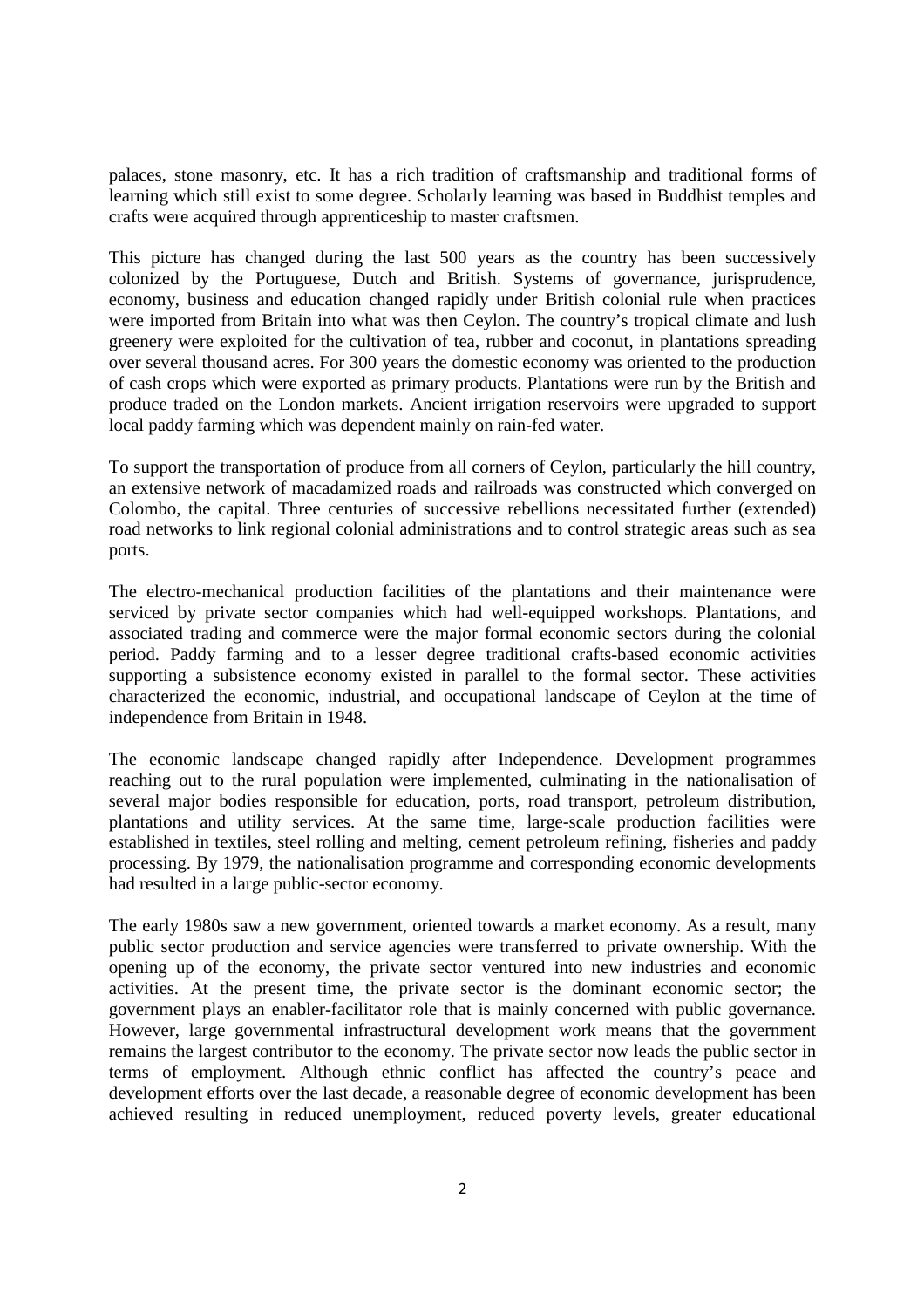opportunities for youth (in both university and vocational training) and a higher gross domestic product (GDP).

Recent political and economic developments have influenced tertiary and vocational education. Sri Lanka witnessed two youth uprisings (in 1971 and 1998) which had political and economic roots i.e. a radical political movement coupled with rising unemployment and a mismatch between education and labour market demands. Openings for higher education were limited (to only 2 per cent of primary school entrants) and those denied university entry had no other avenue for work preparation. After the opening up of the economy in the early 1980s, emerging industries found that the quality and type of labour needed were not produced by the education and vocational training system. The government responded to this problem in a piecemeal way in the early noughties; no attention was given to a holistic and structural solution. Although there were about 300 public tertiary and vocational training institutes, these were spread across 11 ministries. Courses for the same trade and level consisted of different curricula, training approaches, physical facilities, quality of training and degrees of internal efficiency. Moreover, there was great variety and inconsistency in access to employment opportunities (Asia Development Bank, 1999). Dropout rates were high and the post-training employment performance was extremely poor. This represents the backdrop to the reforms of tertiary and vocational education in Sri Lanka (which are explored further in sections two and three of this report). The distinction between tertiary and technical training is one of related job level. Most tertiary education is for the preparation of paraprofessional technical staff for clerical, accounting, and other occupations; entry qualifications are generally completion of Grade 13, and courses are of 2-3 years duration.

## **1.2 Population and economy<sup>1</sup>**

<u>.</u>

The population of Sri Lanka at the end of 2008 was 20 million and per capita income was over US\$1000 per month. The country has followers of four major world religions: Buddhists, Christians, Hindus, and Muslims. The ethnic fabric comprises Sinhalese (72 per cent), Tamils (17 per cent) and Moors and Malays (8 per cent) and includes Burghers (descendents of Dutch settlers) and other minority groups such as Chinese and Parsis.

Sri Lanka saw robust economic growth between 2007 and 2008 when the GDP grew by 6.5 per cent. The economy has proved more resilient than anticipated by most local and international observers. The private sector has refined its survival mechanisms over the past years and shows continued growth in most production and service sectors. Post-tsunami reconstruction, credit expansion, and public sector investment continue to fuel the construction sector which now makes up almost 7.4 per cent of the GDP. Expansionary fiscal policies, a monetary policy that, while tighter than before, has left real interest rates largely negative along with high remittances (8 per cent of GDP) have boosted aggregate demand. On the supply side, the service sector remains strong (particularly telecommunications, finance, ports and logistics) and represents 68 per cent of GDP growth, despite the slow-down in tourism.

<sup>&</sup>lt;sup>1</sup> The statistics that follow are taken from the Central Bank of Sri Lanka, Annual Report, 2008.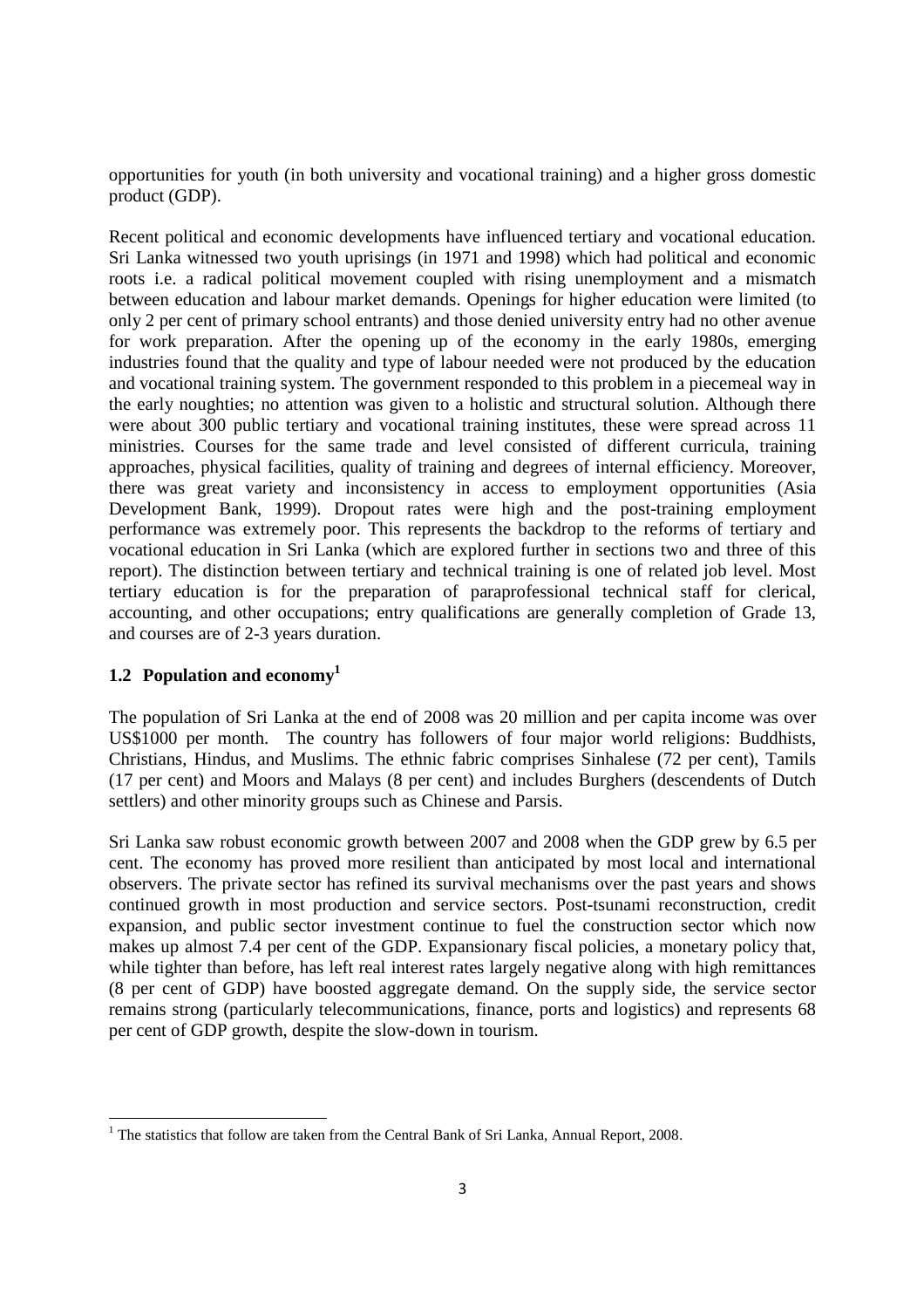However, growth has come at a cost, as expansionary fiscal policy financed by domestic and external borrowing has increased inflationary pressures, with inflation running at an estimated annual average of 20.2 per cent in 2007.

#### **1.3 Labour force and labour market dimensions**

- (i) Participation in the labour force: The population aged over 10 years is 16.4 million of which 8.1 million are active in the labour force. The labour force participation rate is around 49 per cent with 7.7 million people employed. A considerable proportion of the population is not in the labour force (8.3 million). The major constituents of this group are mainly children, youth in education, women engaged in household work and the elderly. The urban-rural mix of employed people is 12 per cent and 88 per cent respectively (Department of Census and Statistics, 2008).
- (ii) Employment trends: Employment increased between 2000 and 2008 to 94.9 per cent (96.7 per cent for men and 91.8 per cent for women). This figure breaks down into 57 per cent waged employees, 3 per cent employers, 29 per cent self-employed and 11 per cent unpaid family workers (Department of Census and Statistics, 2008). Female unemployment has traditionally been lower than male unemployment, but is showing a significant upward trend.
- (iii) Employment status: Of the 57 per cent waged employees, 15 per cent are employed in the public sector and 42 per cent in the private sector. This illustrates the role private sector employers play in the economy. The agricultural sector accounts for 29 per cent of the total employed. It is interesting to note that this figure has remained constant despite increased numbers of people in the labour market, suggesting that newcomers are being absorbed into other sectors (Department of Census and Statistics, 2002). The number of self-employed has grown in recent years. The informal sector has grown to represent 66 per cent of the total employed; the majority are involved in the production sector (45 per cent on a self-employed basis) (ILO, 2008). These trends could impact on developments in relation to a national qualifications framework (NQF) especially in terms of a potential demand for RPL (the recognition of prior, informally-acquired learning).
- (iv) Changes in employment in industry: Significant changes took place between 2003 and 2008. Manufacturing and construction have shown a 20 per cent increase in employment rates. Other sectors have seen 10 per cent increases. Agriculture, public administration, and tourism have seen decreases (Department of Census and Statistics, 2008).
- (v) Migration patterns: There is a significant outflow of workers to the Middle East, west Asia, south-east Asia and to developed countries. Domestic workers comprise 49 per cent of emigrant workers; unskilled workers, 20 per cent; semi-skilled workers, 2 per cent; skilled workers, 22 per cent. The remaining 7 per cent are professionals, subprofessionals or from clerical and allied occupations (Sri Lanka Bureau of Foreign Employment, 2007). Emigrant workers account for the  $4<sup>th</sup>$  highest foreign earnings for the country and are therefore the focus of policy initiatives to support qualified and safe employment. The secessionist war in the north and east of the country led to high levels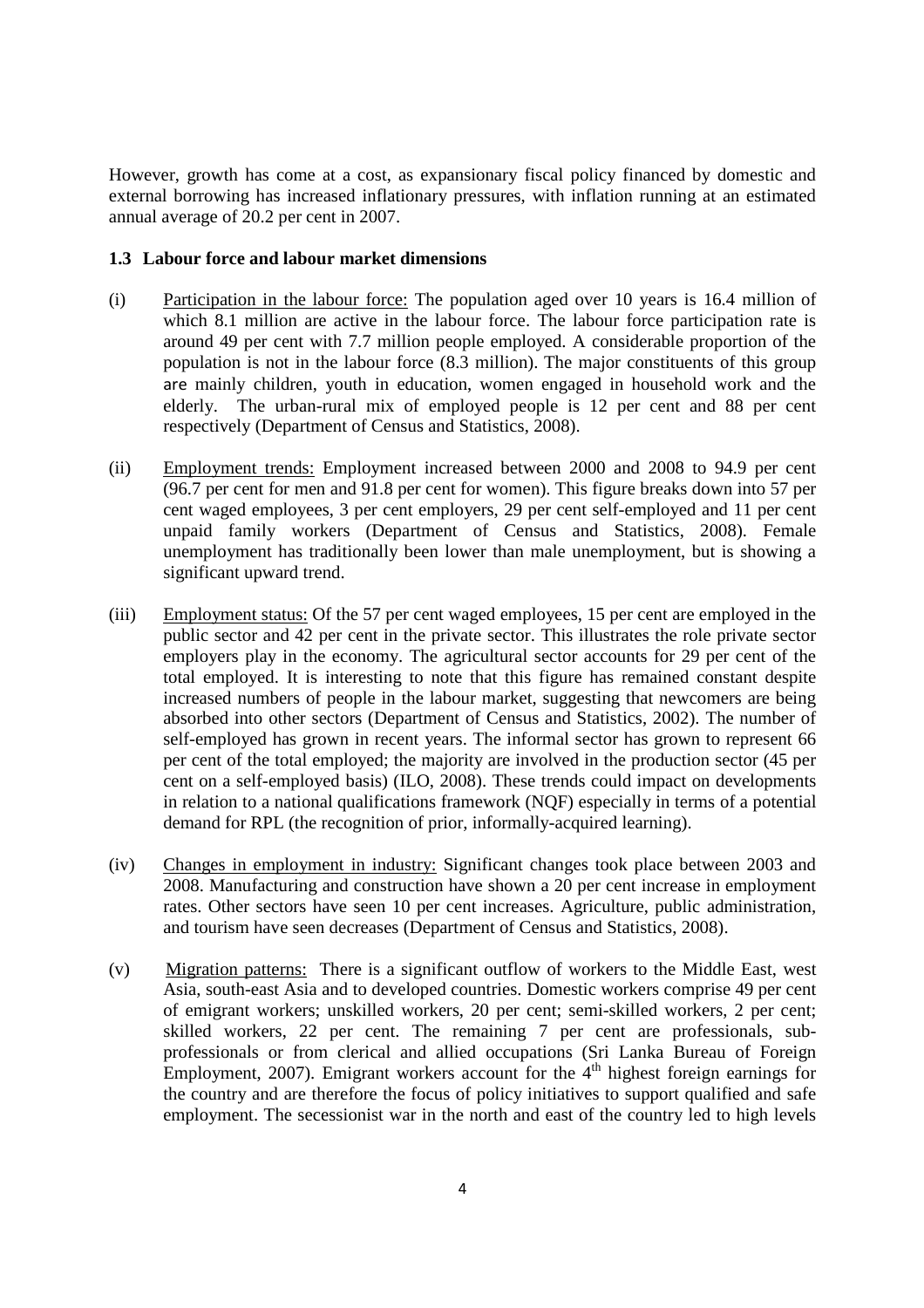of Tamil emigration. However, the end of war may result in significant numbers returning to Sri Lanka to contribute to its development.

(vi) Labour market regulations: To safeguard workers' rights, minimum wages are set for industrial activities. Apprentices, semi-skilled and skilled workers' wages are regularly reviewed by statutory tripartite committees under the Department of Labour. Wage setting forums (Wage Boards) exist for all the trades and occupations in each industrial sector; the principal determinant of wage is years of service. Collective bargaining systems are in place to resolve labour disputes and to establish labour regulations. About 30 per cent of large manufacturing and commercial sector firms currently subscribe to these systems. There are concerns about rigidity and the lack of attention to competency alongside time-serving. This presents a challenge for the national vocational qualifications framework (NVQF) and negotiations are underway to establish qualifications as the basis for wage-setting (indeed, some private sector companies have already initiated such a system). There is a general consensus that the matter is complex and will be a long-term process.<sup>2</sup>

#### **1.4 The role of international development organisations**

Sri Lanka is a member of the Commonwealth of Nations, the United Nations, the South Asian Association for Regional Cooperation (SAARC), the World Bank and the Asian Development Bank. International development agencies have assisted the country to achieve Millennium Development Goals through financing schemes to develop key economic sectors and supporting much-needed reforms in public finance management and governance. Bilateral and multilateral development agencies have provided assistance in infrastructure, education and vocational training, health, public sector reforms and in other areas vital for the country's overall human development.

Support for reforms in tertiary and vocational education have been underway since the 1970s, including quality and curriculum improvement, capacity development, enhancing physical facilities, staff development for teachers and management and increasing responsiveness to labour market demands.

The World Bank (1981) funded the Construction Industry Training Project and the Institute for Construction Training and Development (CITP-ICTAD). This was a sector-wide project to develop: skill standards for construction craftsmen (modelled on practices developed in the United Kingdom); standard curricular for construction training; teaching-learning materials and associated trainer training. The outputs were adopted by several major training providing agencies.<sup>3</sup> The partner delivery agencies were the Department of Technical Education and Training (DTET) technical colleges, the Department of Labour district and mobile training centres (which were absorbed into the Vocational Training Authority in 1988), several nongovernmental organisations and other government agencies providing construction-related training. The World Bank initiative went as far as the design of training workshops for the

<u>.</u>

 $2$  Amongst trade unions, employers and the Tertiary and Vocational Education Commission.

<sup>&</sup>lt;sup>3</sup> Including the Department of Technical Education and Training, the Vocational Training Authority of Sri Lanka and the Department of Small Industries and the National Youth Services Council.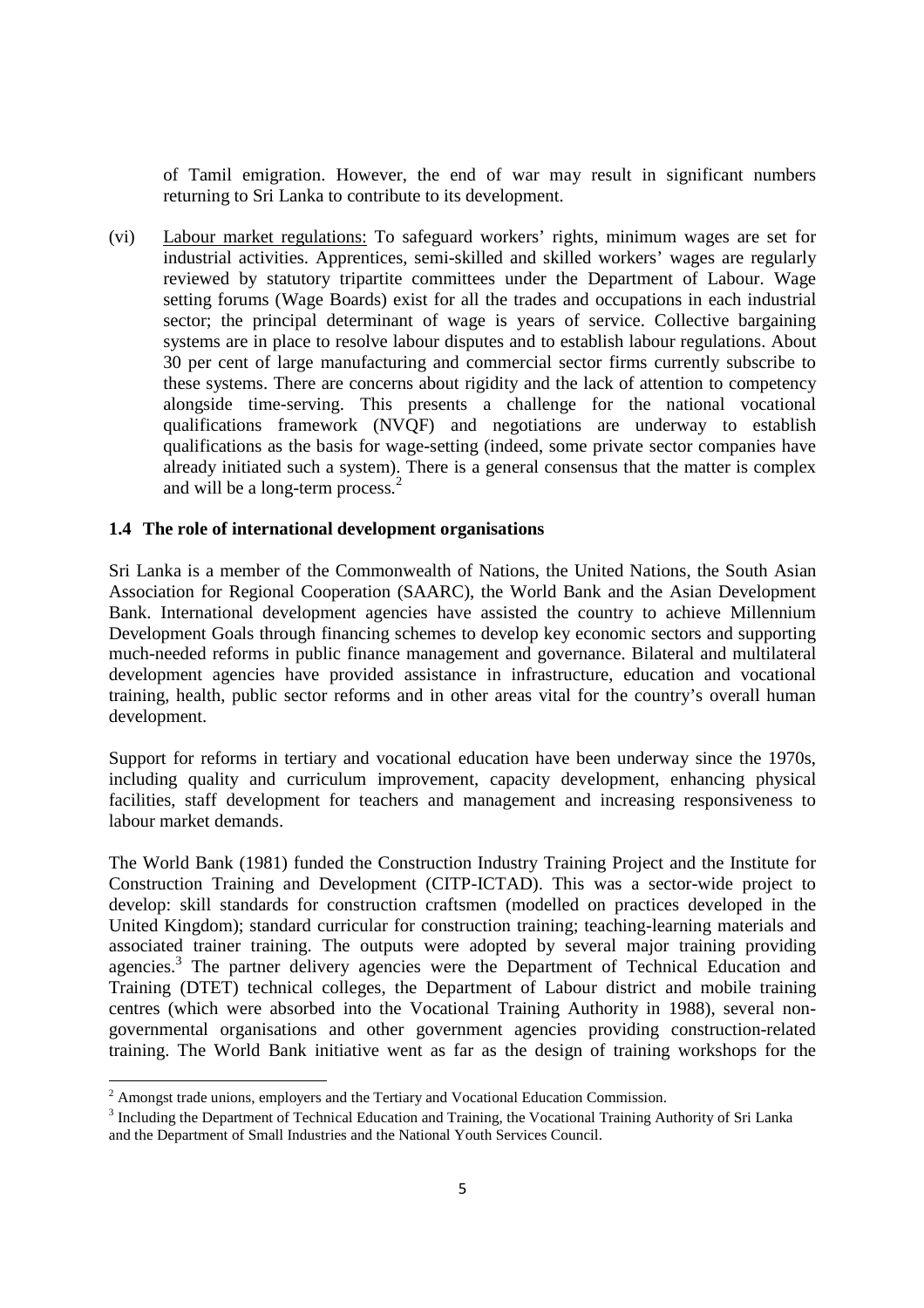delivery of efficient teaching-learning including the development and monitoring of on-site training.

Several major bilateral donor agencies are actively involved in supporting the tertiary and vocational education and training (TVET) sector, but their inputs are primarily aimed at disadvantaged and vulnerable groups, with the understanding that established national structures, processes, and standards will be adopted by the respective vocational training deliverers in their training-related operations.

A significant wave of donor input was funded by the Asian Development Bank (ADB). There were two projects, both with a national remit and both highly influential in terms of paving the way for the establishment of the NVQF. The first was the Skills Development Project (ADB Loan No. 1707 SRI) which ran between March 2001 and January 2007 (with an extension), focusing on the reform of TVET and involved all training providers. The main objectives of this project were:

- 1. To strengthen the national sectoral apex body, the Tertiary and Vocational Education Commission, so as to coordinate interventions to improve the quality and market relevance of skills training programmes.
- 2. To rationalize the resource allocation and budgeting for vocational training agencies.
- 3. To standardize competency-based training, standards, curricula, teacher training and the quality of instructional materials across the 300 public sector vocational training centres (operating under 11 ministries).
- 4. To develop 20 new skills training courses and to convert 25 existing courses into competency-based format.
- 5. To develop skills standards with corresponding training standards and trade tests for the 45 competency-based training courses.
- 6. To develop, test, produce and distribute competency-based training materials for all 45 courses.
- 7. To establish a National Vocational Qualifications Framework including: the development of an accreditation system, assessor training and certification, expansion of the National Trade Testing Programme and establishment of a quality management system. In short, to prepare the ground for full implementation (in terms of human capacity building, systems building and institution building).

The second was the Technical Education Development Project (ADB Loan No. 2197) which runs from April 2006 to October 2010 (running parallel with the end of ADB Loan No.1707- SRI), focusing on linkages between TVET and higher education. The main objectives of this project are: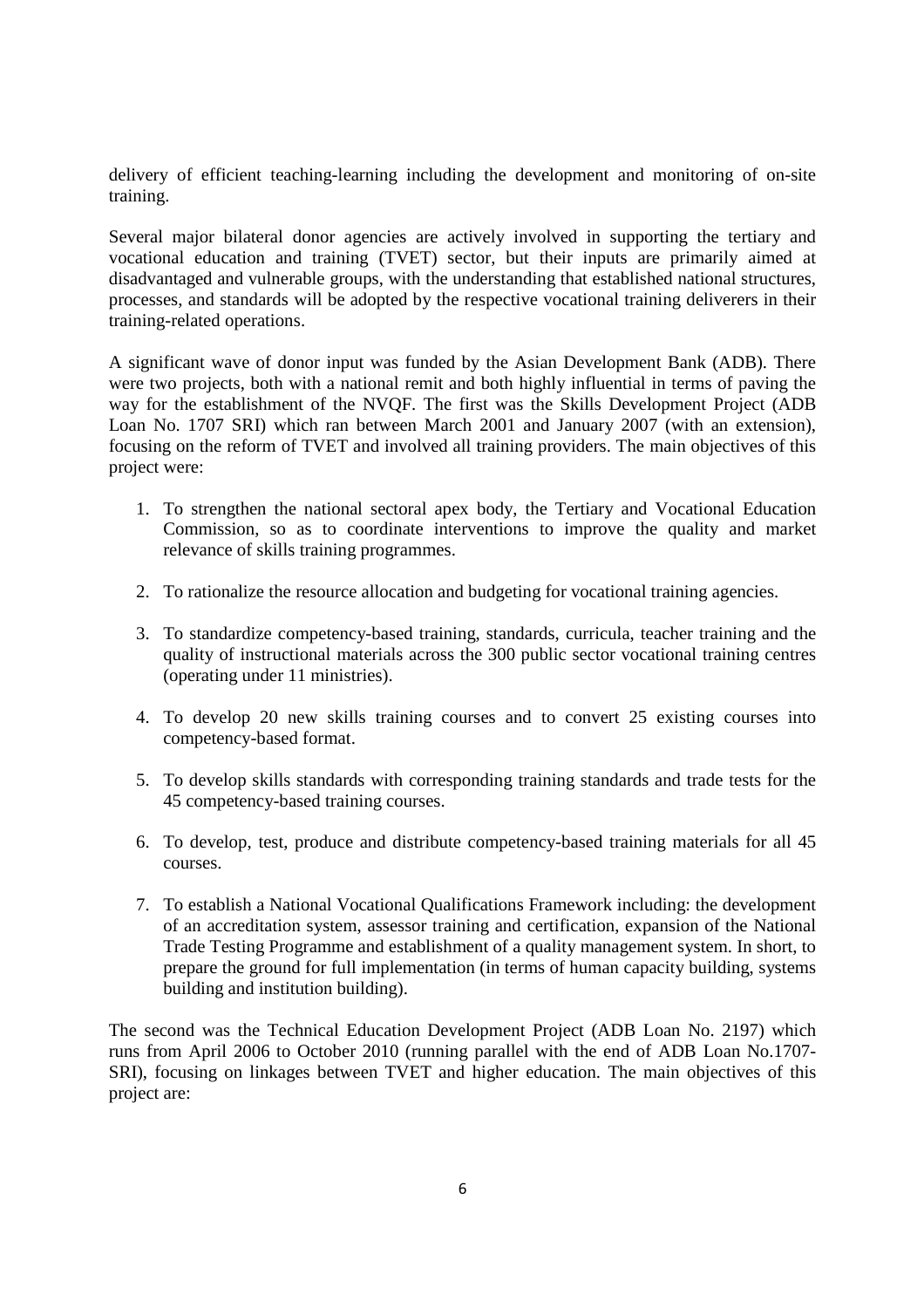- 1. To strengthen the Ministry of Skills Development, Vocational and Technical Education (the predecessor of the current Ministry of Vocational and Technical Training) and other relevant institutions in support of market-responsiveness.
- 2. To strengthen policy analysis in the sector.
- 3. To embedd the standards developed in the first project and develop standards for technologists and technicians.
- 4. To strengthen quality assurance systems in TVET.
- 5. To enhancing the public image of the sector.
- 6. To establish the University of Vocational Technology (Univotec) focusing on technical and technological education – developing university administration and technical capacity, student selection procedures, new curricula and upgrading facilities and equipment.

Both projects were concerned to strengthen national coordination and management through TVEC to ensure quality, relevance, effectiveness and efficiency. The projects attempted to tackle the rationalisation of resources, particularly to support the less-resourced vocational training centres in rural areas and in some economically disadvantaged districts. The project completion report for project no. 1707 SRI noted some achievement in these areas. Reforms in budgetary performance (inputs/costs vs performance auditing) were also addressed. However, the methodological and operational aspects of linking budgetary performance to standard-setting metrics are still being studied.

## **2. Education and training**

#### **2.1 Overview**

Sri Lanka has a wide network of schools, vocational training centres and universities. The government, with equity of access as its main principle, is the mainstay of education provision. Education is free from the first year of schooling to the end of undergraduate study.

The traditional educational development path is well articulated and allows a considerable number of students to attain higher education . Several issues have been highlighted during the last 20-30 years in relation to education as a whole. The widening of the economy and the diversification of sectors into many avenues of manufacturing, agriculture-food processing, garment production, service sectors including finance, information and communication technology, trading etc. have led to concerns about the quality of the human resources produced and their relevance to economic needs. The need for curricular reform to cover much larger professional areas and applied sciences has also been an issue of debate.

Economic and education planners identified the need to move from the traditional British education system (instituted over four decades) to a much wider system, responsive to the needs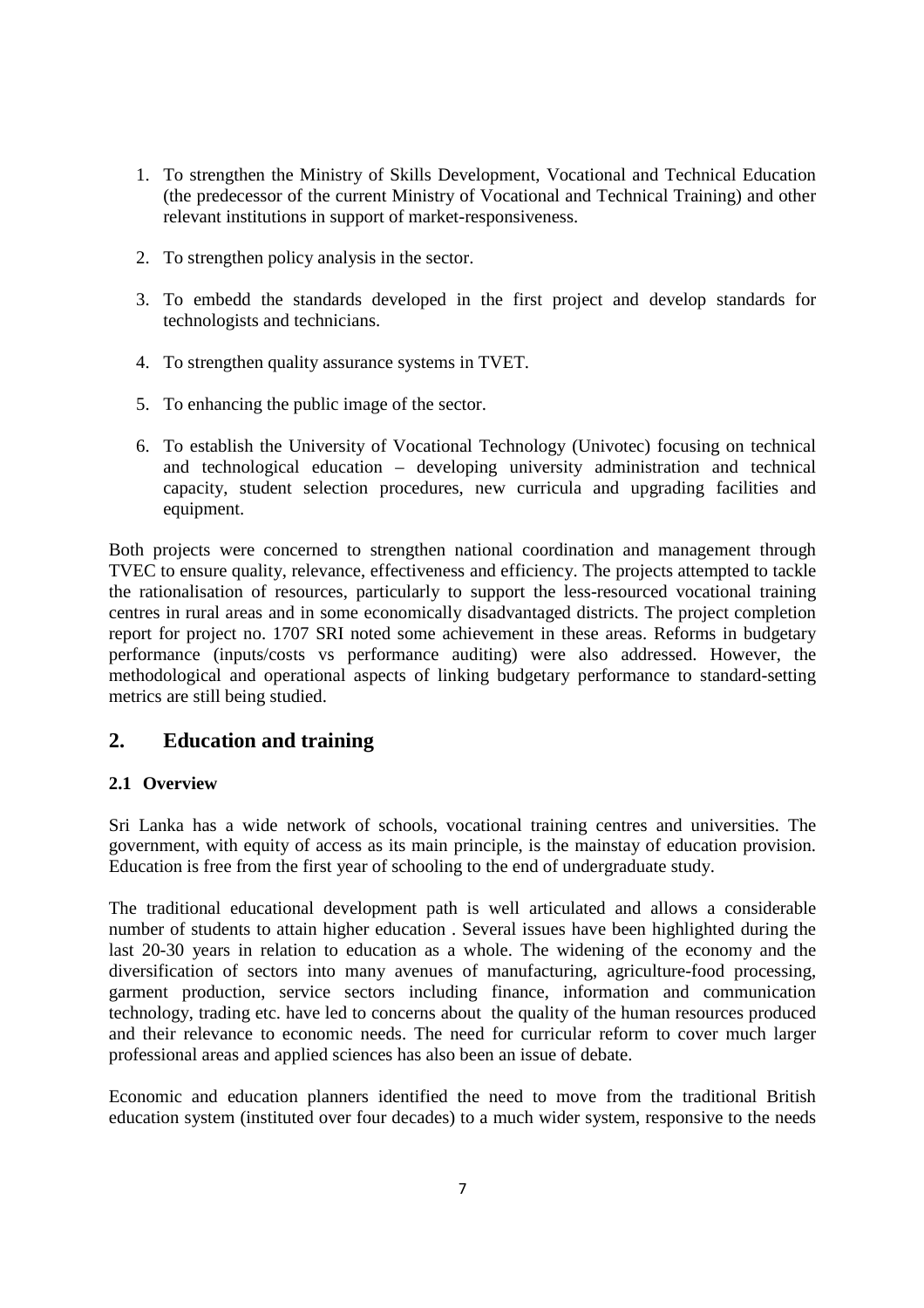of a developing country. The *Reforms Agenda in the Human Resource Development Sphere (Education and Training)* drew assistance from the World Bank, the Asian Development Bank (ADB) and several bilateral donor agencies.<sup>4</sup> The following bodies have provided assistance in the area of vocational training and technical education: the ADB; the International Labour Office (ILO); the Japanese Bank for International Construction; the German Technical Assistance Agency (GTZ); USAID, as well as several international non-governmental organisations (NGO). Support was oriented to the system reforms necessary to improve the quality and relevance of TVET provision and led to the establishment of a National Vocational Qualifications Framework (NVQF) in 2005.

Key factors in education and training:

- (i) Literacy: According the demographic surveys, there was a noticeable increase in overall literacy levels between 1981 and 2001. The rate for both males and females over the age of 10, rose from 87.2 per cent in 1981 to 91.1 per cent in 2001 (Department of Census and Statistics, 1981, 2001).
- (ii) General education: Table 1 (below) outlines the main functions within general education. The vast majority of schools are in the public sector (93 per cent) with religious schools accounting for 6 per cent and private schools 1 per cent (Central Bank of Sri Lanka, 2008b). Provision is free and uniforms and text books are provided.

|                             | <b>Function</b>                           | <b>Responsible institution</b>               |
|-----------------------------|-------------------------------------------|----------------------------------------------|
|                             | Policy making and institutional           | Ministry of Education                        |
|                             | edministration                            |                                              |
| $\mathcal{D}_{\mathcal{A}}$ | Policy formulation (think-tank)           | National Education Commission, Ministry      |
|                             |                                           | of Education                                 |
| 3                           | Quality improvement of teaching-learning, | National Institute of Education, Ministry of |
|                             | curricula development                     | Education                                    |
| $\overline{4}$              | Production of school text books           | Department of Educational Materials          |
|                             |                                           | Production and Services, Ministry of         |
|                             |                                           | Education                                    |
| 5                           | National examinations                     | National Examination Department,             |
|                             |                                           | Ministry of Education                        |
| 6                           | Delivery of Education                     | Schools - public (Ministry of Education)     |
|                             |                                           | and private providers (religious and private |
|                             |                                           | sector)                                      |

#### **Table 1. Key players in educational provision**

(iii) Curriculum: A national curriculum covers grades 1 to 13. National curricula have characterized Sri Lankan education for nearly a century, across colonial and post-colonial periods. Such an approach to curriula is very ingrained in the national psyche and associated (sometimes unproblematically) with quality (and *inter alia* quality assurance)

<u>.</u>

<sup>&</sup>lt;sup>4</sup> As outlined in section 1.4: Role of international development agencies.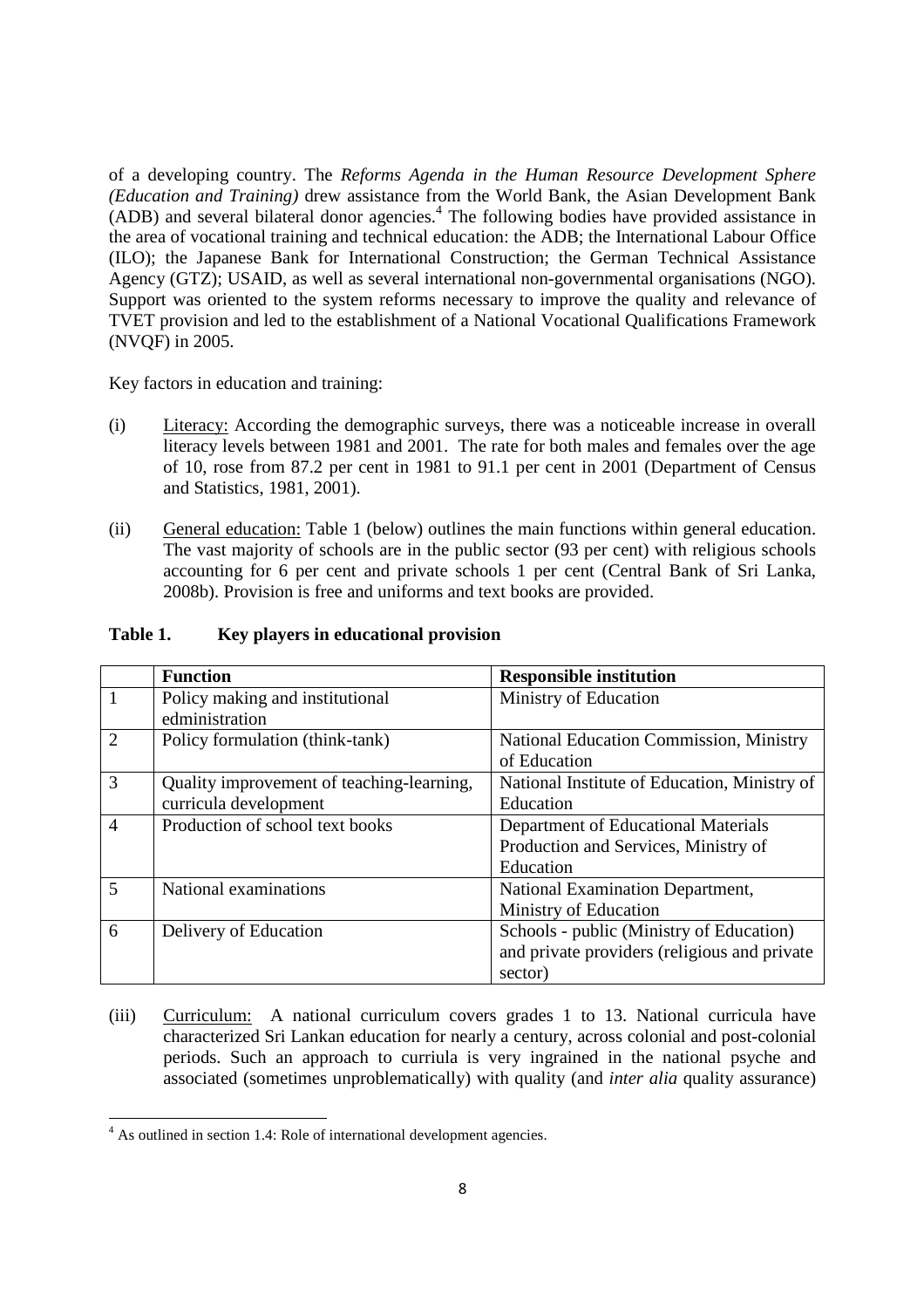and equity. Any attempt to change the status quo results in contention and intense political debate at the national level. The national curriculum is developed by the Ministry of Education with guidance from the National Education Commission and the National Institute of Education. The examination system is unified with General Certificate of Education (O Level and A Level) at grade 11 and 13 respectively (see table 2 below). The university entrance qualifying level is grade 13. The same curriculum is adopted by most private schools, although several international schools adopt curricula and examinations linked to the United Kingdom (UK), for example, Edexcel and the University of Cambridge International Examinations.

|   | Level of    | <b>Grades and</b>               | Providing access to                             |
|---|-------------|---------------------------------|-------------------------------------------------|
|   | schooling   | examinations                    |                                                 |
|   | Primary     | Years $1-5$                     | General unskilled employment                    |
| 2 | Secondary – | Years 6-11; General             | Vocational and technical education; tertiary    |
|   | lower       | <b>Certificate of Education</b> | education; employment in trade, clerical, sales |
|   | secondary   | (Ordinary Level)                | and accounting occupations                      |
| 3 | Secondary – | Year 11-13; General             | Tertiary and higher education; employment at    |
|   | upper       | <b>Certificate of Education</b> | technician and paraprofessional levels in       |
|   | secondary   | (Advanced Level)                | clerical, sales and accounting.                 |

| Table 2. | Level of schooling, grades and access to education/employment |  |
|----------|---------------------------------------------------------------|--|
|          |                                                               |  |

- (iv) School participation rates: The participation rate of male and female children at the primary level is very high, at nearly 85 per cent (Department of Education, 2007a)*.*  However, dropout of male children in rural areas is observable from grade 6 onwards, reaching about 8 per cent by grade 10. Socio-economic reasons account for this phenomenon. Correspondingly, the participation rate of girl-children appears to be well above male children from grade 6 onwards. Most male children who dropout from schooling (primary and secondary) in rural areas form the crux of the unskilled labour force. They tend to engage in informal apprenticeships, unskilled work in formal and informal sectors and sometimes enter the sales and services sectors.
- (v) Supply and demand in higher education and TVET: Candidates for the tertiary and vocational training sectors are students with O or A levels who are seeking employment and/or a career path in a recognized occupation (Department of Education, 2007b). Those who are unsuccessful in entering university often opt for non-governmental higher education provided by professional bodies in engineering, architecture, chemistry, economics, finance, supplies management, paramedical etc. Another option is to study abroad; some students prepare for this by acquiring internationally recognized upper secondary qualifications. Statistics reveal the challenge faced by TVET providers. In 2007, 52 per cent of the 457,000 students who sat their GCE O levels were eligible to move into A level study. Approximately 60 per cent of those go on to qualify for a university place (about 140,000 students) but only 20,000 places are available, so only 14 per cent of qualifying students can be accommodated in government universities. Of the original 457,000 students, about 310,000 (or 67 per cent) have to seek immediate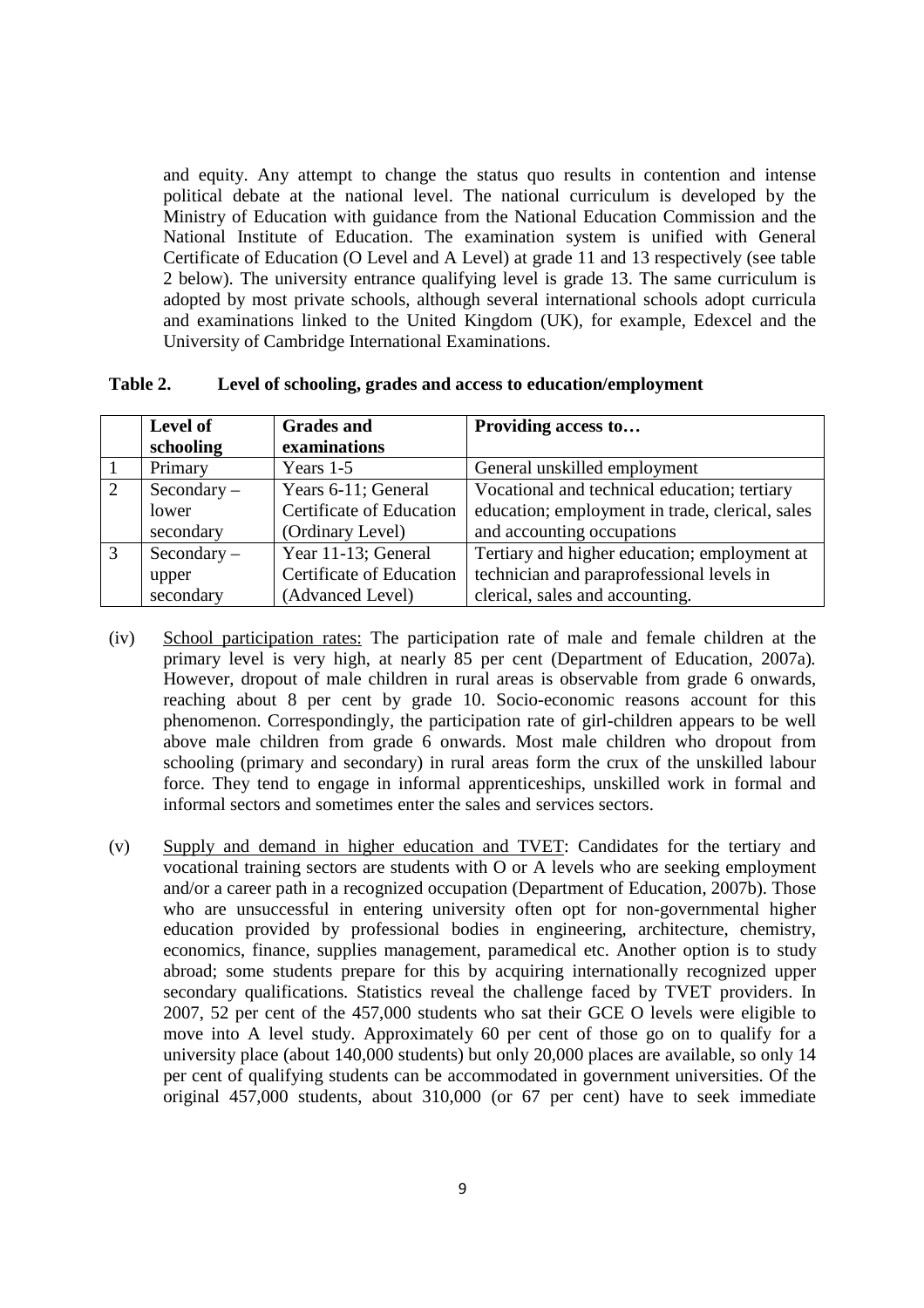employment, or enter TVET. While undergraduate-level openings in the universities have increased, they have not kept pace with demand and attainment.

#### **2.2 University and higher education**

(i) Overview: The university system in Sri Lanka is dominated by 15 government-funded institutions with a total student population of 68,579 (44 per cent male and 56 per cent female) (Department of Census and Statistics, 2008b). In addition, the non-government higher education professional bodies referred to above, offer qualifications equivalent to the basic degree. Some foreign universities operate in the country; these are not registered with or accredited by the Sri Lankan University Grants Commission which covers the management of accreditation in the rest of higher education.

Government-funded universities offer undergraduate courses and postgraduate courses (leading to postgraduate diploma, master's degree and PhD). Some postgraduate programmes are fee-paying. The World Bank funded IRQUE project ('Improving Relevance and Quality of University Education') succeeded in increasing the market relevance and orientation of courses without sacrificing academic standards. Some diversification of degree courses was also introduced particularly in relation to emergent economic activities in agriculture, fisheries, commerce and information technology (IT). The IRQUE project also led to enhanced research capacity in the universities along with greater linkage between universities and industry and the service sectors. Present provision therefore encompasses traditional academic and newly emerging study areas.

- (ii) Access to university education and articulation arrangements: Access to degree-level study is ostensibly open to all those who complete grade 13 and acquire A levels. However, as noted, demand exceeds supply. Those who fail to get a place (on merit grounds) are eligible to register as external candidates, subject to an enrolment fee. Such candidates are mostly in the humanities and physical sciences and are in circumstances where they can take advantage of tuition from private, fee-paying institutions which may or may not be registered with the University Grants Commission. There is currently no provision for transfer into government universities from TVET, except via the newly established Univotec (described in detail below). Degree holders from higher education professional bodies which are recognized by the respective professional bodies can access master's level courses. The absence of articulation between TVET qualifications and degree-level study can be attributed to lack of precedent and the traditionally academic nature of government universities.
- (iii) The University of Vocational Technology (Univotec): This is a parallel degree-awarding institute that is distinct from the traditional university structure of the country. It is a paradox but perhaps the only possible and practicable means to open a pathway to university-level study for TVET graduates at the present time. At the time of writing, Univotec is only several months old and issues concerning recognition agreements between two awarding systems are still to be resolved. The University of Vocational Technology fulfills a necessary social equity function by providing access to higher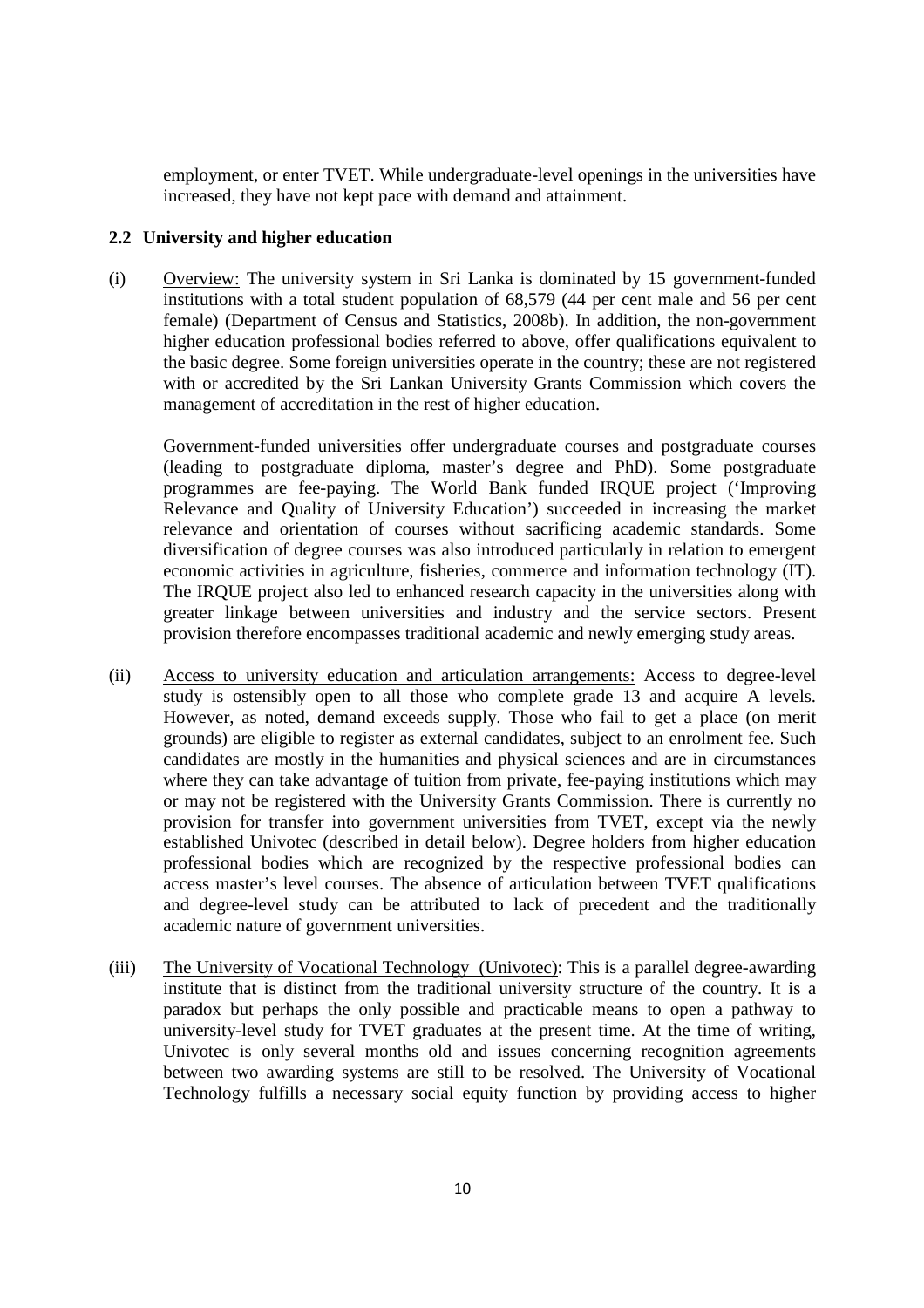education for technical personnel and by supplying technologists to industry where there are skills shortages.

#### **2.3 Vocational training**

- (i) A short historical sketch: Vocational training has a long history in Sri Lanka, dating back 200 years to the Catholic priesthood. Traditional apprenticeships under master craftsmen date back 3,000 years and remain in place in traditional arts and crafts and selected artisan trades such as masonry and carpentry. In the 1980s the sector was characterized by a jungle of certificates, approximately 300 training centres operating under 11 government ministries plus the efforts of the private sector and some NGOs. There was a considerable mismatch between the outputs of vocational education and labour market demands (Asia Development Bank, 1999). Since then, vocational training has become better organized, with coherent policies and delivery mechanisms that are more responsive to the country's social and economic needs. This is evidenced by the goals and objectives of the Mahinda Chinthana *10-Year Horizon National Development Plan* (Ministry of Finance and Planning, 2005) and from an implementation perspective, by the performance of Tertiary and Vocational Education Commission and the outputs of the two recent ADB-funded projects: the Skills Development Project and the Technical Education Development Project. Achievements in general education have also contributed to the improved quality of the workforce. The government is currently emphasising equity by ensuring greater access to vocational training for rural youth and those in disadvantaged and conflict-affected areas. This has been achieved by increasing the number of rural vocational training centres, by widening the trades they offer and reorienting them to emerging advanced technology applications in manufacturing. At the same time, the private sector has contributed to capacity building in the commercial and service sectors where there is growth due to general improvements in quality of life. Labour market developments have been matched by proactive responses from the government particularly from the Ministry of Vocational and Technical Training. The Tertiary and Vocational Education Commission has been empowered to influence the TVET sector in terms of relevance and efficiency.
- (ii) Ministerial structures: These resemble counterparts in other countries, particularly the UK. However, a difference is that the leading body representing the Presidential Executive Authority is called the President's Secretariat. Final executive authority in the form of ministerial recommendations has to be sanctioned by the President's Secretariat. Line ministries lead implementation agencies in the form of government departments (established by acts of parliament), statutory agencies (corporate bodies authorized by the Cabinet through a general act) and commissions (think-tanks or regulatory bodies established by acts of parliament).

 The line ministry with responsibility for vocational training policy is the Ministry of Vocational and Technical Training (MOVTT), supported by the Tertiary and Vocational Education Commission (TVEC), as the regulatory body. The main implementation agencies are the Department of Technical Education and Training, the Vocational Training Authority and the National Apprentice and Industrial Training Authority. The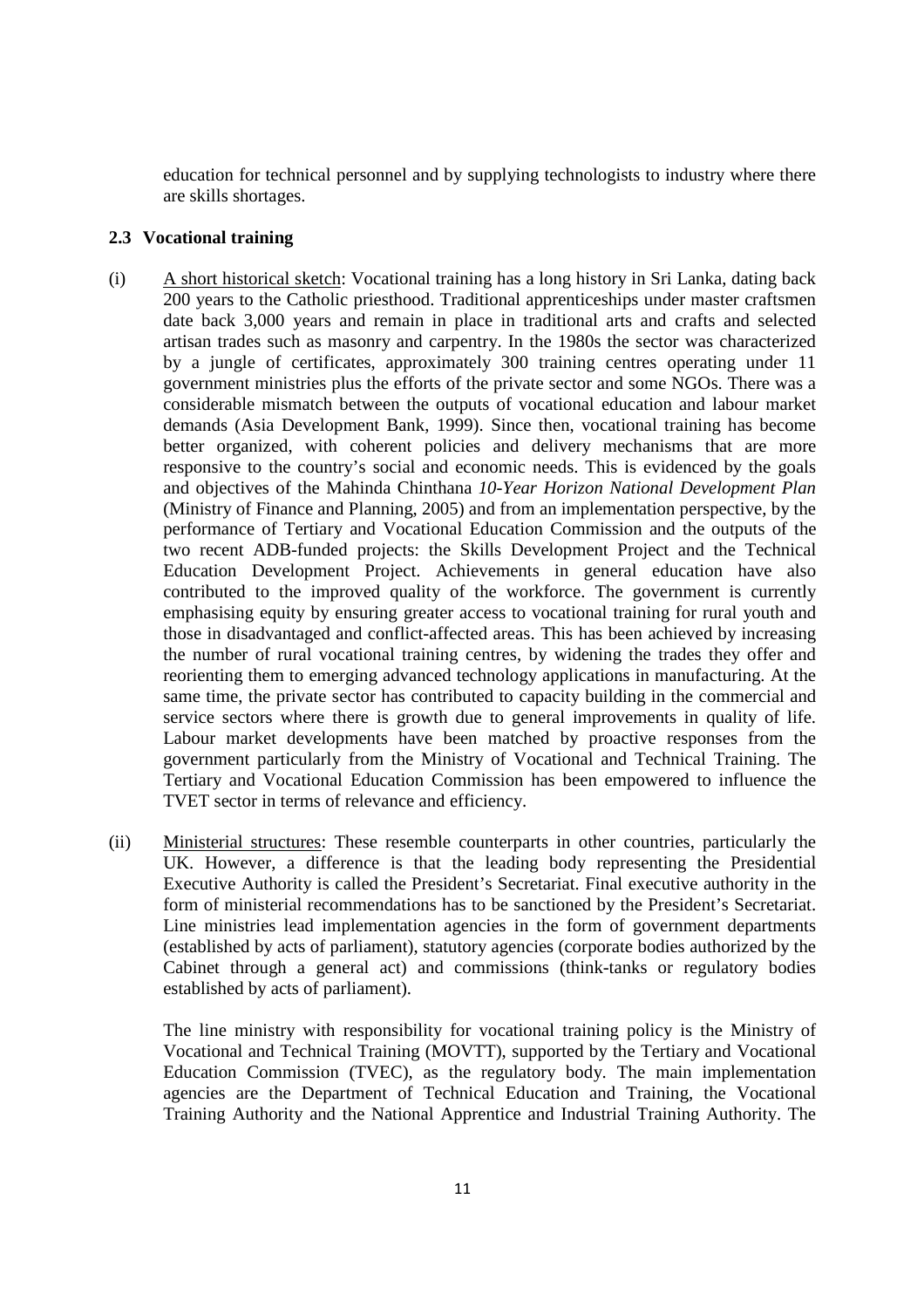National Institute of Teacher Education of Sri Lanka falls under the Ministry of Vocational and Technical Training. In August 2008, the University of Vocational Technology (Univotec) established under the Univotec Act (2007) under the Ministry of Vocational and Technical Training, absorbed the functions, staff and premises of the National Institute of Teacher Education of Sri Lanka.

 Donor-funded projects usually operate under respective line ministries. Government agencies receive funding from the Treasury via the Ministry of Finance and Planning and are required to report on their performance through the National Planning Department (NPD) of the Ministry of Finance and Planning. The NPD is responsible for deriving long-term national developmental plans (translating the political and socio-economic manifesto of the governing political party) and ensuring that ministries align their programmes accordingly. Other regulatory bodies affecting vocational training include the National Education Commission, the all-encompassing educational sector thinktank/policy formulator and the University Grants Commission, responsible for the universities and other higher education institutes e.g. postgraduate educational establishments.

(iii) Providers of vocational training: There are a considerable number of providers, all regulated by the Tertiary and Vocational Education Commission. Although training is provided by NGOs and private sector providers, the major providers are the government centres spread across 11 ministries.

The Department of Technical Education and Training overseas the largest contigent of government training providers including colleges of technology and technical colleges which offer technical and commerce-related training at NVO levels 5 and 6, and level 3 and 4, respectively) and some tertiary courses.

Colleges of technology operate on a provincial basis. Their creation was part of the ADB Technical Education Development Project. They run NVQ level 5 and 6 courses (diplomas and higher diplomas) that articulate with Univotec programmees. The Vocational Training Authority (VTA) offers NVQ level 3 and 4 programmes through a network of district and rural vocational training centres. The National Apprentice and Industrial Training Authority (NAITA) organizes apprenticeships (see figure 1). These are usually in industry in urban areas and in small enterprises in rural areas.

The National Youth Services Council provides entrepreneurship development, life-skills and livelihood-focused programmes for young people, and the Samurdhi Authority provides programmes which aim to alleviate poverty. The Gemidiriya Foundation (a World Bank project) offers a village-focused, holistic human development programme with a poverty alleviation component, where the target group is the family rather than the individual.

Life-skills and livelihood-oriented vocational training and a limited number of tertiarylevel programmes are provided by functional line ministries such as agriculture, fisheries,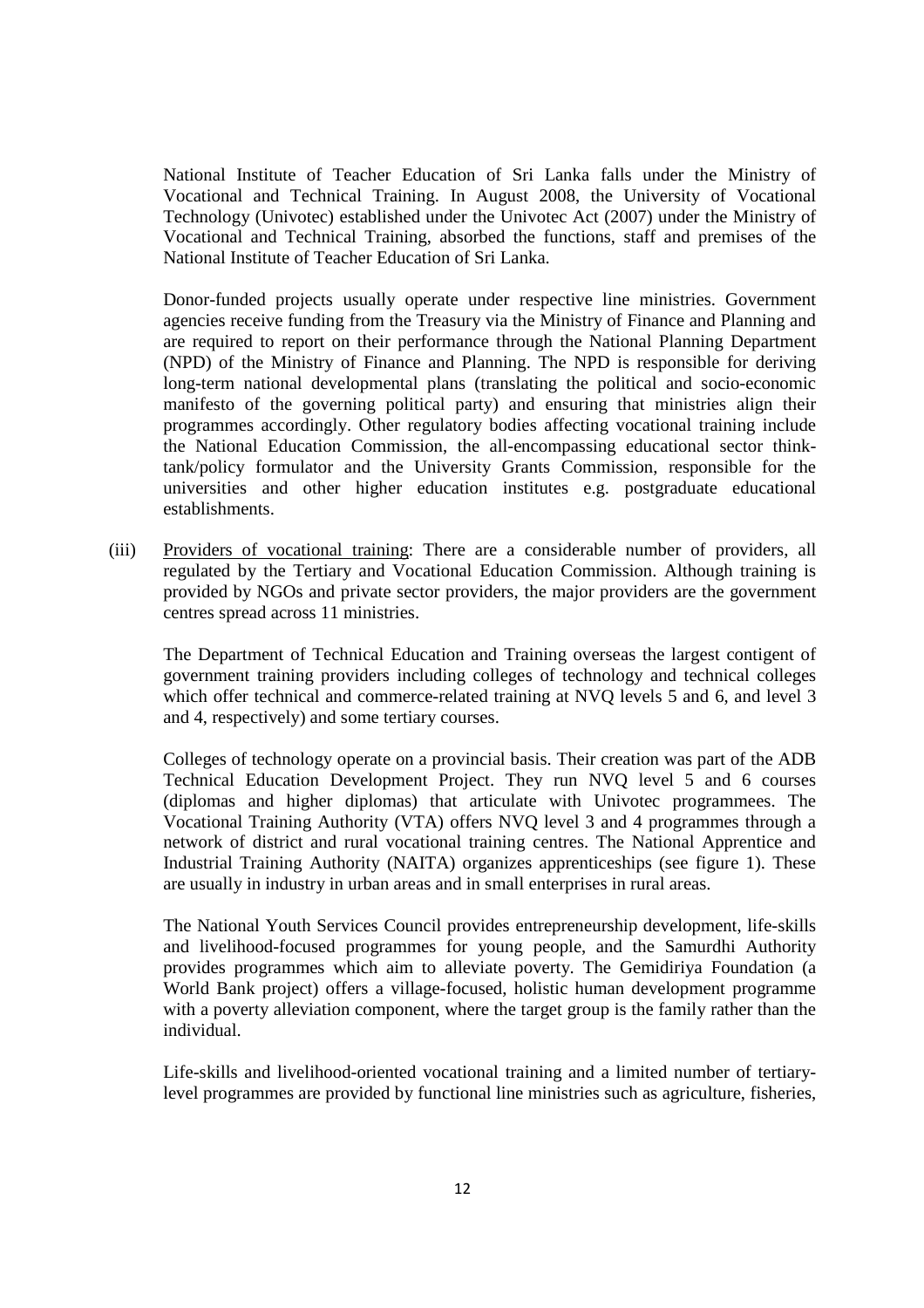rural development, health, construction, telecommunications, transport, textiles and garments, healthcare, and science and technology.

As the above paragraphs show, most mainstream government programmes are oriented to youth and vocational training. A category of "beneficiary group focused" programmes are funded as special government projects or are provided by NGOs, religious organisations or the Department of Social Services. See table 3 for a summary of the major roleplayers.

#### **Figure 1. Ministerial structures and relationships re: TVET provision**



The Department of Education's non-formal education has changed over the last decade. Originally it focused on life-skills and selected vocational training which operated in general education schools (after school times). The number of operating centres has decreased due to financial and capacity issues. Increasing literacy levels and public interest in more formalized courses have contributed to the decline in this kind of provision and the focus now is on the life-skills development needs of disadvantaged groups.

Courses vary in duration from one week to several weeks (in the case of local livelihoodfocused programmes) and from six months to one or two years (in the case of vocational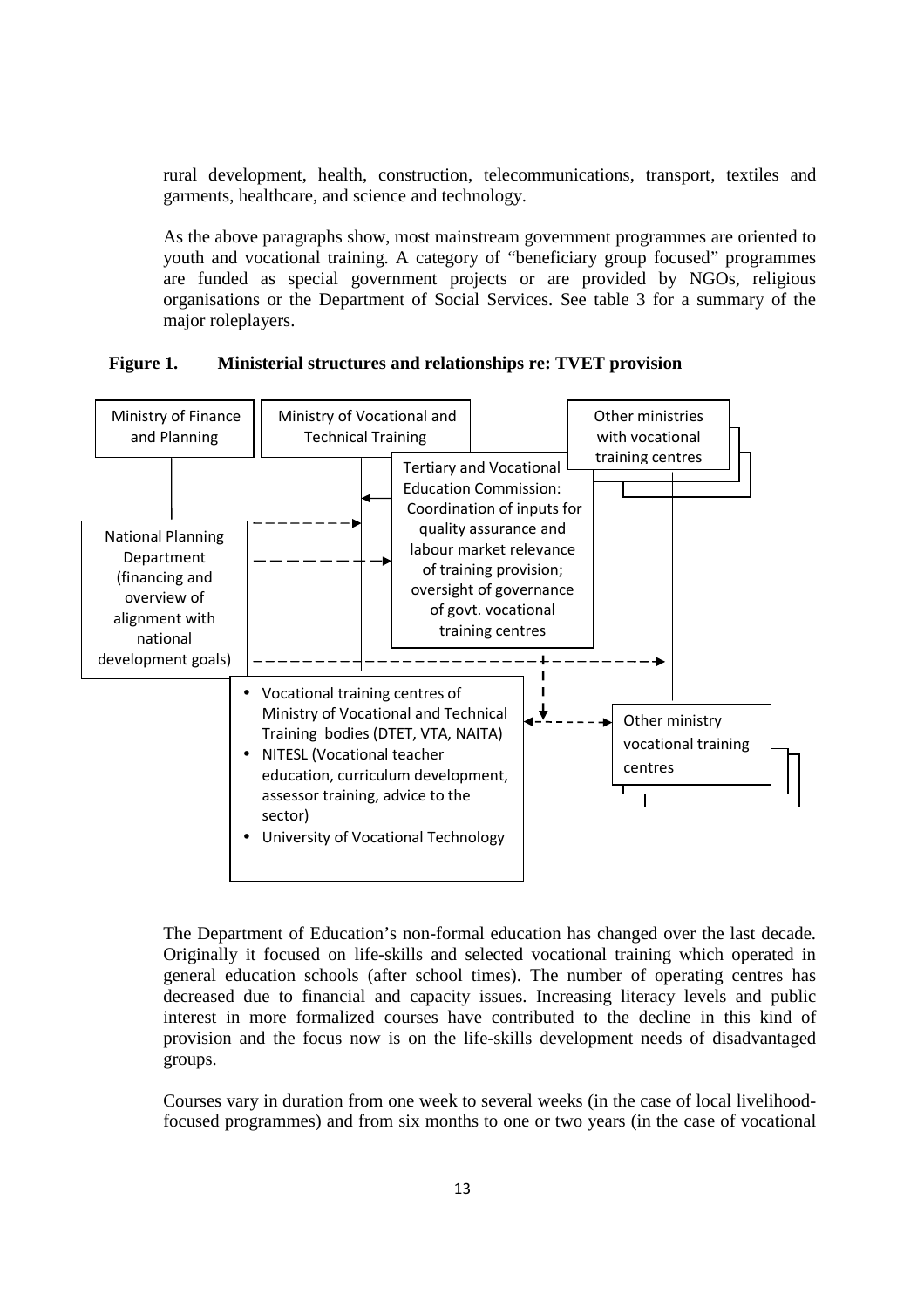programmes) Tertiary-level programmes generally last for two years. Most formal training courses include an industrial placement for on-the-job training. These compliment the theoretical and practical training received in formal vocational training centres and can also support employment after training.

## **Table 3. TVET: the major roleplayers**

|                  | <b>Institution</b>                                                                                             | Function/mode of<br>delivery                                                               | <b>Financing</b><br>source                                                          | Type of<br>institution                            |
|------------------|----------------------------------------------------------------------------------------------------------------|--------------------------------------------------------------------------------------------|-------------------------------------------------------------------------------------|---------------------------------------------------|
| 1.               | Ministry of Vocational and<br><b>Technical Training</b><br>(MOVTT)                                             | Policy-making; oversight                                                                   | Govt.                                                                               | Govt. ministry                                    |
| 2.               | Ministry of Finance and<br>Planning (MOFP)                                                                     | Policy-making;<br>financing                                                                | Govt.                                                                               | Govt. ministry                                    |
| 3.               | <b>National Planning</b><br>Department (NPD)                                                                   | Planning; oversight                                                                        | Govt.                                                                               | Govt.<br>department                               |
| $\overline{4}$ . | Tertiary and Vocational<br><b>Education Commission</b><br>(TVEC)                                               | Planning and sectoral<br>coordination                                                      | Govt.                                                                               | National<br>commission                            |
| 5.               | Dept of Technical<br><b>Education and Training</b><br>(DTET) - technical colleges                              | Formal training delivery;<br>craft/trade courses NVQ<br>L3-4, and some tertiary<br>courses | Govt.                                                                               | Govt.<br>department                               |
| 6.               | Dept of Technical<br><b>Education and Training</b><br>(DTET) - colleges of<br>technology (COT)                 | Formal training delivery;<br>technician courses NVQ<br>$L5-6$                              | Govt.                                                                               | Govt.<br>department                               |
| 7.               | <b>Vocational Training</b><br>Authority (VTA), district<br>and rural training centres                          | Formal training delivery;<br>NVQ L3-4                                                      | Govt.                                                                               | Govt. statutory<br>body                           |
| 8.               | National Apprentice and<br><b>Industrial Training</b><br>Authority (NAITA)                                     | Industrial<br>apprenticeship; small-<br>enterprise<br>apprenticeships; NVQ<br>testing      | Govt.                                                                               | Govt. statutory<br>body                           |
| 9.               | National Institute of<br><b>Technical Education of Sri</b><br>Lanka (NITESL) (became<br>Univotec in Sept. 2009 | Vocational teacher<br>education; curriculum<br>development; assessor<br>training           | Govt.                                                                               | Govt. statutory<br>body                           |
| 10.              | Private and NGO training<br>providers, registered with<br>TVEC or non-registered                               | Formal training delivery                                                                   | International<br>NGOs,<br>charity,<br>private<br>funds,<br>limited govt.<br>funding | Private and non-<br>governmental<br>organisations |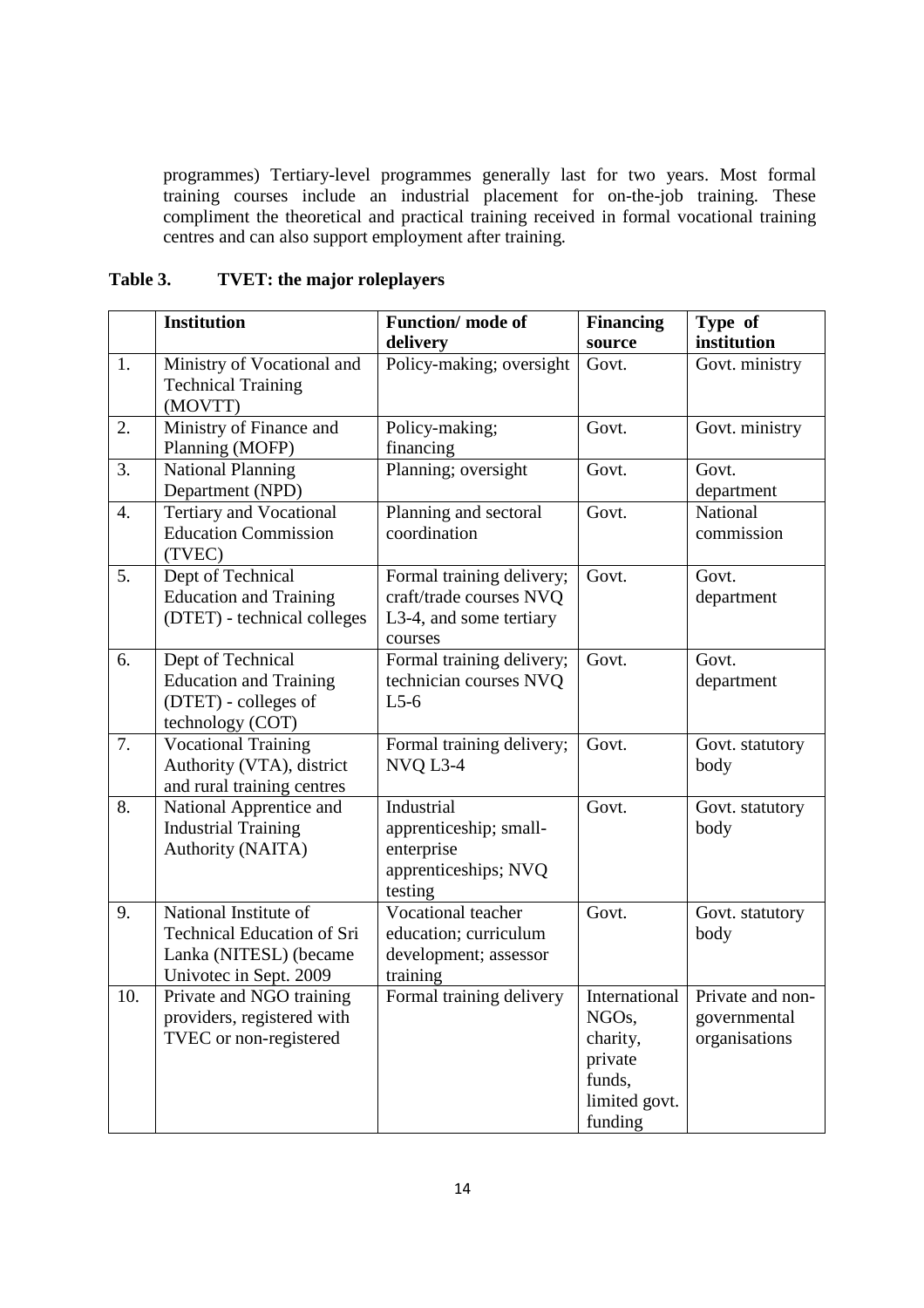|     | <b>Institution</b>            | <b>Function/</b> mode of   | <b>Financing</b> | Type of           |
|-----|-------------------------------|----------------------------|------------------|-------------------|
|     |                               | delivery                   | source           | institution       |
| 11. | Non-formal training centres   | Non-formal training;       | Govt.            | Govt.             |
|     | (Department of Education)     | vocational and life-skills |                  | department        |
| 12. | Vocational training under     | Formal training;           | Govt.            | Govt.             |
|     | the functional line           | vocational and tertiary    |                  | department        |
|     | ministries                    | courses                    |                  |                   |
| 13. | Skills development centres    | Formal training delivery   | Govt.            | Govt.             |
|     | for disabled, Dept. of Social |                            |                  | department        |
|     | Services                      |                            |                  |                   |
| 14. | University of Vocational      | Academic education;        | Govt.            | University $-$    |
|     | Technology (Univotec)         | vocational technology      |                  | govt. institution |

(iv) The role of colleges of technology in training provision: These colleges were established in response to several labour market issues, particularly the supply-demand gap for middle-level technicians and technologists in emerging industries (with FDI-Foreign Direct Investments) and the unemployment of educated youth. TVET provision for technicians and technologists was rather week and the numbers needed for both local and foreign markets were not being produced. These issues were the basis for the second ADB project (No. 2197 SRI (2006 to 2010), the Technical Education Development Project, *inter alia*: wider access to TVET; increased quality; labour market relevance and teacher-trainer development (for the technician and technology programmes). The project's expected outputs are cited below:

> The Project will strengthen and expand the capacity for technician and technological education. The Project will raise the quality, relevance, and sustainability of the programs for technicians and technologists by developing training and program standards; upgrading selected Technical Colleges to Colleges of Technology; and strengthening the capacity of teachers, trainers, personnel, and administrators. The development of the NVQ for technicians and technologists will help institutionalize an alternative education and career path, particularly for school leavers, in technical and technology education leading to a degree. Annual enrolment [and] intake capacity of technician diploma programs is expected to increase by about 2,400 full-time and part-time students. The Colleges of Technology will be the vehicle through which the above objectives will be achieved.

- (v) The oversight function: The Ministry of Vocational and Technical Training is responsible for ensuring that the country's tertiary education and vocational training efforts meet the skills needs of the industry and the national development programmes. The Tertiary and Vocational Education Commission acts as the national apex agency. Its organisational structure is shown in figure 2 below. Its objectives are as follows:
	- The planning, coordination and development of the tertiary education and the vocational education at all levels in keeping with the human resource needs of the economy.
	- The development of nationally recognized systems for the granting of and vocational education awards including certificates, and other academic distinctions.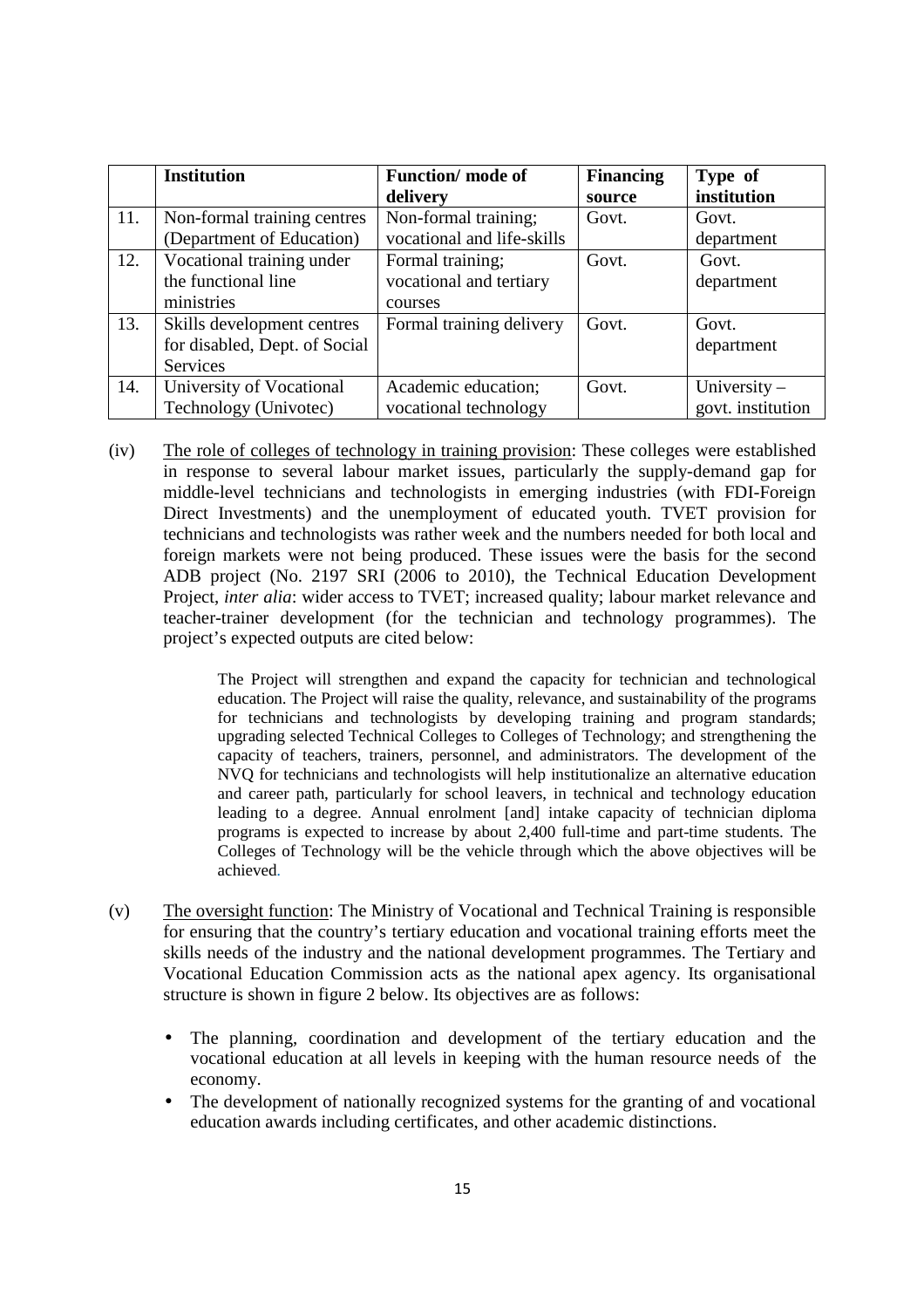The maintenance of academic and training standards in institutes, agencies and all other establishments providing tertiary education and vocational education.

**Figure 2. The Tertiary and Vocational Education Commission: organisational structure** 



(vi) Coordination of the sector: The Tertiary and Vocational Education Commission is the focal point for sectoral coordination. Training is largely formally organized and institutionalized. Most of the training delivery agencies, both private and public, are registered with the TVEC - a formal requirement under the Tertiary and Vocational Education Commission Act, No. 20, 1990. Registration is therefore now a legal prerequisite for providers. Earlier registration requirements were revised during the ADB Skills Development Project. In line with NVQF requirements, the Tertiary and Vocational Education Commission is developing a well-established procedure covering course accreditation, a quality management system (QMS) and quality audits (adopted from the ISO 9000 series) (see figure 2 above). All government TVET providers have fallen in line with the latest requirements albeit with some nudging from the Treasury (the public purse-holder).

Procedures do not cover the financial or governance functions of private TVET institutions; these fall under other government agencies' legislative enactments pertaining to NGO funding, management of charities, financial accountability for tax purposes and so on. However, private and NGO providers are motivated to adhere to the same general requirements because of the positive image they create with industry and user-groups. A further motivation is that private students wishing to continue their studies overseas need to have their certificates validated by the TVEC. Indeed, registered private providers offering NVQ courses now have their own association – the Accredited Training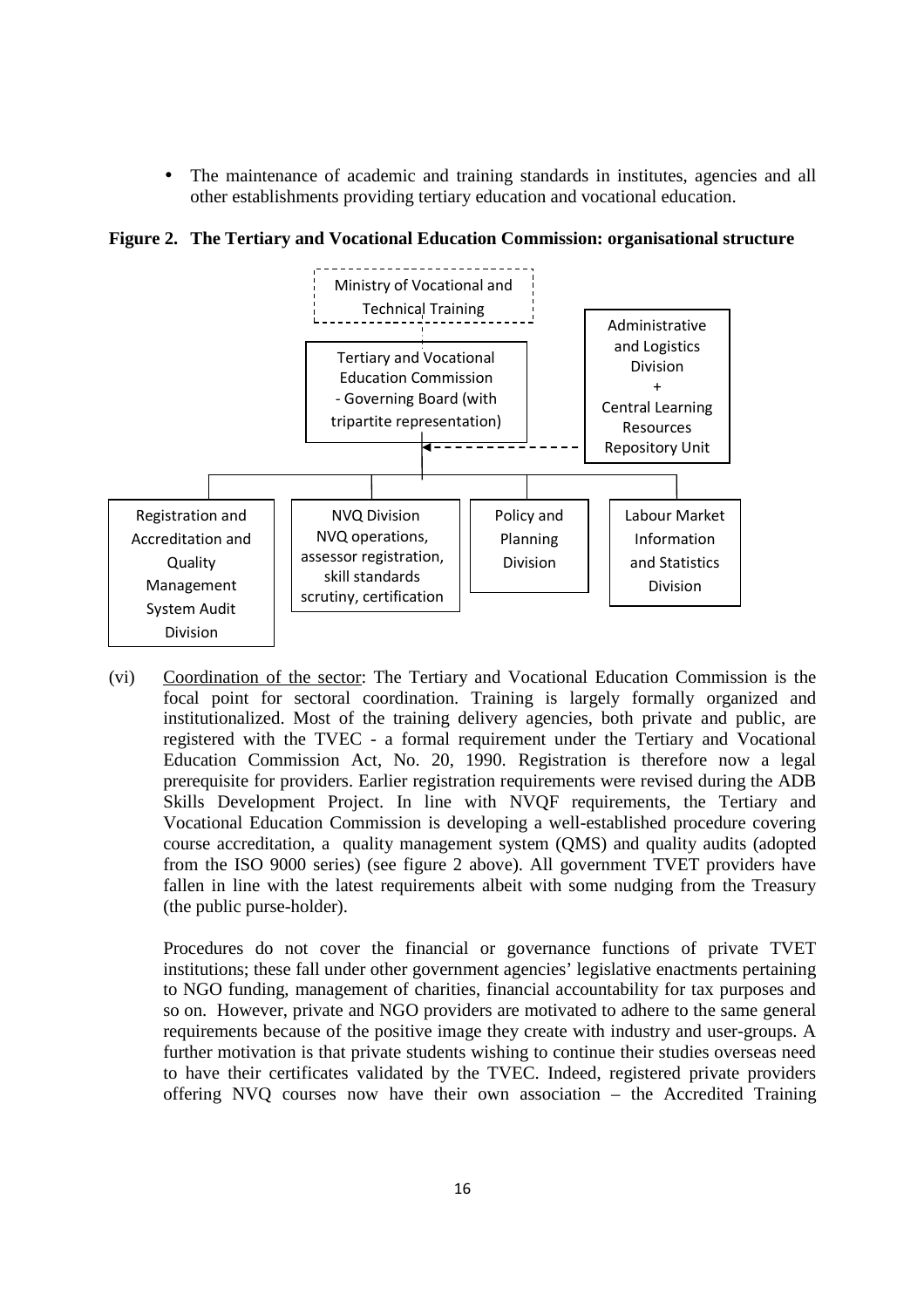Providers' (Private Sector) Association (ATPA) – which commands respect from private sector employers as well as from students.

Most of the TVEC's current efforts are therefore directed towards the ongoing reform and quality improvement requirements of the NVQF, for example, underpinning systems of accreditation, assessor registration, certification, quality management (QMS) and auditing. In addition, national curricula and teaching and learning guides are designed centrally and made available through TVEC's Central Learning Resource Centre. Assessor selection and registration is also carried out by the Tertiary and Vocational Education Commission. The NVQ Division of Tertiary and Vocational Education Commission coordinates and manages the overall NVQ development and implementation operations (see figure 2 above).

- (vii) Budgetary provision and financing: The present annual operating budget for training centres is approximately US\$15 million. Providers reported that recurrent expenditures are progressively increasing. The vocational training sector as a whole faces financial difficulties because 82.5 per cent of government expenditure is recurrent costs i.e. concerned with the salaries of teaching and non-teaching staff. This leaves scant resources to cover the capital costs associated with modernising workshops and laboratories and developing instructional materials to accompany updated skills training programmes.
- (viii) Training outputs: Public sector training providers account for about 95 per cent of formal vocational training and their annual student output reached around 40,000 in 2008. There are no fees for government provision, whereas some private centres are fee-paying. Tertiary-level training is dominated by professional associations, producing about 6,500 paraprofessionals per annum. Apprenticeship training constitutes about 20 per cent of the total annual training output, particularly in the rural areas.
- (ix) Level and extent of institutional provision: The main training modes are formal provision and apprenticeships. Formal vocational training centres dominate the landscape, providing trade certificates with courses leading to NVQ levels 3 and 4 and occasionally level 2. Courses last between one and three years and include a work placement of between six months and one year.

Trade apprenticeships have been formalized through the National Apprentice and Industrial Training Authority which provides industrial placements for a large number of youths seeking training. They involve a contractual period of workplace training and experience running for one to three years in a variety of contexts, Apprenticeships seem to be growing in popularity and there are signs that leading local firms with international brands (Holcim [cement] and Coca-Cola) and top-notch business leaders (in the construction industry) are considering industry-specific workplace-based vocational training using the NVQ approach to testing and certification. Employers stand to benefit in terms of efficiency improvement; workers gain recognition of workplace competence, certification and increased wage-earning potential.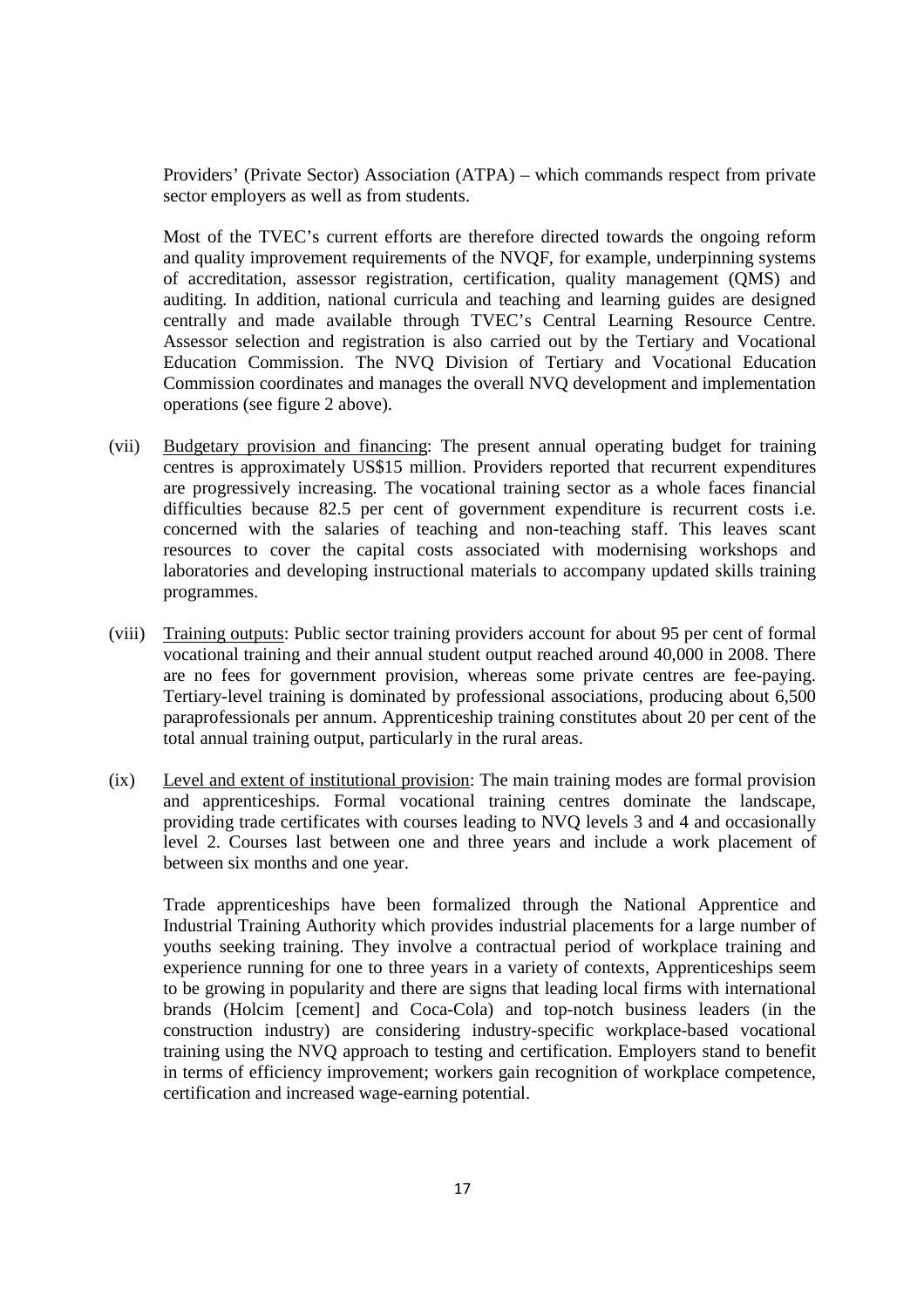(x) Adult education, rural programmes and programmes targeting women: These programmes grew during the 1970s but are now in decline. This can be attributed to the government transferring investment to vocational training for the youth and to the general education system. However, a considerable aging population (30 per cent above 45 years of age) with lower educational attainments (about 30 per cent below grades 5-10) suggest that there is a strong case for supporting adult education. People in this category now fill the ranks of unskilled and semi-skilled workers and comprise a large proportion of the labour force (15-18 per cent). The TVEC (2006) found that about 75 per cent of the construction labour force have educational attainment below grade 10. A case study of workers undergoing NVQ tests (through a Recognition of Prior Learning [RPL] scheme) at one of the leading construction companies (Maga Construction) showed that most artisans (carpenters and masons) have limited general education (early school dropouts), come from rural areas, have had no access to formal vocational training and are over 40 years of age. The lack of adult education and further training has significantly contributed to poor career advancement, skill acquisition and wage-earning capacity for these workers.

Several donor- and government-supported programmes are addressing the economic and human development needs of educationally disadvantaged people living below the national poverty level. These programmes include combinations of formal and nonformal vocational training. Most women-focused vocational training combines economic incentive packages for small and micro-enterprise and self-employment. Such opportunities are mostly in traditional arts and crafts and are adhoc in nature. Exceptions are the programmes organized by the Samurdhi (the government's poverty alleviation programme) and the Small Industries Department. However, coverage is still largely inadequate to service the needy.

(xi) Specific approaches to skills development - curriculum and assessment systems: Before 2005 and the advent of the NVQF, curriculum design, delivery and assessment were largely an adhoc process leading to disparities in quality and relevance to industry across multiple sites. The introduction of NVQF-based teaching and learning systems and resource materials (through the ADB-funded project (1707-SRI in 2001) kick-started the reform process. Subsequently, the Treasury withheld funds to government vocational training centres that were not registered and where courses were not accredited and following the NVQ approach.

The NVQ system has improved the delivery of vocational training, primarily due to the specification of curricular learning outcomes tagged to NVQ competency standards; the provision of structured curricular materials with teacher and learner guides; improved assessment procedures linked to outcomes; provision of equipment to meet the standards and technological environment set out in the standards, and ultimately, the (re)training of trainers in both methodology (pedagogy) and core technical knowledge.

The national skill standards are centrally designed at National Institute of Teacher Education of Sri Lanka. They are reflective of industry practices and the current technological environment in the country. Vocational training has become more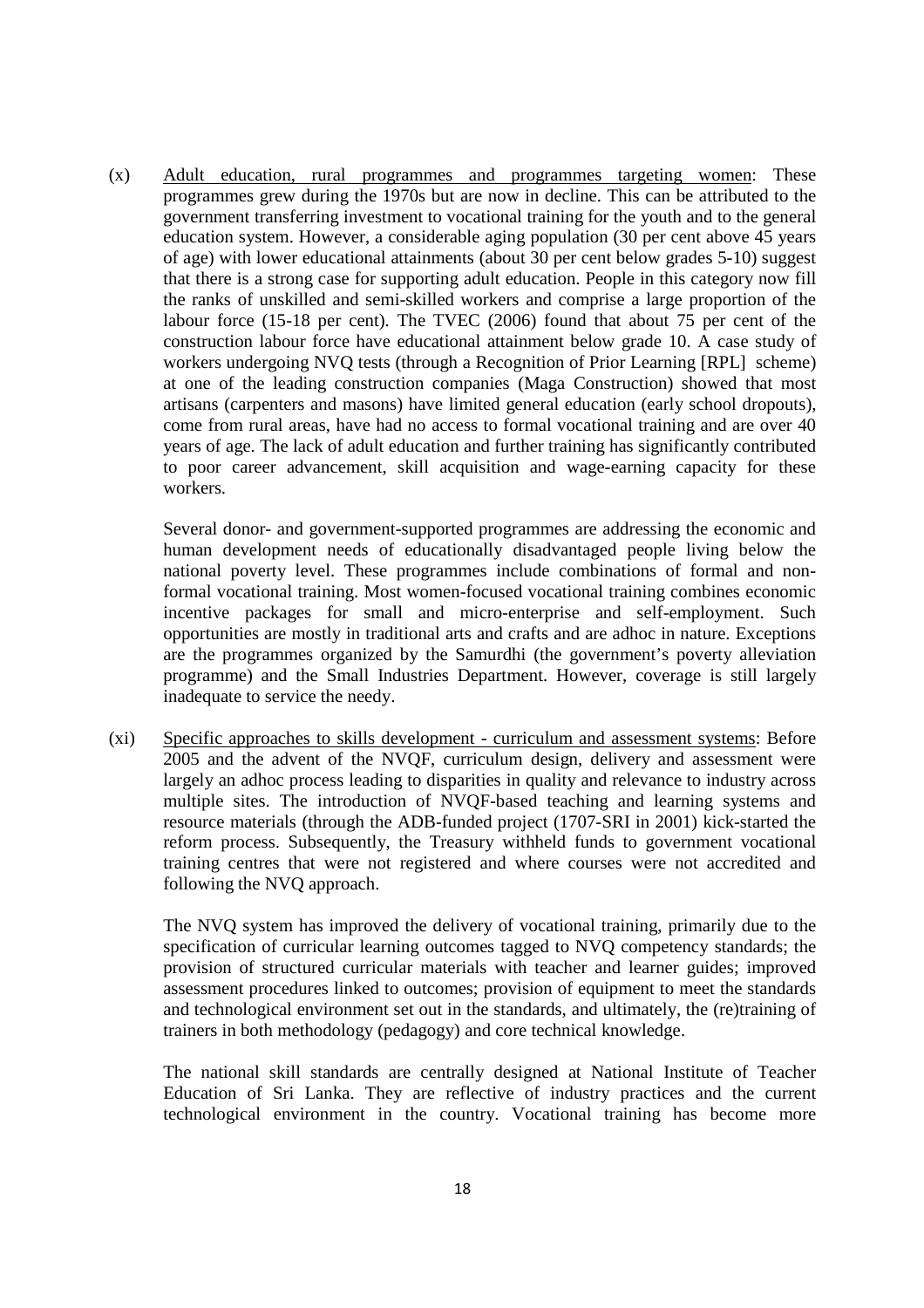standardisation across the sector as a result, in terms of, for example: teaching-learning approaches; training outcomes and performance assessment; course design and resource utilisation (facilities planning and equipping); standardisation of assessments in accordance with NVQ standards; issue and traceability of certificates; quality assurance at centre and course level; quality audits; accreditation of courses; learning outcome recording instruments (for institution-based and on-the-job training) and an RPL system to record workplace-based competence.

The second ADB-funded project has recently produced curricula for training the trainers and orientation courses for managers in the new system. Assessment has been streamlined and assessors gain certification through a formal course at the National Institute of Teacher Education followed by an internship period shadowing an already certificated assessor.

#### **2.4 Reforms in and across the three sectors (general education, university and TVET)**

(i) Articulation and learning pathways: As explained earlier, prior to the establishment of Univotec, there were limited learning pathways. Figure 3 (below) illustrates the lack of articulation. There was no pathway from vocational and tertiary education to university level study. This situation will change once the Univotec becomes fully functional. However, no link is planned between Univotec and the traditional universities. While Univotec is a very positive development in ensuring an academic track for those with vocational qualifications, the absence of a link demonstrates that the two entities are still distinct and distant. Figure 3 shows how the different grades feed into vocational and tertiary education.

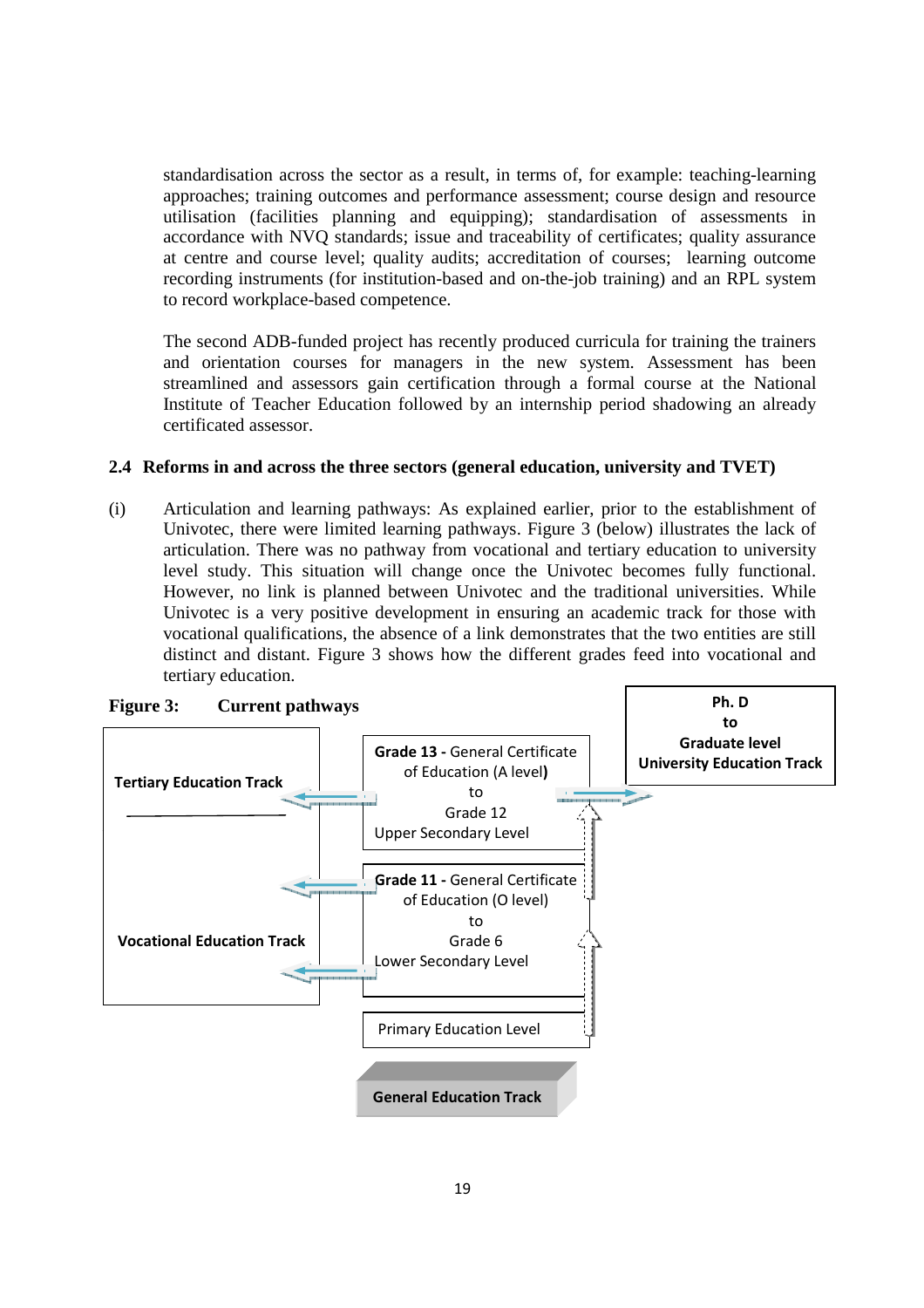(ii) Educational reforms: Reforms across all sectors have been ongoing for several decades. Table 4 illustrates the reforms in a nutshell including the length of the projects, the donors concerned and the cumulative nature of the projects.

|                | <b>Sector</b>           | <b>Focus of the</b>                                                                                                                                                                     | No. of projects,                                                                                                                                                                                                                | <b>Outcomes</b>                                                                                                                                                                                                                                                                                                                 |
|----------------|-------------------------|-----------------------------------------------------------------------------------------------------------------------------------------------------------------------------------------|---------------------------------------------------------------------------------------------------------------------------------------------------------------------------------------------------------------------------------|---------------------------------------------------------------------------------------------------------------------------------------------------------------------------------------------------------------------------------------------------------------------------------------------------------------------------------|
|                |                         | reform(s)                                                                                                                                                                               | time period and                                                                                                                                                                                                                 |                                                                                                                                                                                                                                                                                                                                 |
|                |                         |                                                                                                                                                                                         | financial support                                                                                                                                                                                                               |                                                                                                                                                                                                                                                                                                                                 |
| $\mathbf{1}$   | General<br>education    | Improving quality<br>of delivery, access,<br>equity and<br>relevance                                                                                                                    | 2 major projects<br>funded by the<br><b>World Bank</b><br>Several medium<br>projects funded by<br>GTZ (German<br>Technical<br>Assistance), JICA<br>(Japan<br>International<br>Cooperation<br>Agency)<br>1990s to early<br>2000s | New teaching-learning<br>materials and text books; wider<br>and more equitable access to<br>primary education; new<br>teaching and learning aids and<br>equipment; regional standards<br>as basis for reform of teacher<br>education; administration and<br>accountability increased to<br>meet Millennium Development<br>Goals |
| $\overline{2}$ | University<br>education | Improving quality<br>of delivery and<br>relevance to labour<br>market needs                                                                                                             | 1 major project<br>funded by the<br><b>World Bank</b><br>Early to mid-<br>2000s                                                                                                                                                 | New graduate courses; quality<br>improvement of educational<br>and physical facilities;<br>industry-university links;<br>stronger industry-focused<br>research capacity and<br>responsiveness; curricular<br>reforms to meet increased<br>networking needs with other<br>economies (languages, ICT,<br>soft skills etc.)        |
| 3a             | <b>TVET</b>             | Capacity building<br>to meet labour<br>demands of<br>accelerated mega<br>construction<br>projects; need for<br>improved quality in<br>construction;<br>procurement<br>reforms; improved | 2 major projects<br>funded by the<br><b>World Bank</b><br>Early 1980s to<br>mid-1990s<br>Technical<br>assistance from<br><b>British Council</b><br>and ILO                                                                      | Improved curricula for<br>intensive training in<br>construction; capacity building-<br>teacher training; manual<br>development; provision of<br>equipment and materials;<br>upgrading of physical facilities;<br>development of skills standards<br>and a National Trade Testing<br>and Certification System based              |

**Table 4. Reforms in a nutshell**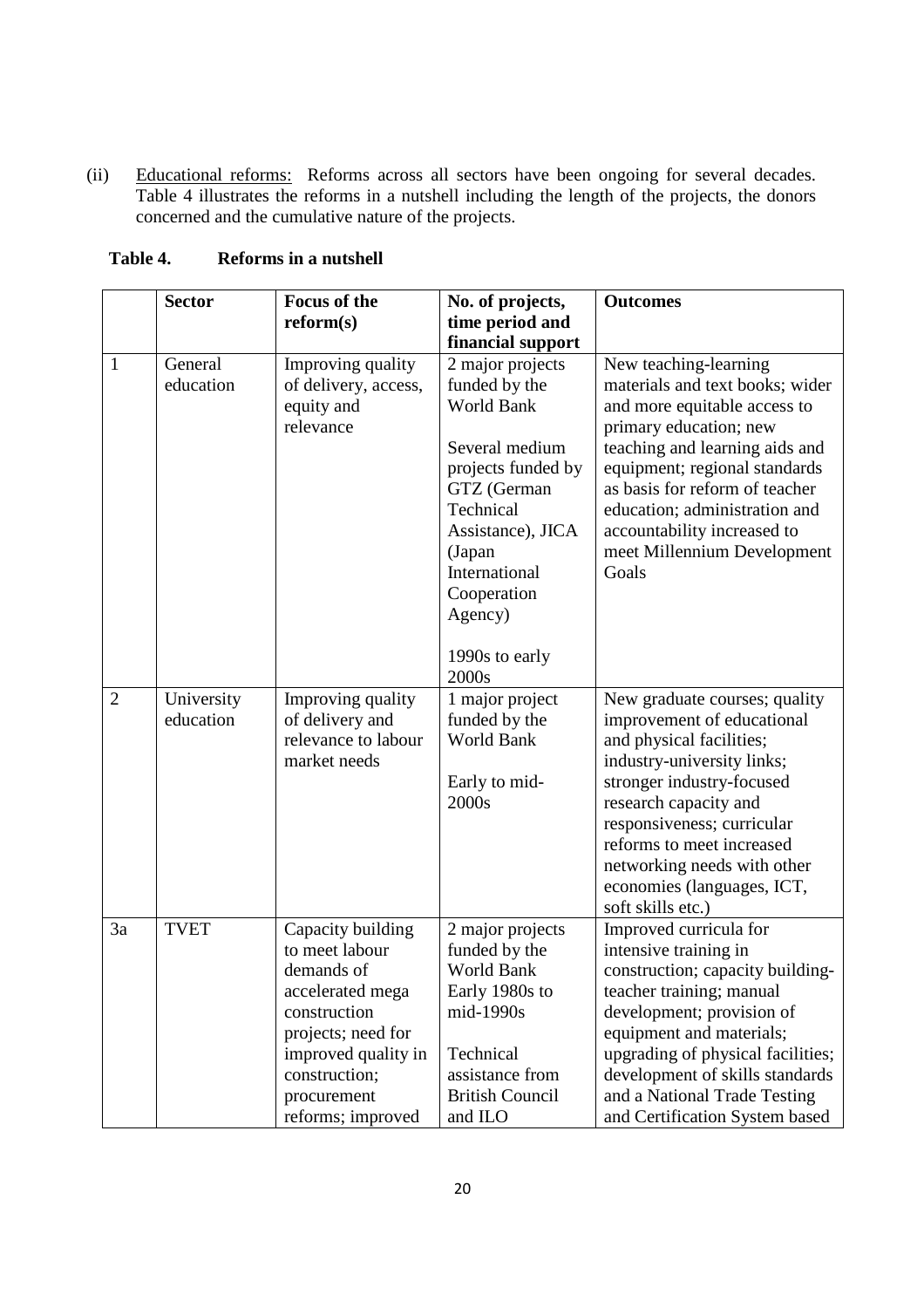|                |             | quality of labour<br>force through<br>training and skill | 2 major projects<br>for construction | in National Apprentice and<br><b>Industrial Training Authority;</b><br>establishment of centres to |
|----------------|-------------|----------------------------------------------------------|--------------------------------------|----------------------------------------------------------------------------------------------------|
|                |             | standards                                                | equipment,<br>maintenance and        | train construction equipment                                                                       |
|                |             |                                                          | capacity building,                   | operator and mechanics                                                                             |
|                |             |                                                          | funded by JICA                       |                                                                                                    |
|                |             |                                                          | Late 1980s to mid-                   |                                                                                                    |
|                |             |                                                          | 2000s                                |                                                                                                    |
| 3 <sub>b</sub> | <b>TVET</b> | Improving quality                                        | 2 major projects                     | Introduction with qualifications                                                                   |
|                |             | of delivery and                                          | funded by the                        | framework, competency                                                                              |
|                |             | relevance to labour                                      | Asian                                | standards and associated                                                                           |
|                |             | market needs;                                            | Development                          | assessment and teaching                                                                            |
|                |             | accreditation of                                         | <b>Bank</b>                          | learning materials; aligning                                                                       |
|                |             | NVQs; registration                                       | Early to late 2000s                  | vocational training with                                                                           |
|                |             | of vocational                                            |                                      | national labour market needs                                                                       |
|                |             | training centres;                                        | 1 project funded                     | expressed through competency                                                                       |
|                |             | introducing quality                                      | by GTZ to                            | standards; training of trainers,                                                                   |
|                |             | management                                               | improve career                       | assessors and accreditors for                                                                      |
|                |             | systems for TVET                                         | guidance                             | NVQs and national curricula;                                                                       |
|                |             | providers                                                | capacities in order                  | reforms to improve planning                                                                        |
|                |             |                                                          | to increase equity                   | and management of the TVET                                                                         |
|                |             |                                                          | and access to                        | sector; improving the quality of                                                                   |
|                |             |                                                          | vocational training                  | curricula, equipment and                                                                           |
|                |             |                                                          |                                      | facilities of major government                                                                     |
|                |             |                                                          | Early to mid 2000s                   | TVET providers.                                                                                    |

#### **2.5 History of efforts to establish national competency standards**

Historically, certificates of completion from vocational training centres were adequate for entry into the labour market, and progression through the labour market was qualification-led and time-based. The first attempt to devise a national scheme of qualifications was in 1960. The Ministry of Labour was keen to restructure recruitment and promotion practices in technical occupations in the public sector (the dominant sector of the economy at that time). Called *Sessional Paper No. 5, 1960: Recruitment and Promotion Scheme for Technical Tradesmen*, the scheme outlined the tasks and duties that respective tradesmen needed to be competent in at specified promotional levels (grades). There were three tradesmen grades and a master craftsman grade (sometimes designated as foreman-chargehand). The scheme was not aligned with training; merely serving as guide for recruitment. Trade tests were designed based on the specified tasks and promotions offered accordingly.

The next development was in 1981 with the Construction Industry Training Project (later formally established as the Institute for Construction Training and Development), a World Bank supported programme to develop personnel (craftsmen to professionals) for the sector. A set of skills standards for the sector were developed and a national trade testing programme initiated (in association with the National Apprentice and Industrial Training Authority (NAITA) which was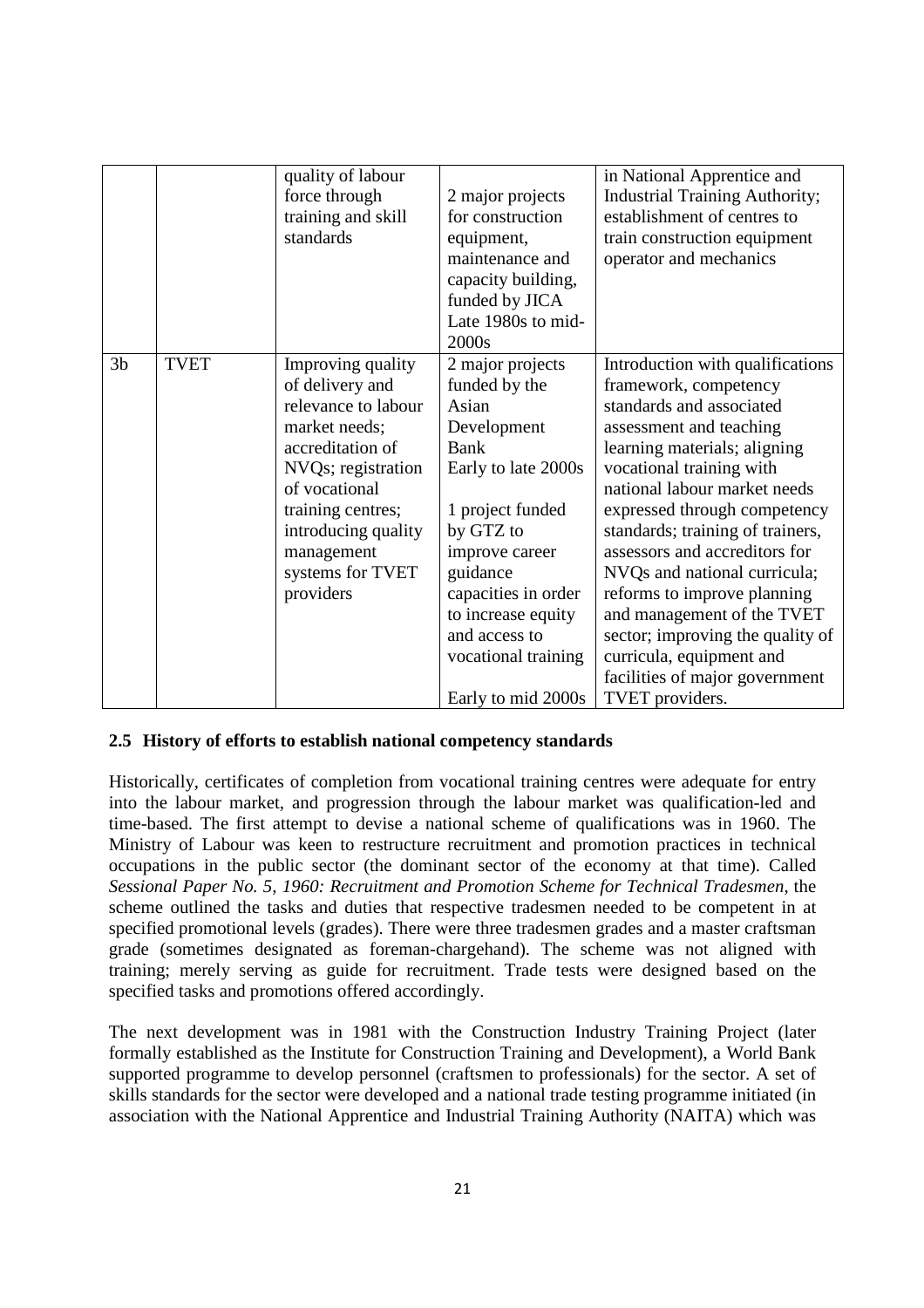later legally mandated to perform this function). Initially, NAITA's work was funded by the Institute for Construction Training and Development supported by the World Bank and thereafter by the Treasury. NAITA and the construction sector started developing standards for apprenticeships in other trades and the system remained in operation until the commencement of the NVQF in 2005, when it was gradually replaced by the NVQ standards and associated assessment procedures. Table 5 is a comparative summary of the three approaches. The culmination is an NVQF with seven articulated levels.

|                | <b>Characteristic</b>                              | <b>Ministry of Labour</b><br>sessional paper -<br>1960               | The Institute for<br><b>Construction</b><br><b>Training and</b><br><b>Development</b> and<br><b>NAITA</b> | <b>NVQF</b>                                                                                                                                           |
|----------------|----------------------------------------------------|----------------------------------------------------------------------|-----------------------------------------------------------------------------------------------------------|-------------------------------------------------------------------------------------------------------------------------------------------------------|
| $\mathbf{1}$   | Content of the<br>skill standard<br>for each trade | List of tasks (usually<br>3-5 main tasks) and a<br>brief trade test  | Occupational<br>description;<br>knowledge, skills,<br>and attitudes                                       | Occupational description;<br>list of units of<br>competencies; units by<br>level; underpinning<br>knowledge, skills and<br>attitudes; range statement |
| $\overline{2}$ | Other<br>associated<br>documents                   | None                                                                 | Trade tests and an<br>assesment scheme                                                                    | Curriculum; trainer and<br>learner guides; assessment<br>instruments                                                                                  |
| 3              | Development                                        | Team of engineers<br>and professionals in<br>the industry            | Team of<br>professionals,<br>trainers and trade<br>representatives                                        | Team of trainers and trade<br>representatives                                                                                                         |
| $\overline{4}$ | Method adopted<br>for design                       | Discussion                                                           | Consultative<br>process with the<br>industry                                                              | DACUM and consultation<br>with the industry                                                                                                           |
| 5              | Review                                             | Team of<br>professionals from<br>respective<br>departments           | Industry training<br>advisory<br>committees                                                               | National Industry<br><b>Training Advisory</b><br>Committee                                                                                            |
| 6              | Authorisation                                      | Commissioner,<br>Ministry of Labour                                  | <b>NAITA</b> National<br>Steering<br>Committee                                                            | <b>TVEC National Steering</b><br>Committee                                                                                                            |
| $\overline{7}$ | Pathways                                           | Within the trade only;<br>grades $1, 2, 3$ , and<br>master craftsman | Within the trade<br>only; grades 1, 2<br>and 3                                                            | Levels 1-7; articulated<br>from tradesman to<br>graduate level                                                                                        |
| 8              | Coverage of<br>industrial<br>sectors               | Primarily technical<br>sphere                                        | Technical<br>administration and<br>commerce sectors                                                       | All economic sectors                                                                                                                                  |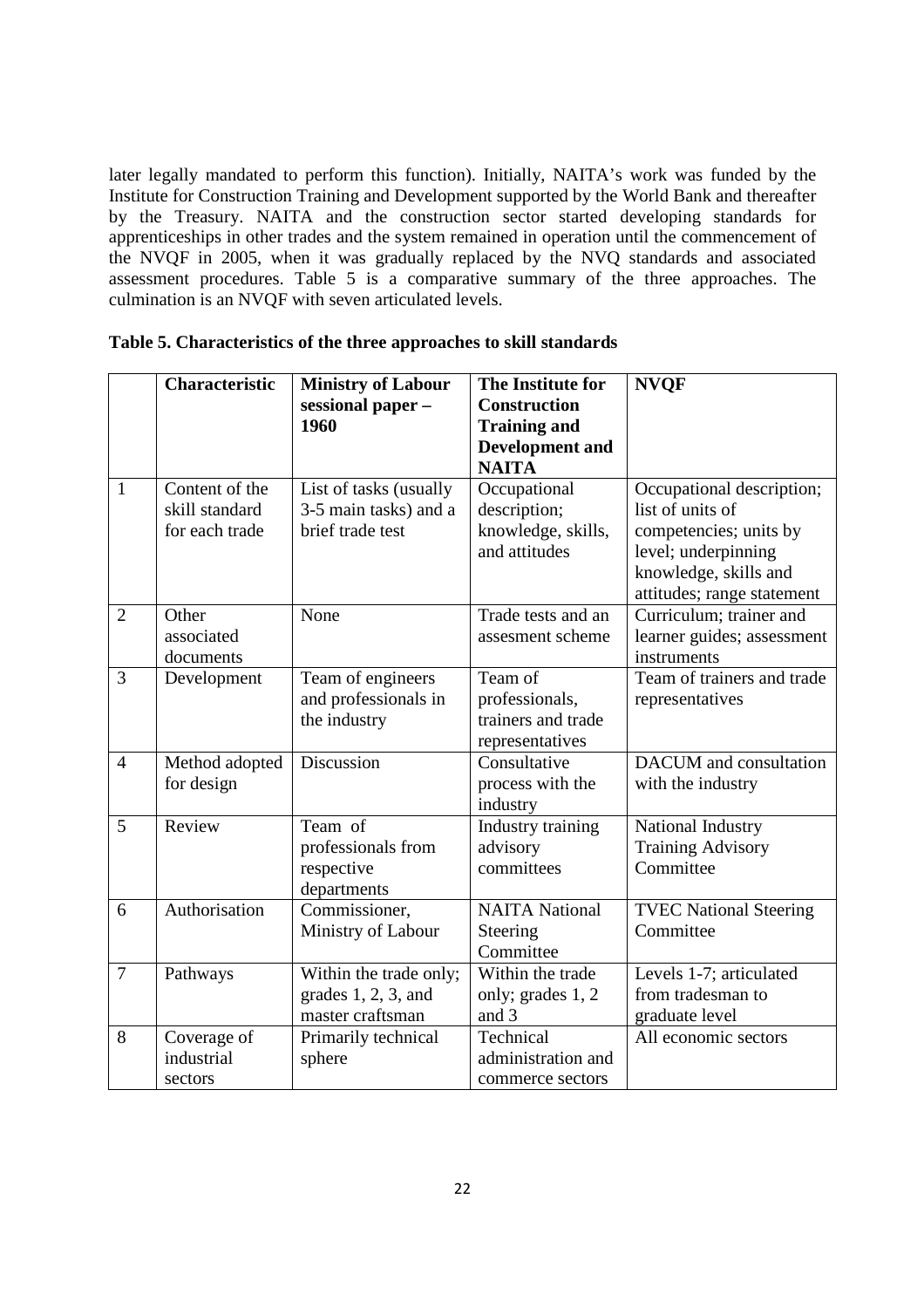## **2.6 The University of Vocational Technology: Univotec**

- (i) Location of Univotec and its relationship with the National Institute of Teacher Education of Sri Lanka: Univotec falls under the Ministry of Vocational and Technical Training in accordance with the University of Vocational Technology Act 2008 (No.31). The official inauguration was on 1 March 2009. Univotec took over the functions, staff and premises of the National Institute of Teacher Education of Sri Lanka. In addition, all National Institute of Technical Education of Sri Lanka facilities and functions will be transferred to the University of Vocational Technology by 2008. Tuition is free, in accordance with all other government higher education institutions in the country. The first batch of 35 students is studying in the Faculty of Training Technology. In time, the University of Vocational Technology will offer degree level programmes through three faculties:
	- Faculty of Training Technology providing pedagogical training.
	- Faculty of Industrial Technology.
	- Faculty of Vocational Technology.

The second ABD-funded project (Technical Education Development Project, ADB Loan-2197 SRI) involves the preparation of study materials for 11 diplomas at levels 5 and 6 (which will be based in colleges of technology) and 3 degree programmes for Univotec.

- (ii) The objectives of Univotec: The general objective is to provide progressive upward movement to students in the technical education and vocational training system. The specific objectives are:
	- To provide pedagogical training up to degree level for trainers in the technical and vocational education sector and industry.
	- To provide courses of study for middle-level technical personnel, with qualifications acceptable for admission to Univotec, up to degree level.
	- To provide courses of study for those with National Vocational Qualifications to upgrade their competencies and acquire a degree level qualification.
	- To provide extension courses on continuous professional development.
- (iii) The first student intake: The intake of 35 students onto the Bachelor in Training Technology Programme consists of instructors from colleges of technology who, on graduation, will run programmes at NVQ levels 5 and 6; trainers from the Vocational Training Authority; the National Apprentice and Industrial Training Authority and other government TVET providers. The first intake does include students from private providers. Students from government agencies are released from their current teaching duties to attend Univotec courses on a full-pay basis.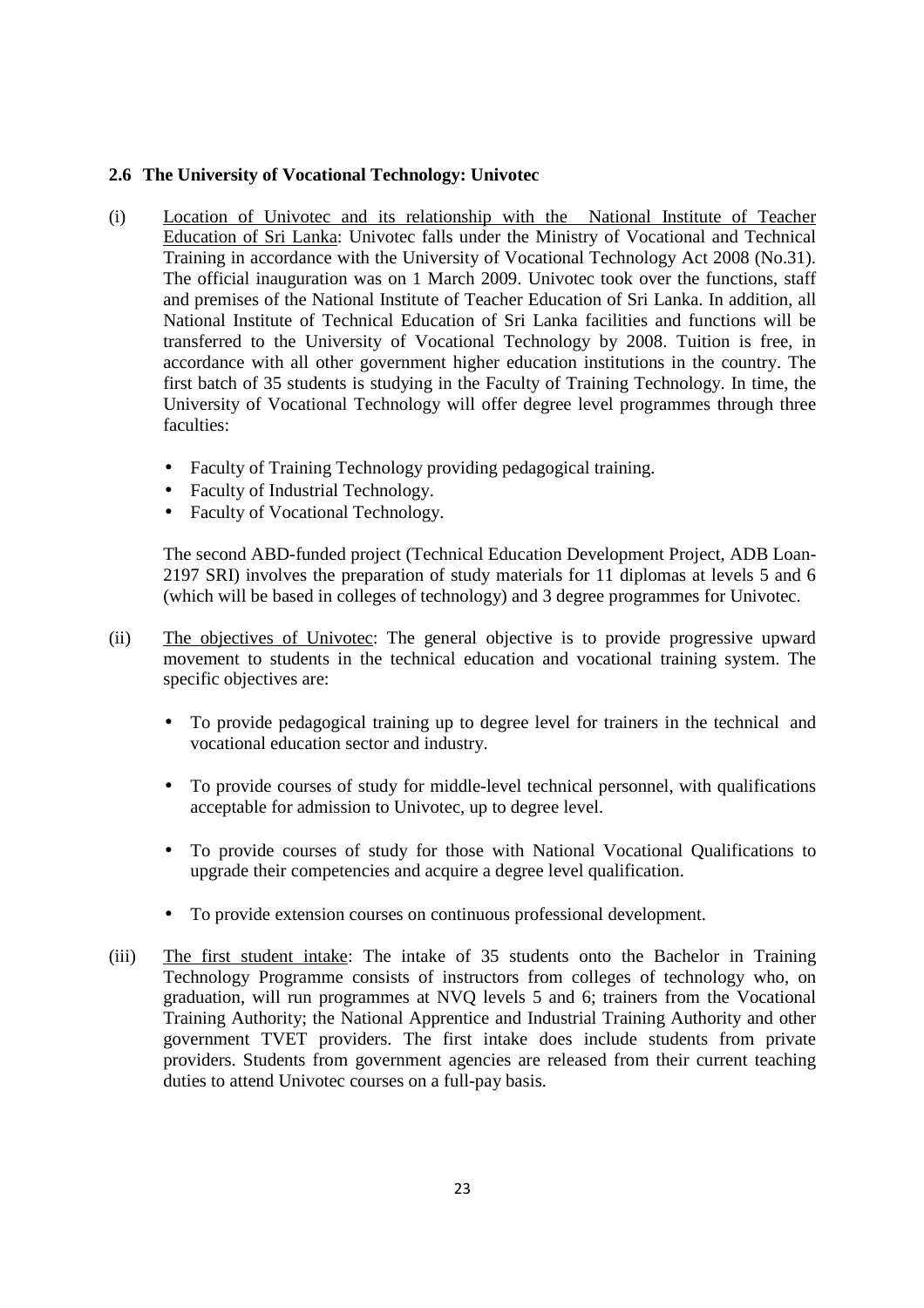- (iv) Future plans: The Faculties of Industrial Technology and Vocational Technology will start offering courses on the completion of the first batch of NVQ level 6 graduates from the colleges of technology, which is anticipated to be in late 2010 or early 2011. The intake will consist of 70 per cent level 6 graduates with the balance coming in via lateral entry with equivalent tertiary qualifications from other tertiary institutes.
- (v) Funding: Operational costs will continue to be provided by the government. Establishment costs are met from project financing via the Government of Sri Lanka, the Asian Development Bank and GTZ (the German Technical Coorporation Agency).



#### **Figure 4. Univotec: entry-exit model**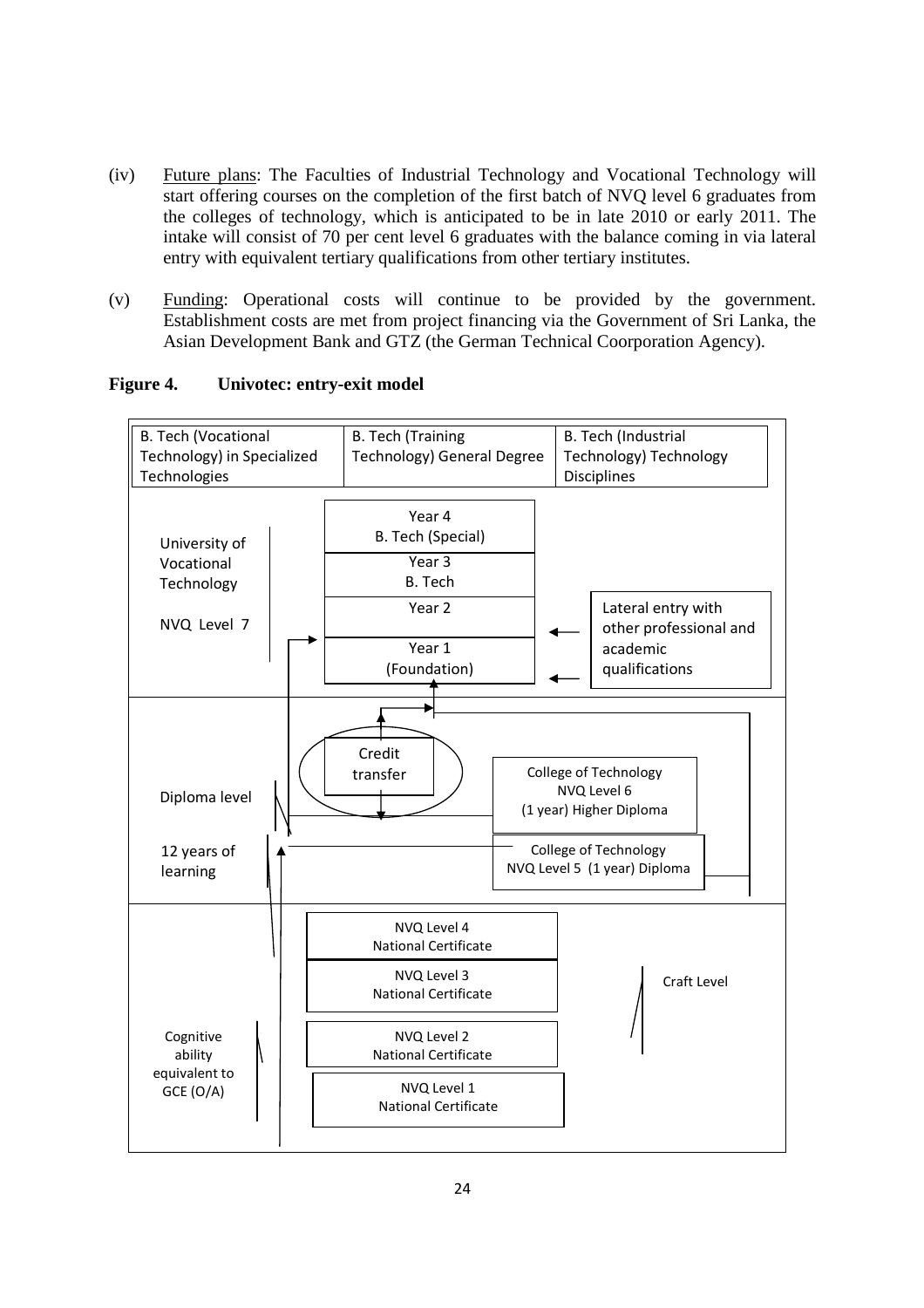## **3. The Sri Lankan National Vocational Qualifications Framework: Description and analysis**

The Sri Lankan NVQF was established in June 2005 with the assistance of the two ADB-funded projects. As a recap, Skills Development Project (ADB Loan 1707-SRI (SF) ran from 2001 to 2007 and was responsible for developing the NVQ infrastructure and capacity *inter alia*: the development of an accreditation system, assessor training and certification, expansion of the National Trade Testing Programme and establishment of a quality management system. Included in the project brief was the development of 45 comptency-based skills training courses (at levels 2, 3 and 4) with the full range of NVQ attribiites: standards, materials, trade tests etc.

The Technical Education Development Project (ADB loan No. 2197 SRI (SF) runs from 2006 to 2010. This project set up review systems for the skill standards developed in the earlier project and operationalized levels 5 and 6 of the framework. It also assisted in the establishment of Univotec.

The NVQF is a unified national system established by statute, covering all agencies providing vocational- and tertiary-level education and training except for religious education, occult sciences, sports and recreation, dancing, music, performing arts or any other form of aesthetics and education or training in leadership (TVET, 2009).

## **3.1 Purpose**

The overarching objective of the framework is to increase the relevance and quality of skills development and vocational and technical education and training, through:

- *Greater alignment to national development goals:* To be achieved by responding to skills development needs of emerging economic sectors and supporting skill acquisition in relation to new and modern technologies that are adopted by local industrialists.
- *Stronger linkages with industry and commerce:* To be achieved through stakeholder participation in the development of skills standards, assessment processes and curricula e.g. participation on National Industry Advisory Councils and in the selection of emerging in-demand occupations for skills standards development.
- *Increased responsiveness to industry training needs:* To be achieved through industry's use of skill standards and competency-based training for non-formally trained workers and also in formulating enterprise-based training programmes.
- *Convenient and flexible access for potential trainees:* To be achieved through streamlined application and assessment processes, in locations that are accessible to candidates across the provinces.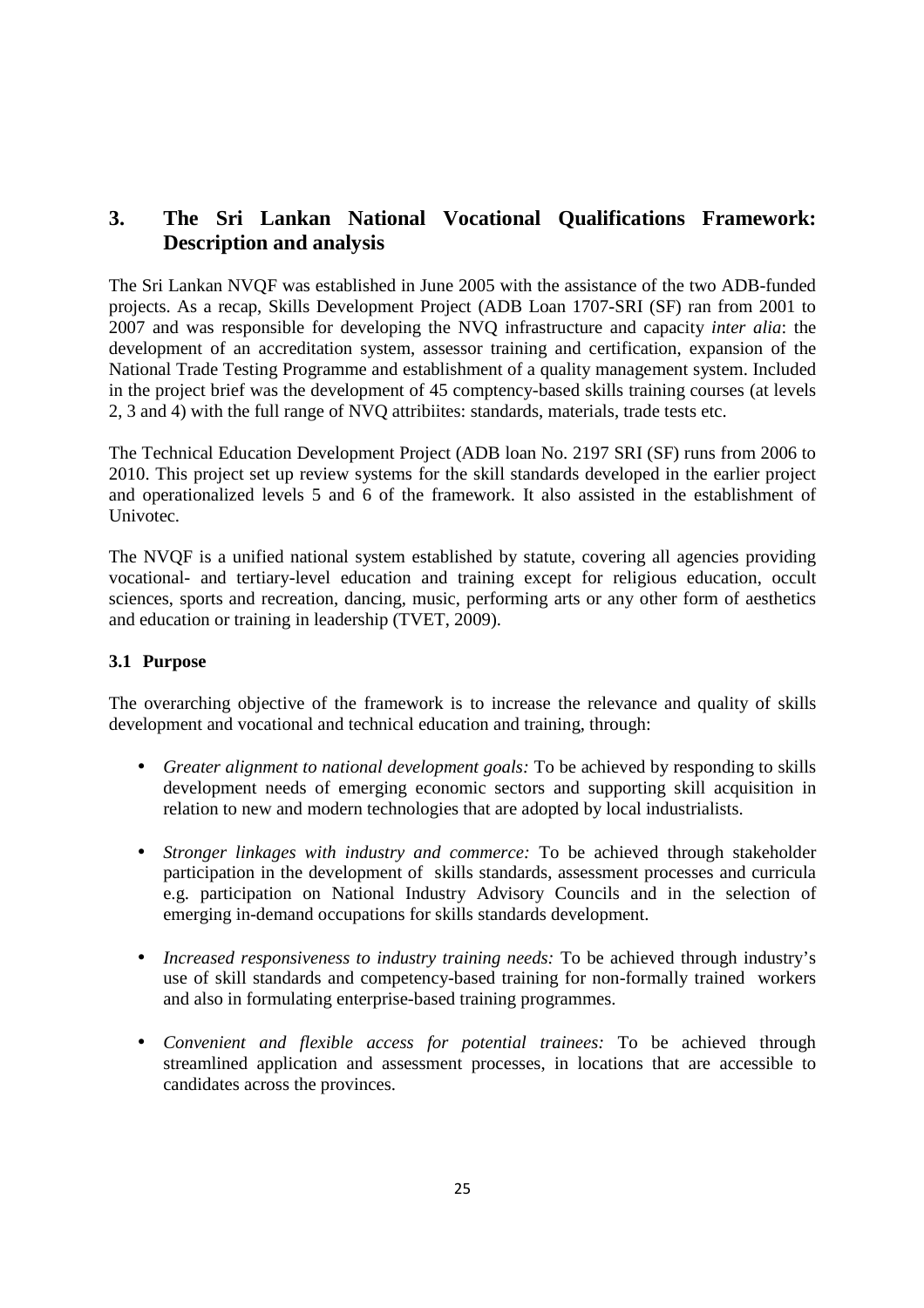- *Proactive education and training strategies:* To be achieved through the competencebased curriculum and associated teaching-learning support materials; these will involve closer links between workplaces and TVET centres (urban and rural).
- *Improved international linkages and recognition for the TVET sector and its products:* To be achieved through increased recognition of NVQ assessments and certificates for people wishing to work or study abroad.
- *Collaboration between (and rationalisation of) training agencies:* Better resourced centres will collaborate with less resourced centres via student and trainer transfers, sharing of laboratories and teaching-learning aids etc.
- *Enhanced quality, relevance, effectiveness, efficiency and transparency of training delivery:* To be achieved through TVEC registration and QMS in the vocational training centres; the accreditation of courses; accurate record keeping; cyclical revisions of standards - all ensuring certificate holders are accepted by industry and remunerated accordingly.<sup>5</sup>

## **3.2 Participating agencies**

The key agencies and their respective tasks are detailed in table 6 below. No new institutions were created to implement the NVQF. Rather, original mandates, with some modifications, were sufficient for carrying out the new roles.

| Table 6. Participating agencies |  |
|---------------------------------|--|
|---------------------------------|--|

| Agency/body                              | <b>Tasks and responsibilities</b>                                   |
|------------------------------------------|---------------------------------------------------------------------|
| Tertiary and Vocational Education        | National apex body in the TVET sector,                              |
| Commission                               | responsible for management of the NVQF                              |
|                                          | Determining occupations for skills standard<br>development          |
|                                          | Development of national skills standards                            |
|                                          | Award of certificates to traineees                                  |
|                                          | Assessor registration certification                                 |
| <b>Tertiary and Vocational Education</b> | Registration of public and private vocational                       |
| <b>Commission, Registration Division</b> | training centres (continuing the original mandate<br>of TVEC, 1990) |
|                                          | Accreditation of courses                                            |

<sup>&</sup>lt;u>.</u>  $<sup>5</sup>$  The impact of these objectives is addressed in section 4.</sup>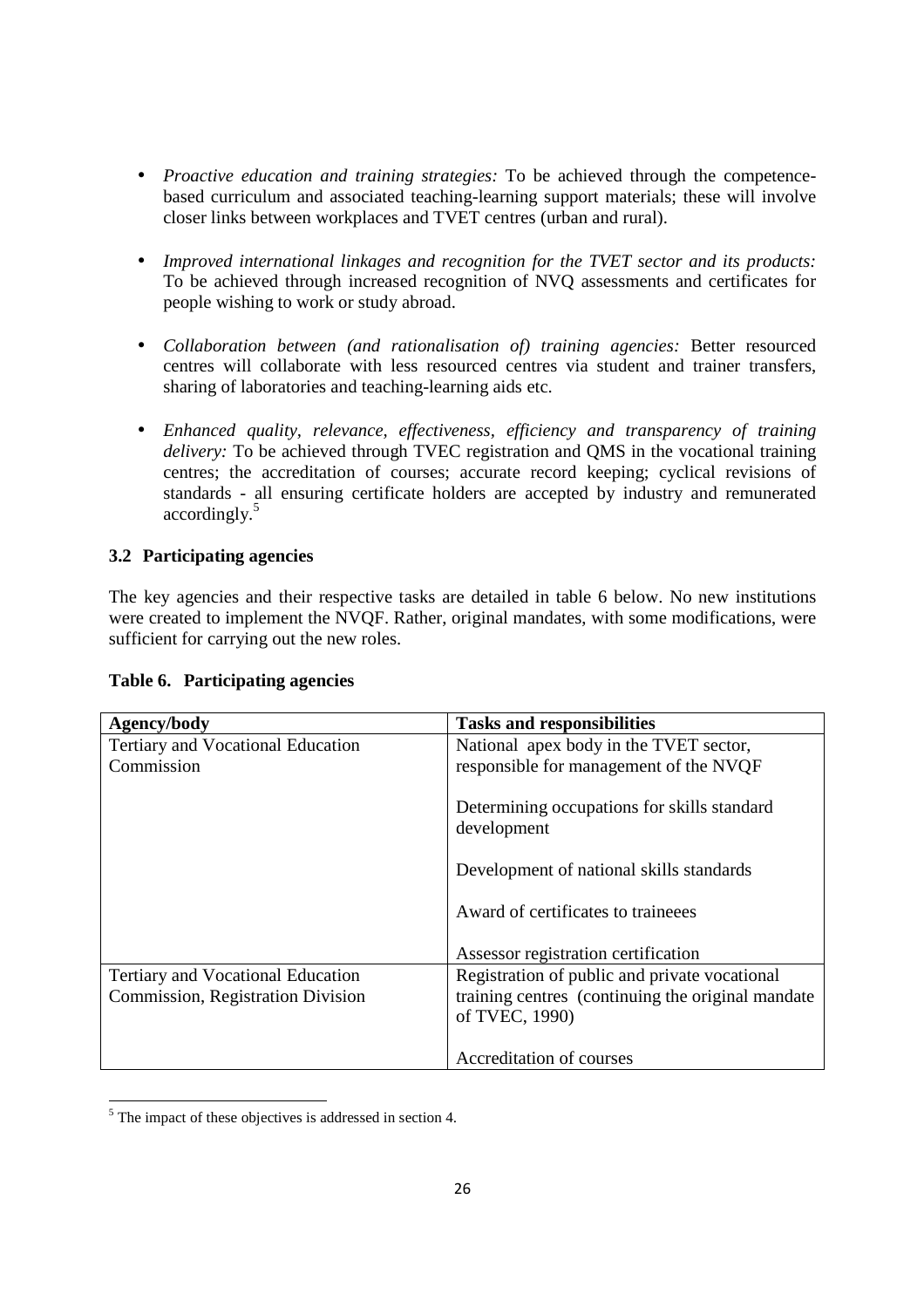|                                              | QMS for vocational training centres             |
|----------------------------------------------|-------------------------------------------------|
|                                              | Quality audits                                  |
| Tertiary and Vocational Education            | National coordination of NVQ implementation     |
| Commission, National NVQ Steering and        |                                                 |
| <b>Coordination Committee</b>                |                                                 |
| National Institute of Teacher Education of   | Development of curricula                        |
| Sri Lanka                                    |                                                 |
|                                              | Development of assessment instruments           |
|                                              |                                                 |
|                                              | Training of trainers and orienting managers to  |
|                                              | the NVQ teaching-learning methodology           |
| National Apprentice and Industrial Training  | Standards development                           |
| Authority                                    |                                                 |
|                                              | Training of assessors                           |
|                                              |                                                 |
|                                              | Testing of applicants                           |
| National Apprentice and industrial Training  | Industry vetting-scrutiny of skill standards    |
| <b>Authority, National Industry Training</b> |                                                 |
| <b>Advisory Committee</b>                    |                                                 |
| Department of Technical Education and        | Delivery of trade-level courses - NVQ L3 and L4 |
| Training, technical colleges                 |                                                 |
| Department of Technical Education and        | Delivery of NVQ L5 and L6 courses               |
| Training, colleges of technology             |                                                 |
| <b>Vocational Training Authority</b>         | Delivery of courses and assessment L3-6         |
| University of Vocational Technology,         | Delivery of NVQ L7 courses and bachelor         |
| Univotec                                     | degrees                                         |

Trade unions are primarily concerned with the "bread and butter" issues of their members, for example: salaries in relation to the cost of living and workplace and institutional injustices. Although trade unions have been formally involved in the development and implementation of the NVQF, the lack of a culture of tripartism has hindered full involvement. Moreover, training and career development are not traditional areas of concern for unions. Some trade union interviewees had only recently become aware of the framework and were considering the benefits it might hold for their members. It is likely that they will become more involved as socio-economic changes continue in the country; they are already represented on the governing body of the Tertiary and Vocational Education Commission (TVEC). With their wide membership, trade unions represent an attractive promotional channel for publicising the NVQ certification process, particularly the Recognition of Prior Learning (RPL).

#### **3.3 The 'Sri Lankan' nature of the NVQF**

As detailed in section 1.4, the NVQF was introduced gradually through a range of externally funded initiatives, beginning with the World Bank project in the construction sector. Indeed, reforms have been underway since the 1970s; each wave of development reflecting the patterns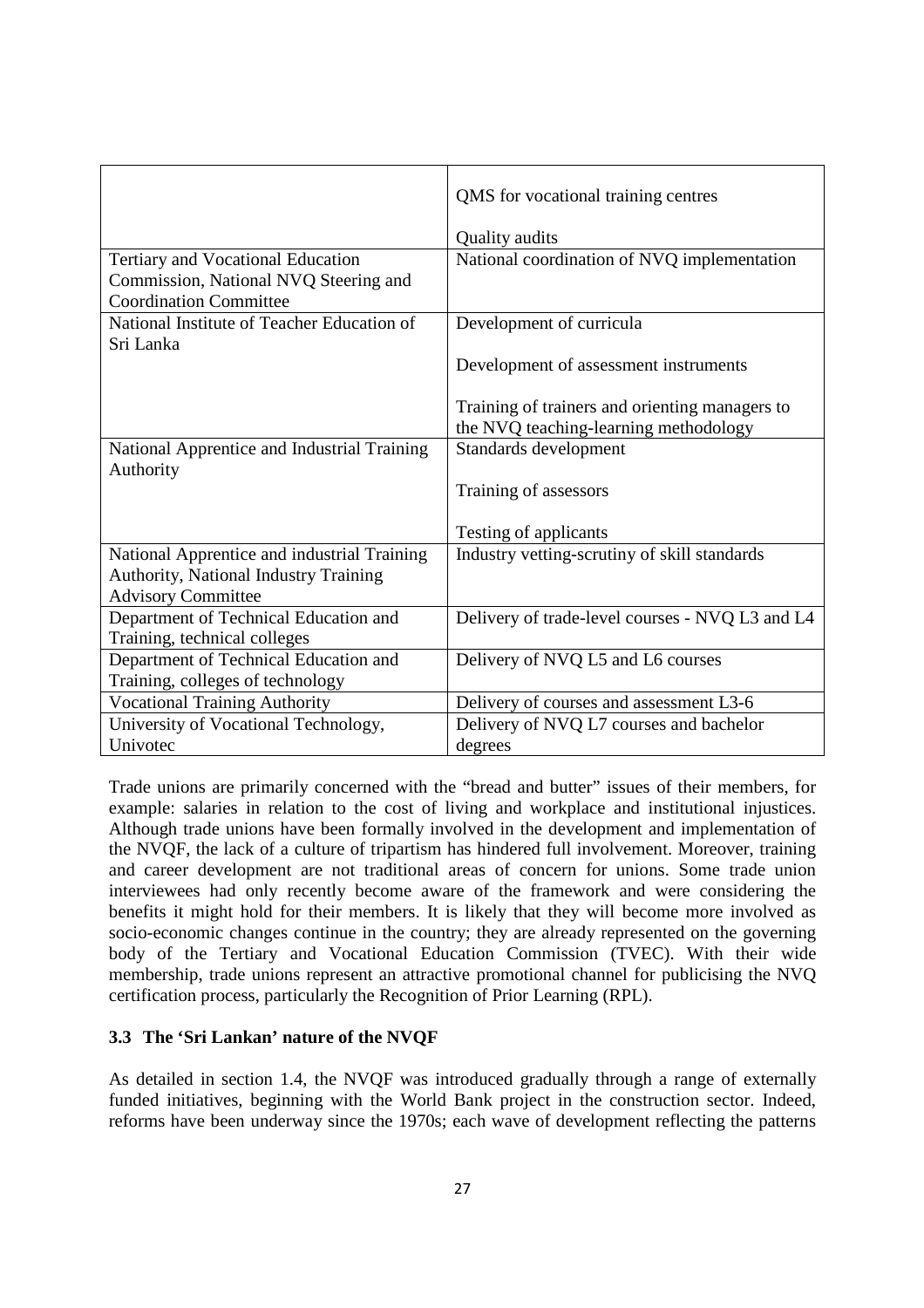of work organisation of the time and evolving accordingly. The NVQ structure is partial in that linkages to the university system are not yet established but are being faciliated by the University of Vocational Technology. Univotec is in consultation with the University Grants Commission regarding alignment with the university system in the near future.

The early approach drew on the National Vocational Qualifications system in the United Kingdom (UK) but became more aligned to the Australian Qualifications Framework and the New Zealand Qualifications Framework, albeit with considerable local adaptation. The main Sri Lankan characteristics are:

- A more descriptive format for national skills standards, recognising that this is the first time Sri Lankans have used such an approach.
- Competency-based training documents that are detailed and linked to the competency elements of the national skills standards complete with descriptors for learning outcomes.
- Range statements are less descriptive than in international models, reflecting the fact that in most Sri Lankan workplaces technical documentation and health and safety documentation are either not available or of a rudimentary nature.
- The technological requirements of some occupations are lower than in counterpart documents, reflecting Sri Lanka's level of technology adaptation.
- Competency definitions are particularly focused towards the workplace, employment patterns and occupational levels and the generic tasks associated with them.

#### **3.4 Structure of the framework**

The NVQF consists of a set of seven level descriptors used for locating qualifications and standards (see table 7 below). The levels follow a single track up to level 6. Thereafter, Univotec has three degree-level tracks (vocational technology, training technology and industrial technology).

#### **Table 7. Levels, qualifications-awards and labour market position**

| Level   | <b>Qualification -award</b> | <b>Labour market position</b>                     |  |  |  |  |  |
|---------|-----------------------------|---------------------------------------------------|--|--|--|--|--|
| Level 1 | <b>National Certificate</b> | Recognizes the acquisition of entry level skills  |  |  |  |  |  |
| Level 2 | <b>National Certificate</b> | These levels recognize increasing levels of       |  |  |  |  |  |
| Level 3 |                             | competence. Level 4 equates with full national    |  |  |  |  |  |
| Level 4 |                             | craftsmanship                                     |  |  |  |  |  |
| Level 5 | Diploma                     | Recognize increasing levels of competence ranging |  |  |  |  |  |
| Level 6 |                             | from technician to management level               |  |  |  |  |  |
| Level 7 | Bachelors Degree or         | Includes planning, resourcing, and management     |  |  |  |  |  |
|         | equivalent                  | processes                                         |  |  |  |  |  |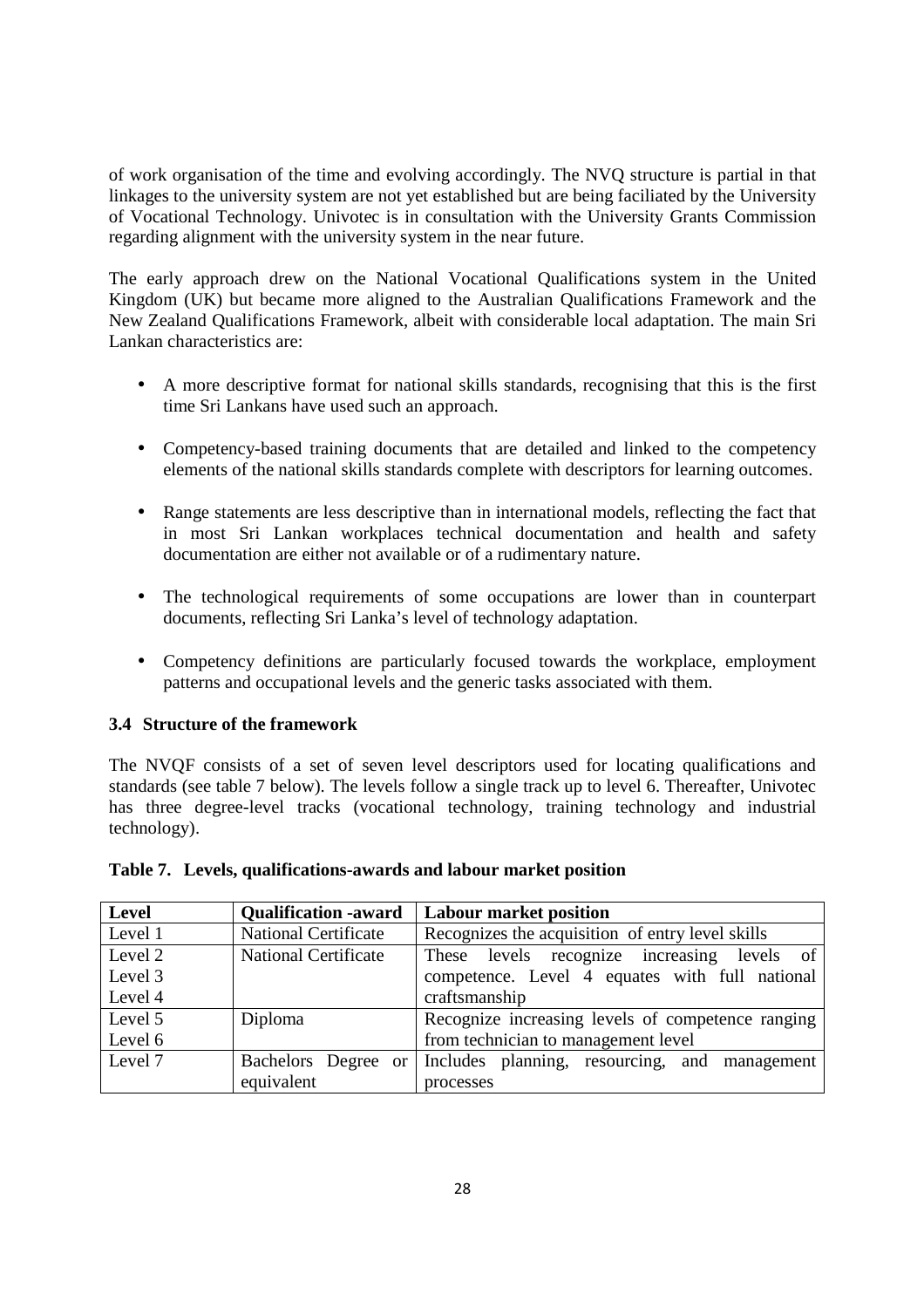## **3.5 Design aspects**

The NVQF is based on units which are clustered into qualifications by occupation and level. The smallest assessible component is the element of competence which is described in performance criteria.

Learning outcomes relate to the elements of competence and are found in the curricula. They refer to demonstrated output in the training environment and act as a guide for trainers and external assessors. Trainer and learner guides provide detail of the learning outcomes and how they are to be achieved (through what teaching and learning approaches) and the criteria for their assessment (including the assessment of knowledge). Awards are made on a whole qualification basis i.e. a specified set of units. Single units are not awarded.

The presentation of national skill standards follows a generic model including the following: <sup>6</sup>

- Occupation title: standard code and level; endorsement date; qualification code; development group and NITAC committee reference; statement purpose statement; regulation for qualification assessment; schedule of performance units; accreditation requirements; assessment consistency requirements.
- Unit descriptor: unit title; description; code; elements of competence; performance criteria.
- Range statement.
- Assessment guide.

<u>.</u>

• Underpinning knowledge and skills.

Qualifications are developed by a team of specially trained trainers and industry specialists. The process used is functional analysis, supported by DACUM analysis, verification of analysed results and finally, task analysis. The decision-making process is fundamentally top-down, led by the senior management team of Tertiary and Vocational Education Commission. The NVQ *Operations Manual* (TVEC, 2008) outlines the sequential steps in developing a skills standard:

- TVEC identifies trades for standards development through analysis of labour market information and instructs the National Apprentice and Industrial Training Authority to commence standard setting processes.
- A standards-development group is assigned the task of developing the skill standard.
- Draft standards are circulated to the industry and public for comments and validity checking and returned to the development group for amendments if needed.
- Final draft standards are submitted to the National Industry Training Advisory Committee (NITAC) for scrutiny and recommendation to TVEC.

 $6$  See Gajaweera (2007) for a critique of the current skills standards format.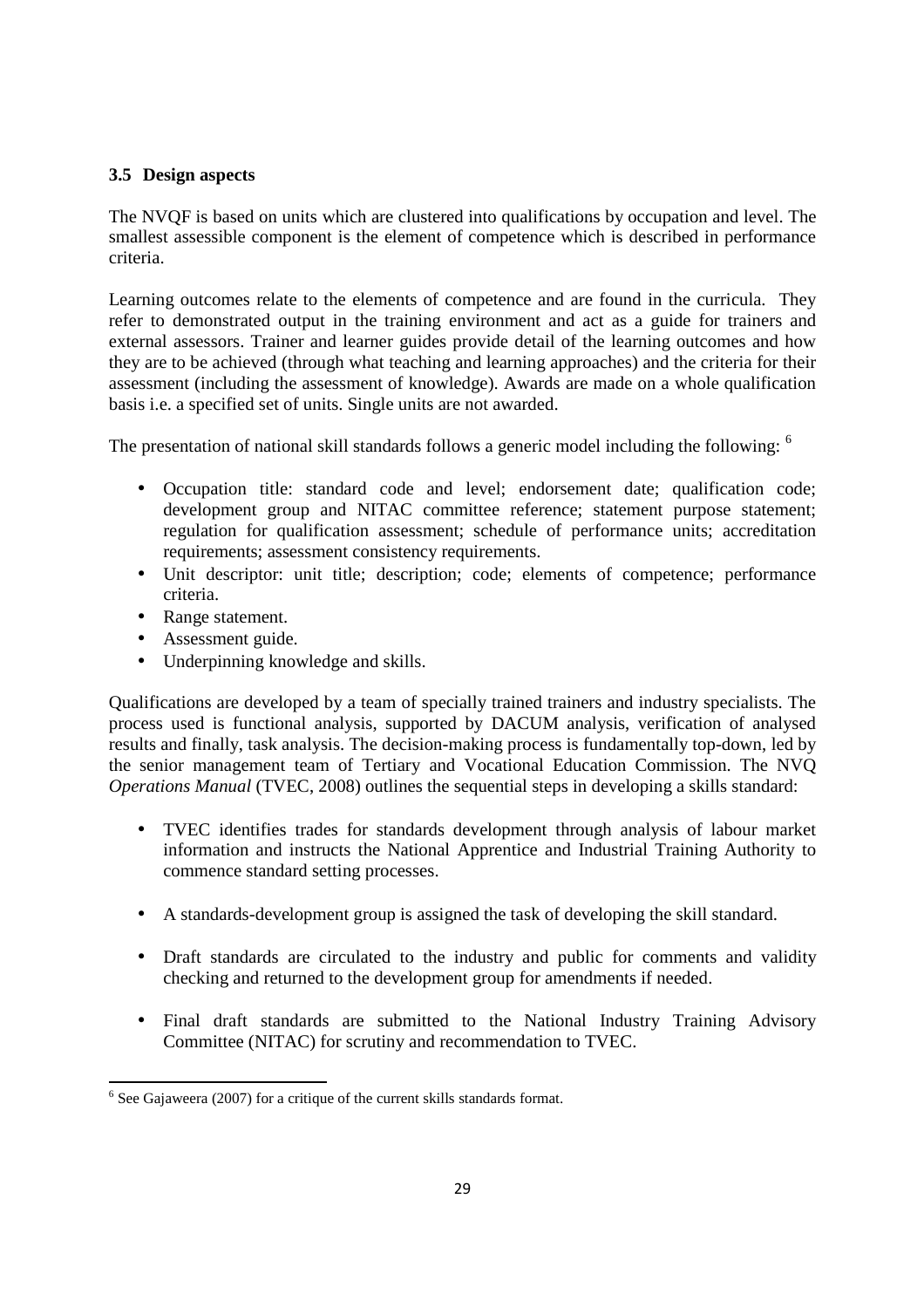• TVEC endorses the skill standard after final scrutiny by its NVQ division and informs the National Apprentice and Industrial Training Authority of the endorsement decision.

The skill standards thus finalized are available to the public and the development of trainingrelated documentation commences.

#### **3.6 Progress in standards development and assssment to date**

Evidence suggests that the NVQF has moved into a wide variety of industrial sectors, servicing a higher number of occupations than the systems that pre-dated it. Table 8 outlines the industrial areas in which standards have been developed.

#### **Table 8. Skill standards developed from 2006 to April 2009 (with ADB/SDP project financing)**

|                | <b>Industrial group (ISIC Classification)</b>                       | No. of skill                |
|----------------|---------------------------------------------------------------------|-----------------------------|
|                |                                                                     | standards                   |
|                | Agriculture, Forestry and Fishery                                   | 3                           |
| $\overline{2}$ | Manufacturing                                                       | 20                          |
| 3              | <b>Wholesale and Retail Trade</b>                                   | $\mathcal{D}_{\mathcal{L}}$ |
| $\overline{4}$ | Construction, Mining, and Quarrying, Electrical, Gas and Water      | 12                          |
|                | Supply                                                              |                             |
| 5              | <b>Public Administration and Defence</b>                            | none                        |
| 6              | Transport, Storage and Communications                               | 14                          |
| $\overline{7}$ | Education                                                           | 1                           |
| 8              | Financial Mediation, Real Estate, Renting and Business Activities   | <b>None</b>                 |
| 9              | Miscellaneous Labour Work                                           | <b>None</b>                 |
| 10             | <b>Hotels and Restaurants</b>                                       | 6                           |
| 11             | <b>Health and Social Work</b>                                       | $\overline{2}$              |
| 12             | Other Community, Social and Personal Services, Activities in Extra- | 4                           |
|                | territorial Organisations and Bodies                                |                             |
|                | Total Skill Standards developed with ADB-SDP Project Financing      | 64                          |
|                | Source: Performance Report, NVO Division, TVEC, 2009                |                             |

Source: Performance Report, NVQ Division, TVEC, 2009.

#### **Table 9. Skill standards: developed and endorsed, 2005 - June 2009**

| Category                                       | 2005           | 2006   | 2007 | 2008 | 2009 |
|------------------------------------------------|----------------|--------|------|------|------|
| Total no. of skill standards                   |                |        |      |      | 90   |
| No. endorsed by TVEC                           | 45             | $00\,$ | 09   | 00   | 05   |
| No. developed but not endorsed as at June 2009 | 0 <sup>0</sup> | 00     |      | 04   | 07   |

Source: Performance Report, NVQ Division,TVEC, 2009.

Table 9 shows the standards that have been developed to date. Of the total, 64 were developed under the auspices of the ADB projects, 7 drawing on USAID resources and 19 were funded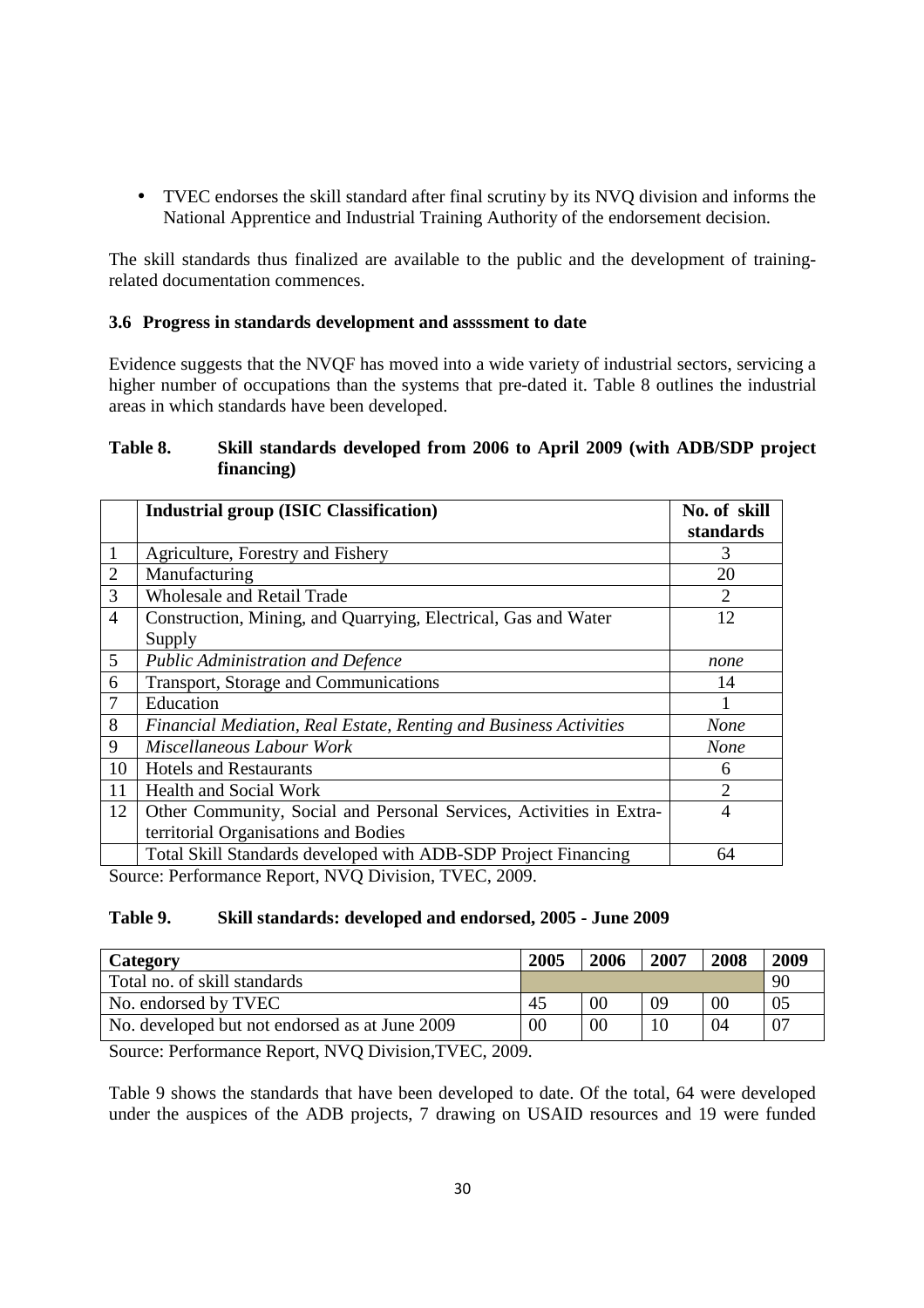directly by the government through the TVEC. In terms of level: 80 standards are at levels 3 and 4; six are at level 5 and four are at level 6. Career progression exerts pressure for higher level standards; this means that development needs to take place vertically as well as horizontally (across more occupations).

Table 10 demonstrates social accountability in terms of the extent of materials development and public access to them. Although it is felt that public agencies are slow in responding to the need to keep clients informed, the pace and volume of documents for public consumption is evidence that the system is live and well.

| Category                                      | No. of skill<br>standards |
|-----------------------------------------------|---------------------------|
| Skill standards with published national skill |                           |
| standard document available to the public     |                           |

#### **Table 10. Standards development and public access to supporting materials, June 2009**

60

Source: Performance Report, NVQ Division,TVEC, 2009

3 Skill standards with assessment resources 37 4 Skill Standards with trainer and learner guides 53

2 Skill standards with printed curriculum available

to the public

#### **Table 11. Certificates issues by year, mode and occupation, 2006-09**

|                | Category                    | 2006       |                | 2007       |            | 2008       |            |
|----------------|-----------------------------|------------|----------------|------------|------------|------------|------------|
|                |                             | <b>CBT</b> | <b>RPL</b>     | <b>CBT</b> | <b>RPL</b> | <b>CBT</b> | <b>RPL</b> |
| $\mathbf{1}$   | Total no. of certificates   | 279        | $00\,$         | 852        | 635        | 6600       | 1315       |
|                | issued                      |            |                |            |            |            |            |
|                | Total certificates          | 279        |                | 1487       |            | 7915       |            |
|                | Annual increase from 2006   | 1          |                | 5.3        |            | 28.3       |            |
| $\overline{2}$ | Total no. of occupations/   | 18         | 0 <sup>0</sup> | 40         | 24         | 73         | 28         |
|                | trades certificated (all    |            |                |            |            |            |            |
|                | levels)                     |            |                |            |            |            |            |
|                | Total occupations/ trades   | 18         |                | 64         |            | 101        |            |
|                | certificated (all levels)   |            |                |            |            |            |            |
|                | Annual increase from 2006   | 1          |                | 3.5        |            | 5.6        |            |
| 3              | Incidence of numbers        |            |                |            |            |            |            |
|                | certificated                |            |                |            |            |            |            |
|                | Below 50 applicants per     | 18         | 00             | 34         | 22         | 46         | 23         |
|                | trade                       |            |                |            |            |            |            |
|                | 50-100 applicants per trade | 00         | 00             | 06         | 01         | 09         | 01         |
|                | Above 100 applicants per    | 00         | 00             | $00\,$     | 01         | 17         | 04         |
|                | trade                       |            |                |            |            |            |            |

Source: Performance Report, NVQ Division, TVEC, 2009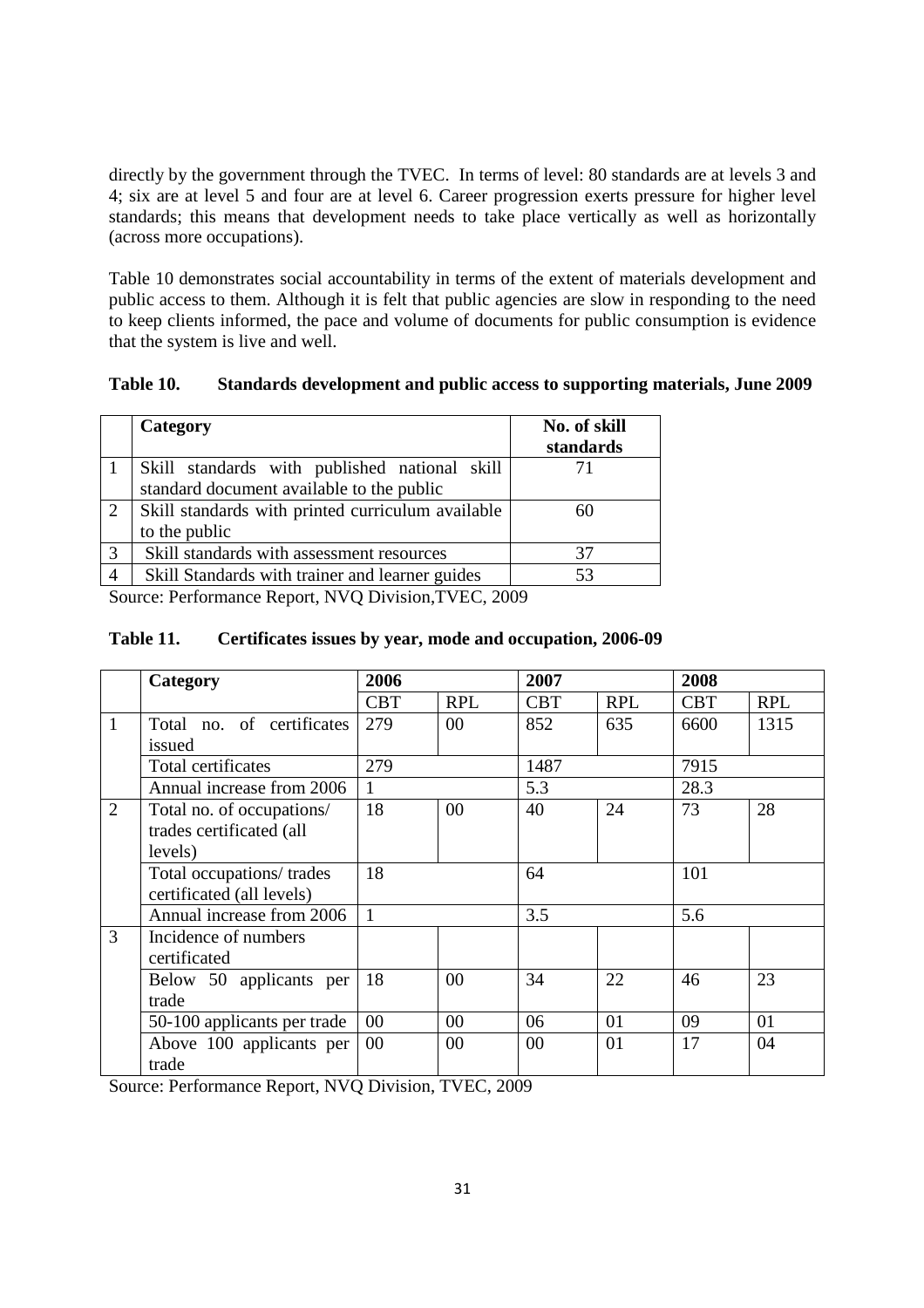Table 11 illustrates the number of certificates issued via competence-based training and the recognition of prior learning across occupations.<sup>7</sup> It shows how delivery and participation have increased in the three years since the implementation of the NVQF. Assessor training has increased along similar lines. In 2006, 320 assessors were trained. In 2007, an additional 400 were trained; followed by a further 300 in 2008 and 120 in 2009. The total number of assessors is 1,140 (of which 160 are still in their probationary period (TVET, 2009)

#### **3.7 Enabling factors**

<u>.</u>

As of 2008, the new NVQF system appears to be well established, evidenced by the participation of increasingly large number of applicants and its general accepatance by industry and individuals. Gestation and mobilisation efforts have been within the projected time frames of the ADB project. A range of factors have supported this success:

A proactive policy environment: Three significant regulatory developments can be cited as having the most influence on the implementation of the NVQF:

- The original Tertiary and Vocational Education Commission Act, 1990, No.20 established TVEC as the main coordinating and overseeing body.
- The Amendment to the Tertiary and Vocational Education Commission Act, 1999, No. 50) established the independence of TVEC under the Ministry of Vocational and Technical Training.
- The Executive Order of the Minister of Vocational and Technical Training, 2005 made it incumbent upon all vocational training centres under the ministry (the major providers are within this ministry) to register with TVEC and transfer all their provision to NVQ mode by 2006.

Funding arrangements: Treasury monies have been directed to vocational training centres for NVQ-accredited courses and for equipping centres to higher levels where required. This has acted as an incentive for centre managers to fast-track their institutional development activities.

Pre-existing structures: The NVQF has built on earlier models of trade testing including some deliberate overlaps for a while, until the new system was embedded and accepted. Previous models meant that trainers were already aware of some basic concepts of the new approach and the limitations of the previous systems.

Cumulative development: Close relationships between the ADB project teams and TVEC in planning, organising and implementing the NVQF.

<sup>&</sup>lt;sup>7</sup> Informally trained applicants receive guidance from assessors in pre-assessment interviews which are a necessary step in orienting them to competency requirements.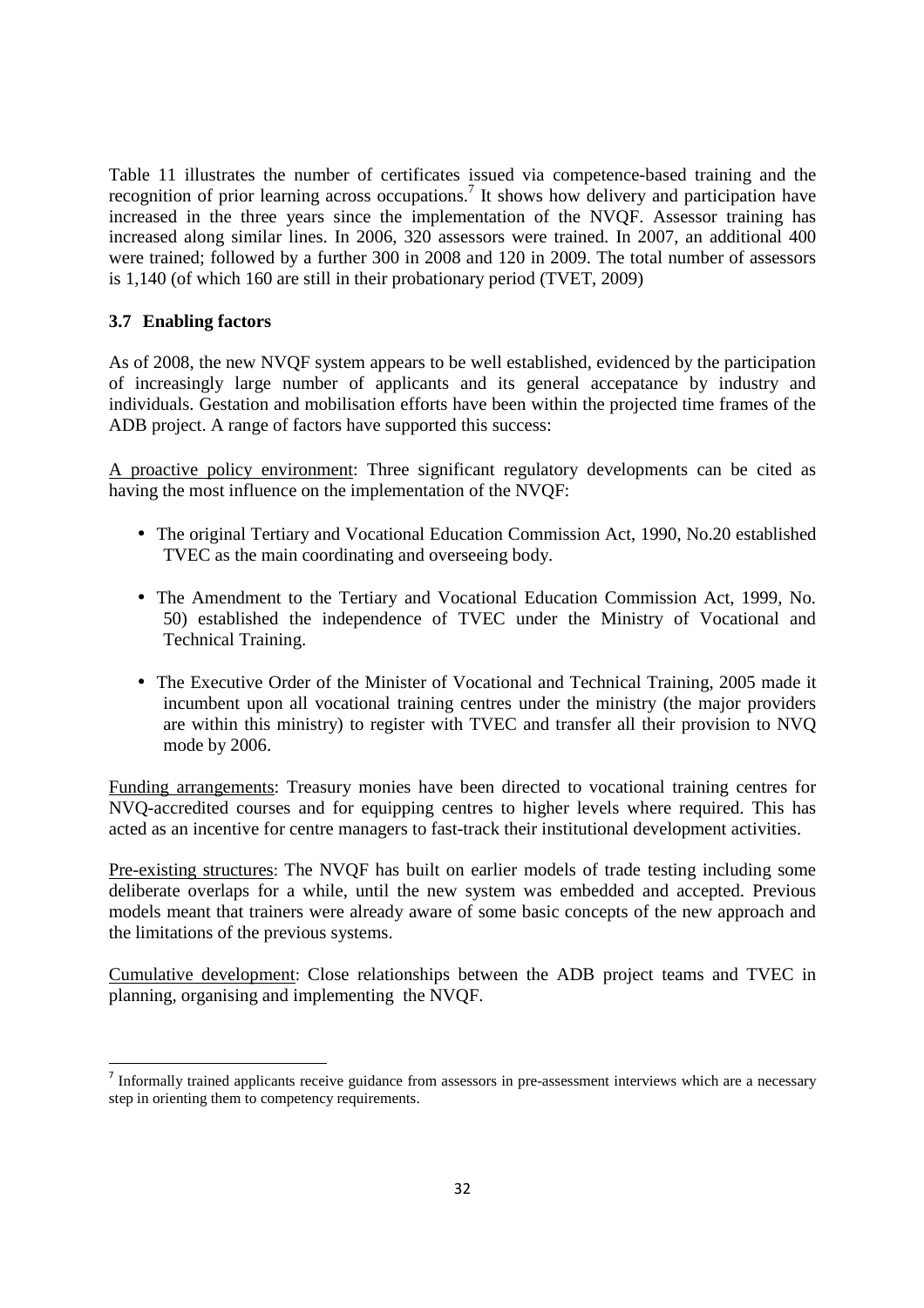International expertise: Adopting and improvising processes and philosophies from developed world models. Mentoring inputs from international consultants (including high-level industry professionals) who were involved in system and national policy development and implementation in their own countries.

Human capacity: The involvement of the National Institute of Teacher Education has brought competent personnel into the process. The institute reassigned job functions to accommodate the NVQ system.

Champions: A few private sector firms (still a minority) including international brand producers (Coca-Cola, Holcim) which understand the NVQ system from both technological and human resource perspectives.

Pool of beneficiaries: A large youth workforce who see career opportunities, economic advancement and professional recognition arising from NVQ certification as well as a large contingent of non-formally trained and informal sector employees who see avenues for empowerment and economic betterment.

## **3.8 Inhibiting factors**

Obviously, the way has not been entirely smooth. A range of inhibiting factors were noted:

- 1. Comparatively poor response from chambers and industries (except for construction).
- 2. Inadequate promotional effort (and resourcing) from the TVEC in order to meet growing demand and to sensitize all stakeholders.
- 3. Absence of flexible and creative arrangements for supporting further training and also for improving the skills of those who are non-formally trained.
- 4. Limitations in availability and access to technical resource materials/teaching-learning resources for trainers.
- 5. Absence of an effective mechanism to monitor and record the comparative performance of training centres based on the NVQ certificates they award.
- 6. Absence (or inadequacy) of study leave and financial support for youth wishing to gain higher NVQs through formal training.
- 7. Lack of financial support for employed candidates with NVQ levels 3 and 4 to progress to levels 5 and 6. A danger that levels 5 and 6 may attract non-NVQ applicants as a result i.e. students with more academic inclinations.
- 8. A possible lack of capacity amongst providers of NVQ levels 5 and 6 competence-based training.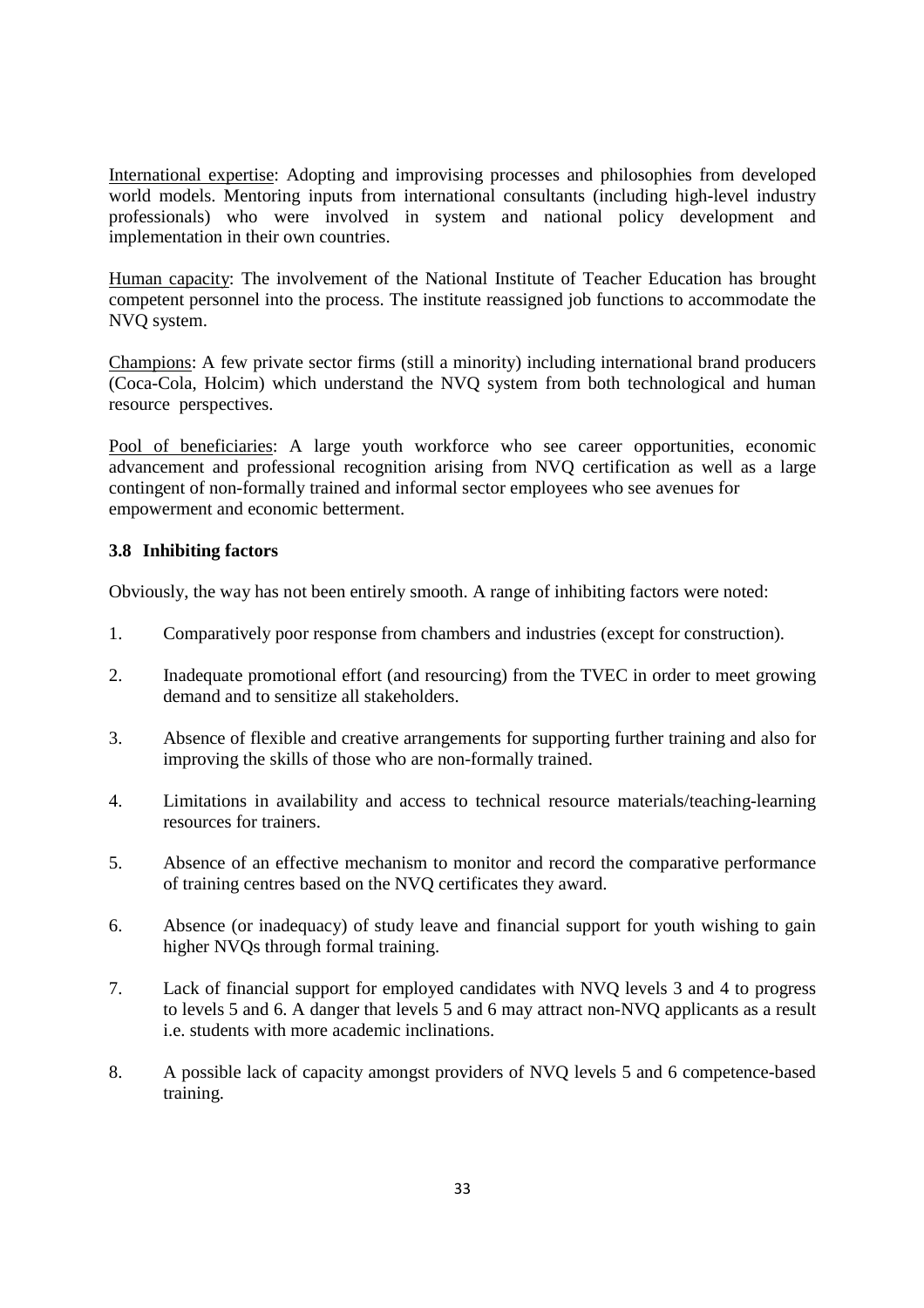#### **3.9 Progress against objectives**

<u>.</u>

Three years down the line, interviewees expressed satisfaction. However, it will take a longer period of time before the full impact of the new system can be assessed. The information presented below provides some indication of impact in relation to the objectives set out earlier:

- *Greater alignment to national development goals:* To be achieved by responding to skills development needs of emerging economic sectors and supporting skill acquisition in relation to new and modern technologies that are adopted by local industrialists. Evidence of achievement: The development of skills standards in growth industries such as hotels and tourism, agriculture, manufacturing, construction, transport and communication etc. (see table 8).
- *Stronger linkages with industry and commerce:* To be achieved through stakeholder participation in the development of skills standards, assessment processes and curricula e.g. participation on National Industry Advisory Councils and in the selection of emerging in-demand occupations for skills standards development. Evidence of achievement: Industry and other employers (e.g. Coca-Cola, Maga Construction, Builtmech Ltd.) are using NVQs as a determinant of the level of competency of their employees. The new system is being used as a model for developing enterprise-based training by Holcim Lanka Ltd. (for cement process plant technicians), the construction sector, hotels and catering and the beauty and cosmetics sector. As noted above, more needs to be done by TVEC to promote the NVQF to industrial sub-sectors, trade unions, the Ministry of Labour and employers' associations.
- *Increased responsiveness to industry training needs:* To be achieved through industry's use of skill standards and competency-based training for non-formally trained workers and also in formulating enterprise-based training programmes. Evidence of achievement: The TVEC and Ministry of Construction and Institute of Construction Training and Development initiative to promote the training and certification of non-formally trained construction workers at NVQ levels 3 and 4.
- *Convenient and flexible access for potential trainees:* To be achieved through streamlined application and assessment processes, in locations that are accessible to candidates across the provinces. Evidence of achievement: More accredited testing centres away from Colombo and the Western Province and more assessors practising in the trades that are available in the provinces where prospective testees come from. Fees for testing are becoming an issue for trainees and workers from poor communities, although this is not yet affecting the number of applications.<sup>8</sup>
- a) *Proactive education and training strategies:* To be achieved through the competencebased curriculum and associated teaching-learning support materials; these will involve

<sup>&</sup>lt;sup>8</sup> The TVEC decided that individuals should bear this cost and the government covers the main development and operational costs.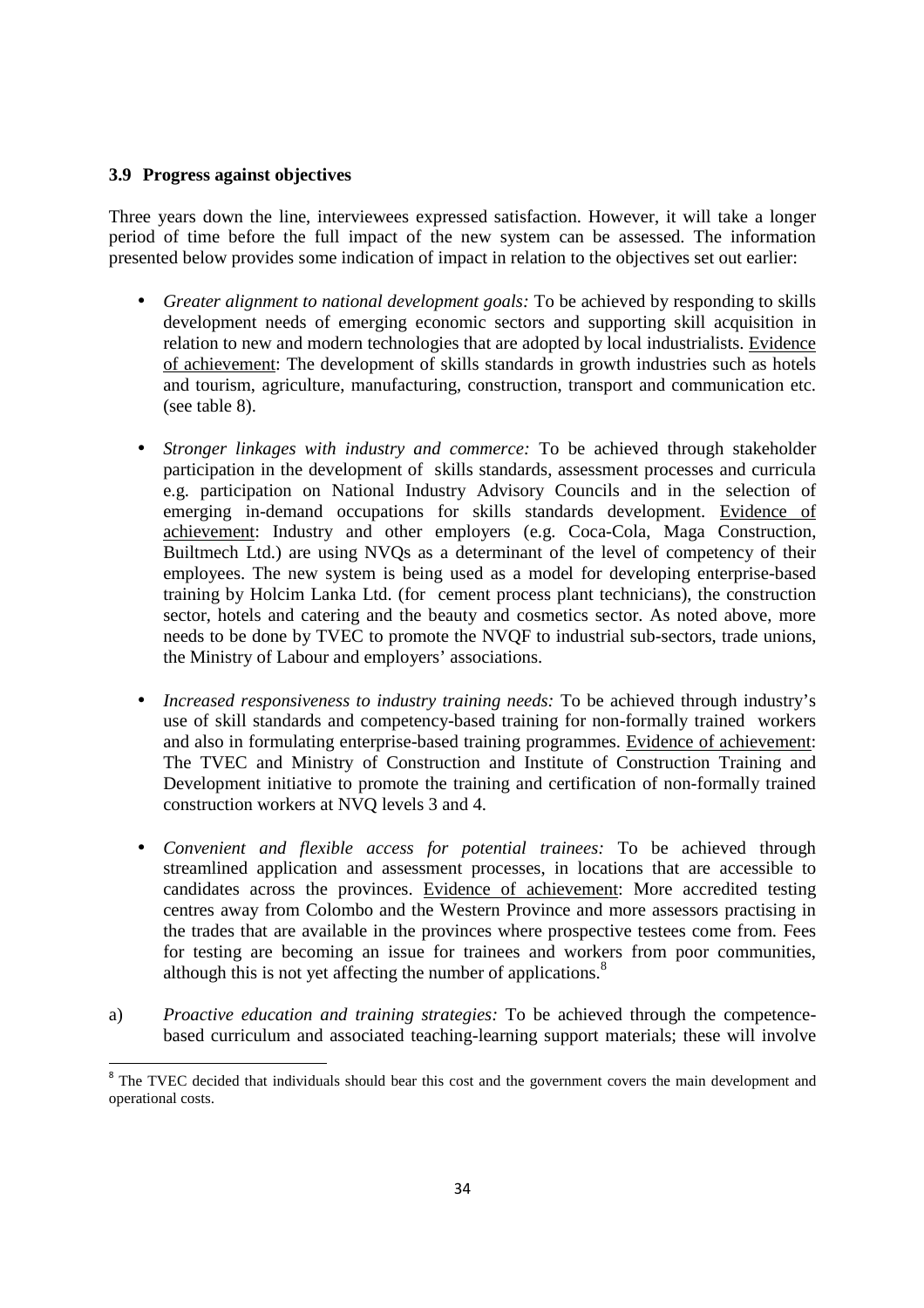closer links between workplaces and TVET centres (urban and rural). Evidence of achievement: Increased complimentarity of training in workplaces and vocational training centres; particularly in the rural areas, supported by standardized materials, as evidenced by the Moneragala Training Providers' Consortium for example.

- *Improved international linkages and recognition for the TVET sector and its products:* To be achieved through increased recognition of NVQ assessments and certificates for people wishing to work or study abroad. Evidence of achievement: Recognition given to NVQ certificates as evidence of possession of a nationally recognized vocational qualification for prospective emigrants (e.g. applicants to Australia, New Zealand, UK etc.); recognition for NVQ qualification holders who emigrate for educational purposes.
- *Collaboration between (and rationalisation of) training agencies:* Better resourced centres will collaborate with less resourced centres via student and trainer transfers, sharing of laboratories and teaching-learning aids etc. Evidence of achievement: Temporary student and trainer transfers, sharing of laboratories and teaching-learning aids is observable between the rural vocational training centres and the well-resourced district training centres (e.g. the Moneragala District Vocational Training Centre [under the Vocational Training Authority] and Beliatta Technical College (Department of Technical Education and Training).
- *Enhanced quality, relevance, effectiveness, efficiency and transparency of training delivery:* To be achieved through TVEC registration and QMS in the vocational training centres; the accreditation of courses; accurate record keeping; cyclical revisions of standards - all ensuring certificate holders are accepted by industry and remunerated accordingly. Evidence of achievement: Continuing registration of vocational training centres (including private sector centres); accreditation of established courses; accreditation sought for new courses and cyclical revisions of the standards developed in the ADB project (about 30 old standards will be revised). Quality assurance measures are in place and appear to work satisfactorily judging by the low incidence of problems.

## **4. General discussion**

Much has been achieved through the NVQF policy initiatives (registration, accreditation, QMS auditing etc.) supported by capacity building initiatives (physical facilities, equipment, teachinglearning resources, trainer training etc.) with some financial leverage from the Ministry of Finance and Planning.

#### **4.1 Positive outcomes**

The TVEC appears to be achieving its mandated role in that it has managed to coordinate and set in motion a regulatory process that ensures delivery of quality assured, labour-market responsive training courses through registered vocational training centres. The country now has a restructured system with increased stakeholder accountability through visible and comparable outcomes. Using the same skills standards across the country has levelled the playing field between government and private vocational training centres. Only 25 skills standards existed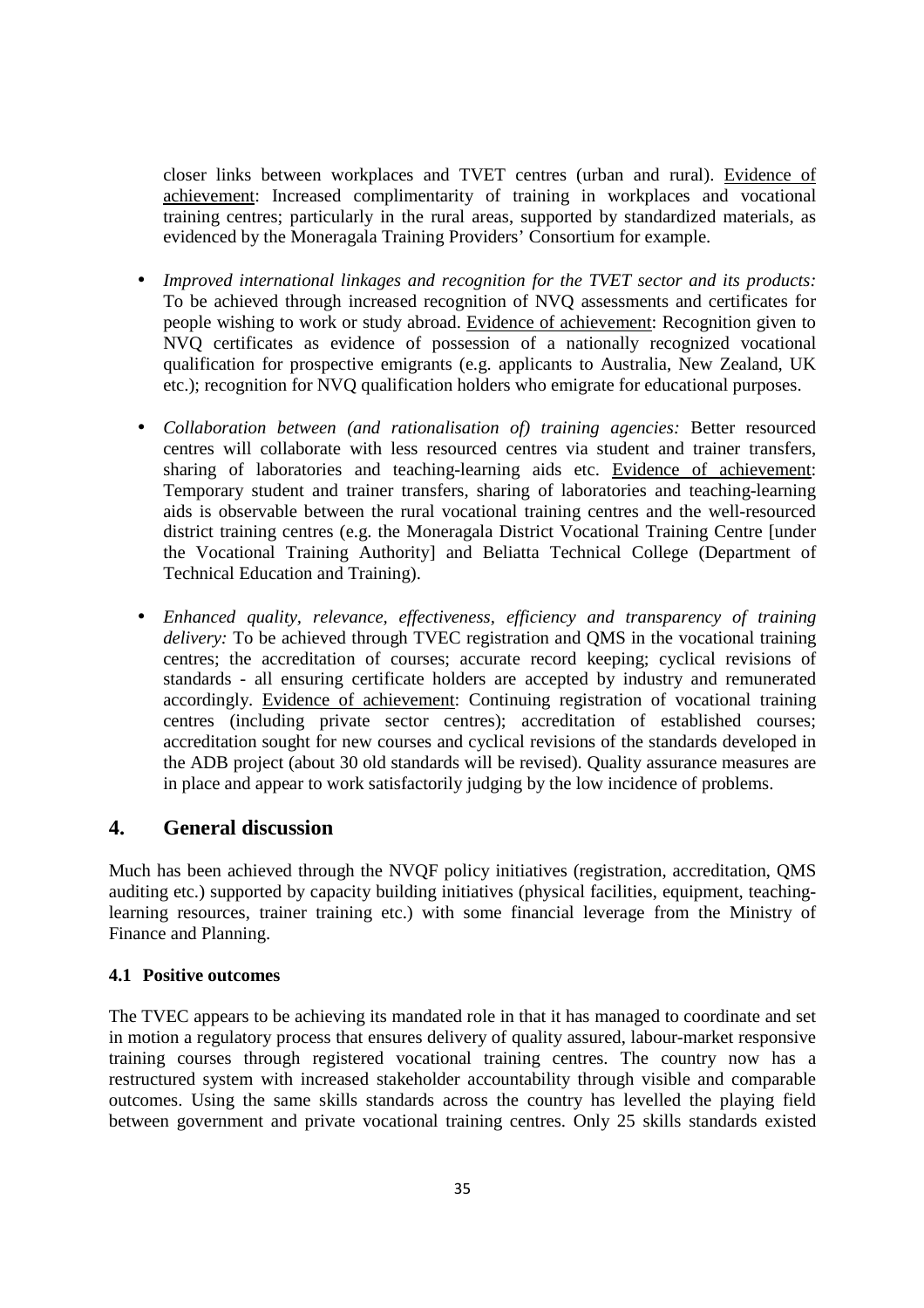before the NVQF; the figure is now 90, most with accompanying competency-based training materials. All centres are monitored by the same objective criteria including intake numbers, dropout rates and the number of candidates registered for and passing tests. These statistics monitor internal efficencies and represent measurable outputs for funders and oversight agencies. Evidence suggests that these processes have energized the old system and led to increased levels of motivation for individual centres and their beneficiaries (TVEC, 2009b). According to interviewees from the National Constructors' Association (the only sectoral chamber promoting NVQs), the current NVQF financing arrangements provide an external impetus to the system, with benefits for non-state sector players as well.

There is evidence of continuing and growing involvement of stakeholders in the NVQF system. These include public sector bodies such as the Institute for Construction Training and Development; the Ministry of Public Administration; the Wages Boards (Ministry of Labour), the Ministry of Construction, the Ministry of Finance and Planning and of course, the Ministry of Vocational and Technical Training. Particularly encouraging is the involvement of industrial firms which are generally considered market-leaders in their own industries (Maga Construction, Mahaweli Marine Cement, Coca-Cola, Holcim Lanka-Cement]; International Construction Consortium (ICC) and Builtmech [structural fabrications]). Some international NGOs now require both governmental and NGO vocational training centres to be registered with TVEC as a prerequisite for eligiblity for development funding.

Committee structures with review responsibilities are installed and operationalized. They provide screening at several points in the system and document control and quality assurance. The TVEC National NVQ Steering and Coordination Committee meets monthly and takes decisions to resolve *operational bottlenecks*. Where shortcomings occur, for example, regarding skill standards–competency statements, cyclical revisions and the *feedback loop* from assessors and other participants (particularly the trainers and employers-professionals) enable corrective action to be taken. One such bottleneck was the high workload of the National Apprentice and Industrial Training Authority in terms of developing standards and associated processes. A skills gap in assessment capacity was also noted, set against increases in demand for assessment. TVEC decided to devolve some of these functions to the Vocational Training Authority and to its own NVQ division (May 2009).

Evidence suggests that more people are being certificated. The old systems certificated 40,000 people over 28 years. By comparison, the NVQF system has certificated 8,000 people in three years. There appears to be a match between qualification demand and supply. Job vacancies and number of NVQ applicants show a similar convergence e.g. beauty culture, bakery and pastry chefs and supervisory level work. Moreover, the number of trained assessors across all occupations is keeping pace with the number of applicants and applications .

The system appears to be responsive to new areas for standards development, for example, new competencies on life-skills for craft and supervisory levels were identified by employers and subsequently developed and implemented. The policy structure is also sensitive to *migratory trends*. This can be seen in an initiative to develop skill standards for domestic workers, who emigrate in large numbers to take up employment in the Middle East and elsewhere. The Sri Lanka Bureau of Foreign Employment is actively working with TVEC to develop skill standards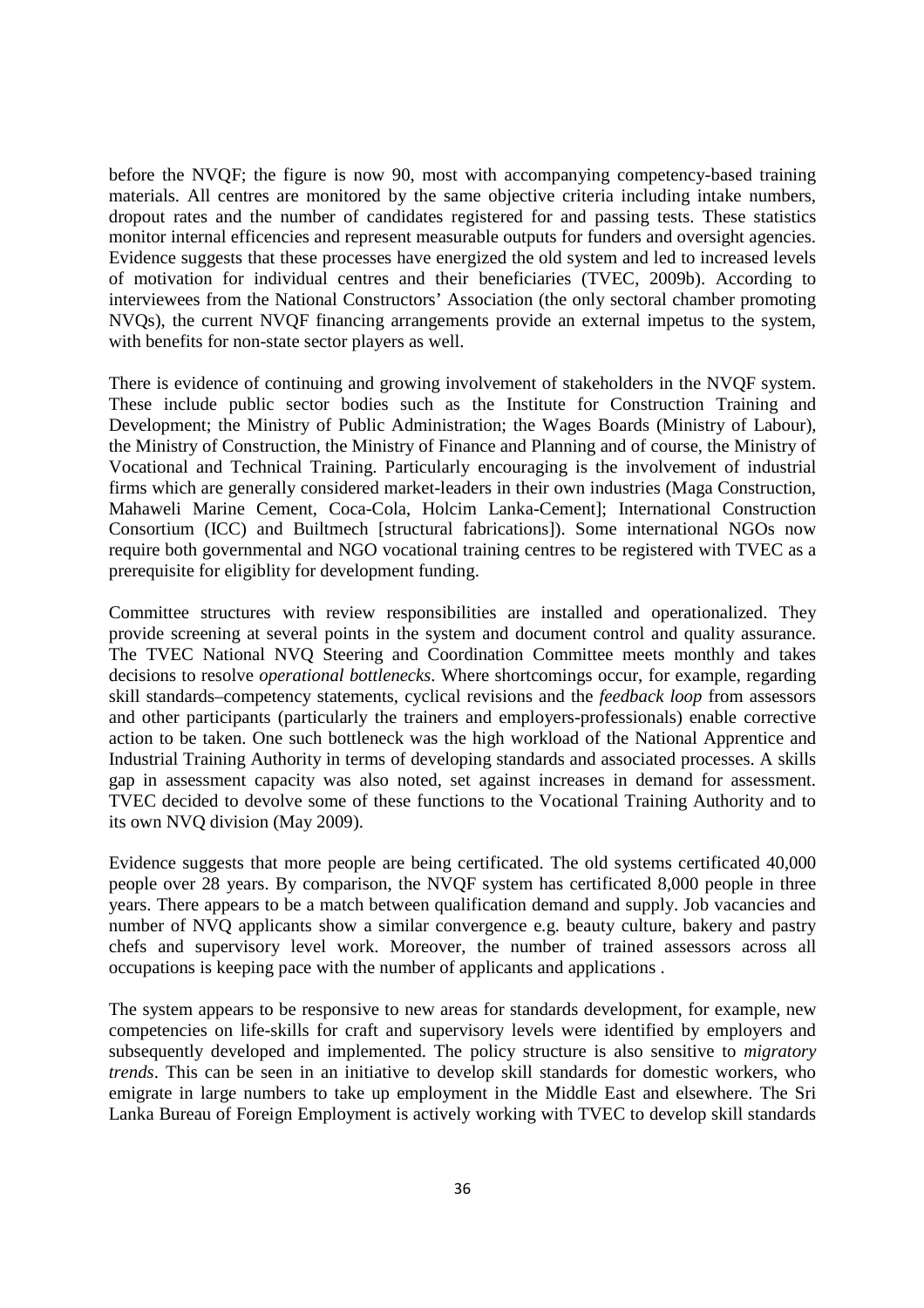for several occupations which are considered in high demand in foreign job markets (linked to labour market intelligence gathering). The Bureau is also looking to include NVQs as a bargaining tool when signing Memoranda of Agreement with foreign governments on facilitating the entry of Sri Lankan migrant workers. Skills standards have also been developed in response to needs to *accredit informal workplace learning*, for example, in nursing, the bakery trade, the fisheries sector and in ICT. Anecdotal evidence suggests that women in the informal sector who gain qualifications receive higher wages than their unqualified counterparts.

Decisions about which occupations to develop standards for are made by the TVEC. The labour market intelligence gathering process is rather adhoc, in that local and foreign employment opportunities and vacancies are scrutinized and publicized in the TVEC Labour Market Information Bulletin. The intention is to pick up on trends, growth sectors and occupations with good employment prospects and income-earning opportunities. Decisions are made as to whether such occupations and the employees in them would benefit from qualifications. The same applies to the informal sector and self-employment. Although somewhat adhoc, evidence suggests that the right trades have been selected for standards development activities.

Though it is still early, initial signs suggest that *progression to higher levels* is underway. For example, colleges of technology have started running level 5 and 6 courses to cater for trainees who have achieved at NVQ level 4. Furthermore, records show that those in receipt of a level 3 certificate (via competence-based training or RPL) have been successful in achieving level 4 certification (NAITA, 2008, 2009). Moreover, numbers applying for higher levels in the same trade are increasing.

Evidence from leading companies such as Coca-Cola and Maga Construction suggest that holders of NVO qualifications are enjoying increased employment prospects (permanency, promotions etc) and higher wages. These companies are using the qualifications framework as a tool for workplace performance improvement. Coca-Cola and Holcim Cement, are working with TVEC to develop skill standards for newly designated occupations specific to their industrial sectors e.g. bottling machine operator, cement plant maintenance technician, cement plant operative.

The first ADB project's completion reports and post-project evaluation represent the only formal evaluation of NVQ accomplishments to date. However, a retrospectice study is planned on completion of the second ADB project. The Sri Lankan government requires quarterly and annual reports from the TVEC. These reports follow an activity and output-based structure. The TVEC *Corporate Plan, 2009-13* identifies outcomes to be demonstrated over the four-year period. Although TVEC has declared its adherence to the MfDR (a results-based approach to management, this does not yet appear to have been addressed by senior management.

#### **4.2 Teething problems**

The NVQF has been operating for barely three years, so it is somewhat premature to discuss long-term difficulties. However, several teething problems have come to light: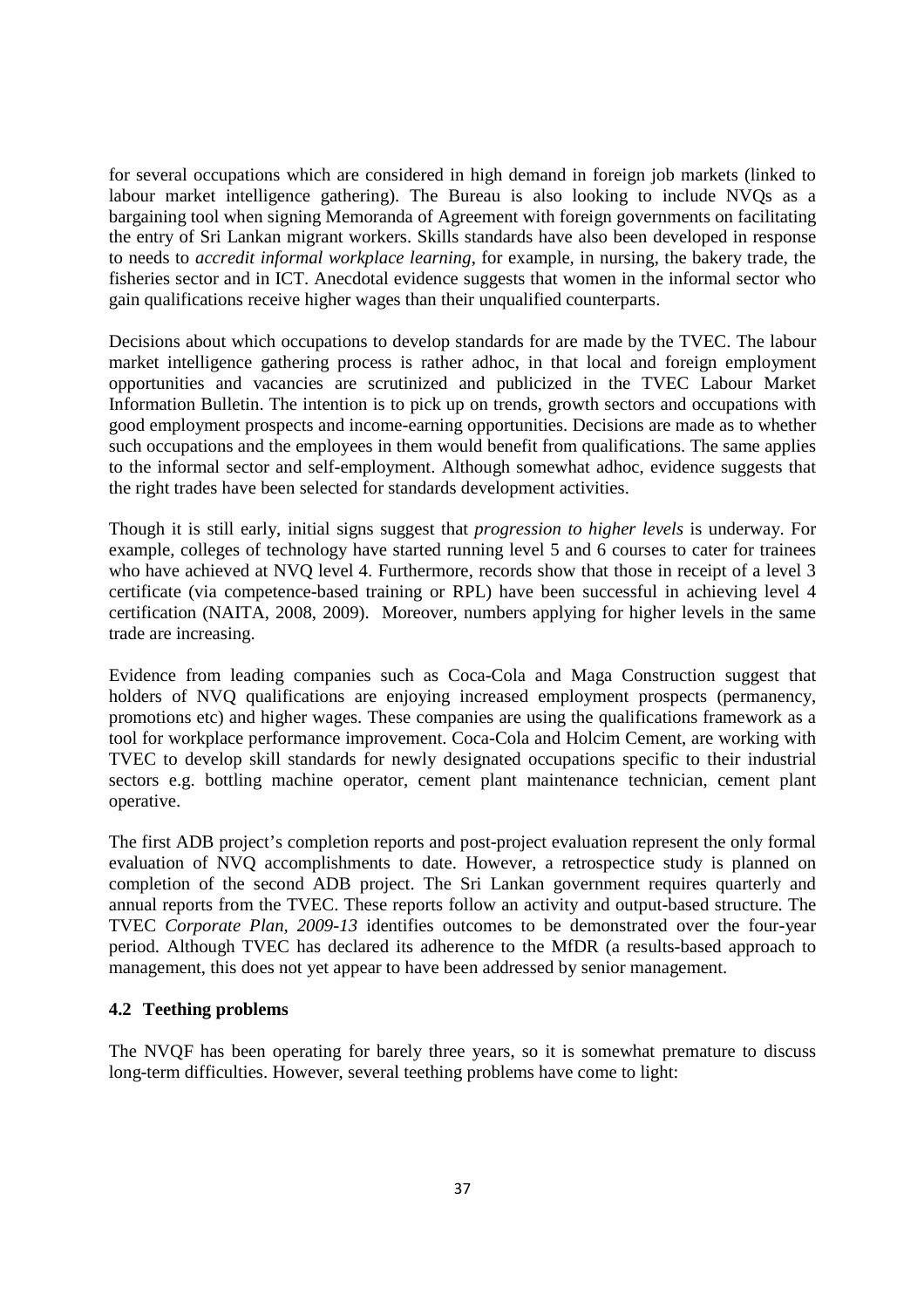- There is some evidence of stressed throughput capacity in the light of increasing applicant demand. This mainly affected the National Apprentice and Industrial Training Authority which experienced reduced efficiency in its testing and certificatation functions. However, as mentioned, the TVEC devolved some of these functions to other bodies in May 2009.
- There are some complexities involved in linking qualifications and wage levels. These involve the TVEC and the Wages Boards (Ministry of Labour), respectively.
- Apart from construction, the chambers of industry and trades have not been involved in the NVQF process to date. They do participate in formal functions but have not actively pursued a concerted and focused programme to promote NVQs among their member firms (based on interviews with chamber officials).
- The same is true for employers as a whole. Apart from the active individual employers outlined above, many others are uninvolved. There is a need for more promotional activity and a partnership strategy to address *inter alia*: stimulating NQF update in particular subsectors; gaining participation in standards setting; implementing RPL schemes. Interviews suggested that some apathy stems from a reluctance of employers to invest in skills development and to considers tagging wages and promotions to NQF levels and qualifications.
- Some tensions exist between old and new systems. These were raised in interviews vocational training centre managers and revolve around institutional traditions and cultures. The introduction of the new system, new measures of quality control and third– party accountability is markedly different to older systems where there was more independence and autonomy e.g. in curriculum design and quality matters.
- Expectations of vocational training centre managers and trainers were high regarding the financing they were to receive. They expected the government to cover the costs of all consumables, equipment maintenance and operating expenses. In reality, budgets were more restricted than they envisaged and cheaper, creative solutions had to be found, such as capacity and resource sharing. This caused apprehension amongst trainers and fears that they might not be able to fulfill their programme obligations.
- According to interviewees, operational delays in testing and certificate issue (such as those experienced by the National Apprentice and Industrial Training Authority) may continue to be an issue in future. Similar logistical problems could arise between interacting agencies and also within agencies due to poor streamlining of operations and lack of operational staff.

#### **4.3 Potential problems that have not materialized**

Several notional negative outcomes were checked during the research process to assess their possible occurrence. They were mostly found to be ill-founded in actuality.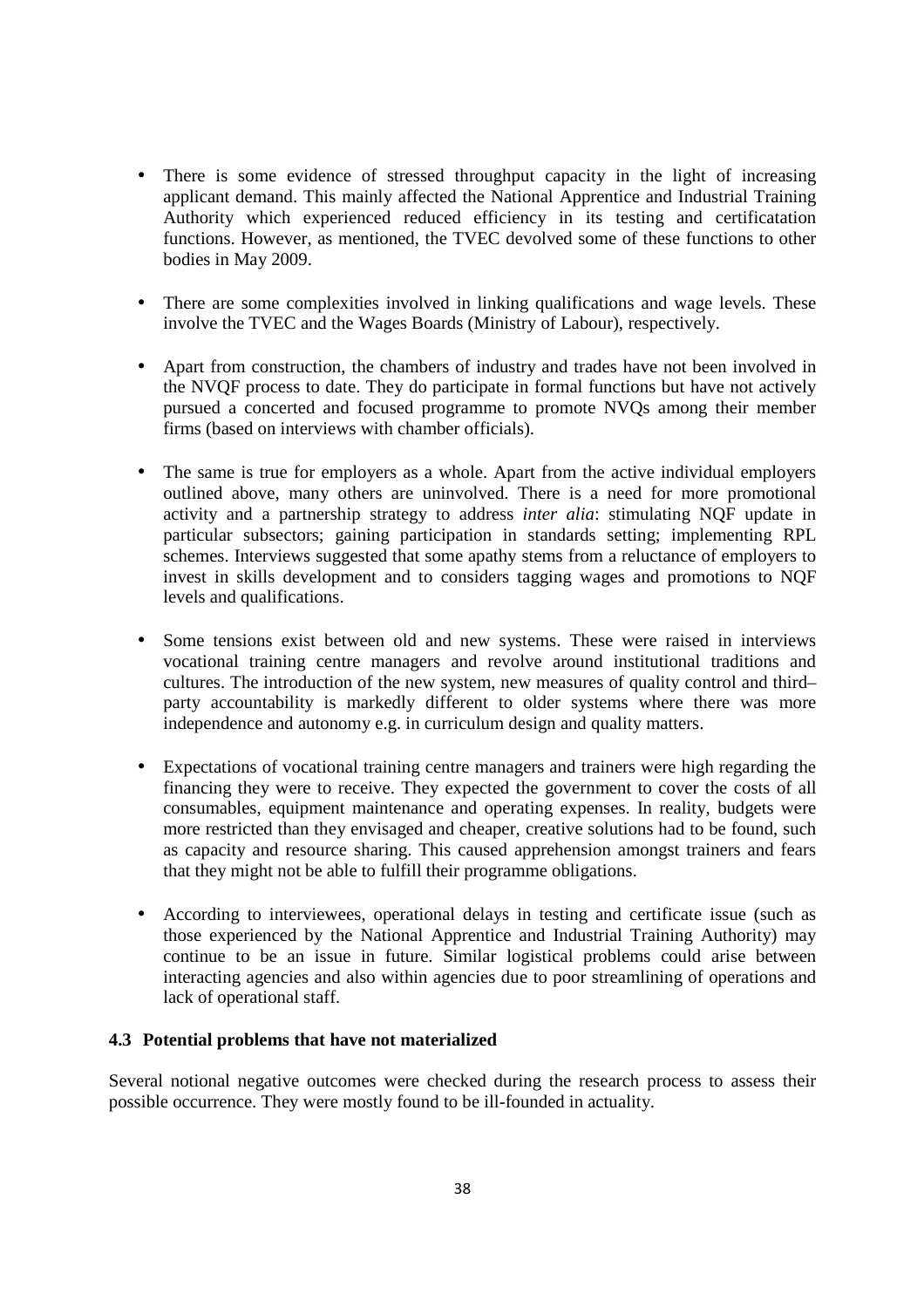- (i) Proliferation of unused qualifications: For all standards available for testing, it was observed that applicants are available. Furthermore, all of the occupations on the NVQ standards list have granted certificates (see table 11). It is therefore too early to conclude that qualifications are unused, as only three years have passed since the commencement of the system and standards are still being produced.
- (ii) Bureaucratisation of assessment: This refers to over-specification and "box ticking" types of assessment. Stakeholders, particularly in the construction sector, prefer the performance-based method over the evidence-based method, justifying their position by stating that the "performance needs to be seen".
- (iii) Lack of trust in the new qualifications by employers or educational institutions: No evidence has been seen of qualifications being challenged by industry on the grounds that they do not reflect the general complexity of work tasks. However, additions are being suggested by industry.
- (iv) Trainers claiming that the new curriculum is a straitjacket: Some trainers who have been used to (a) a traditional curriculum with no performance specifications and (b) the flexibility to independently interpret learning outcomes, are dissatisfied with the new system, claiming that it straitiackets creativity and places the trainee before an external authority for assessment. However, these trainers are in the minority and it appears that they are now conforming to the new way of doing things.
- (v) Lack of learner access to theoretical knowledge: There are risks associated with those entering the system via RPL in terms of moving from level 4 to level 5 in that they may not meet the theoretical learning requirements because of low levels of formal education. Due to the relatively high incidence of workers with poor educational attainments, there is a risk that courses at colleges of technology and at Univotec may not be accessible to all. The possibility that Univotec may enrol students with alternate technician level qualifications from external bodies was raised earlier in this report. It is something that will need to be monitored.
- (vi) NVQ curricula applied inflexibility: There is a danger of NVQ curricula being used as a rigid document. Trainers may not conduct some learning activities on the pretext that materials or suitable equipment are not available. Again, this will need to be monitored.
- (vii) Lack of revisions of standards: There is a risk that cyclical revisions of the skill standards may be too complex to undertake on a regular basis. This would result in trainers, assessors and associated participants not keeping pace with new technologies.
- (viii) Resources directed to the NVQF at the expense of other priorities such as upgrading teachers and infrastructure: No evidence supporting this claim was found. Most trainers are of the view that the vocational training centres have benefited from having trainers who are more competent and knowledgeable about competency standards and assessment standards. They also claim that teaching and learning approaches and resources have improved and that monitoring of registered facilities will maintain standards. Awareness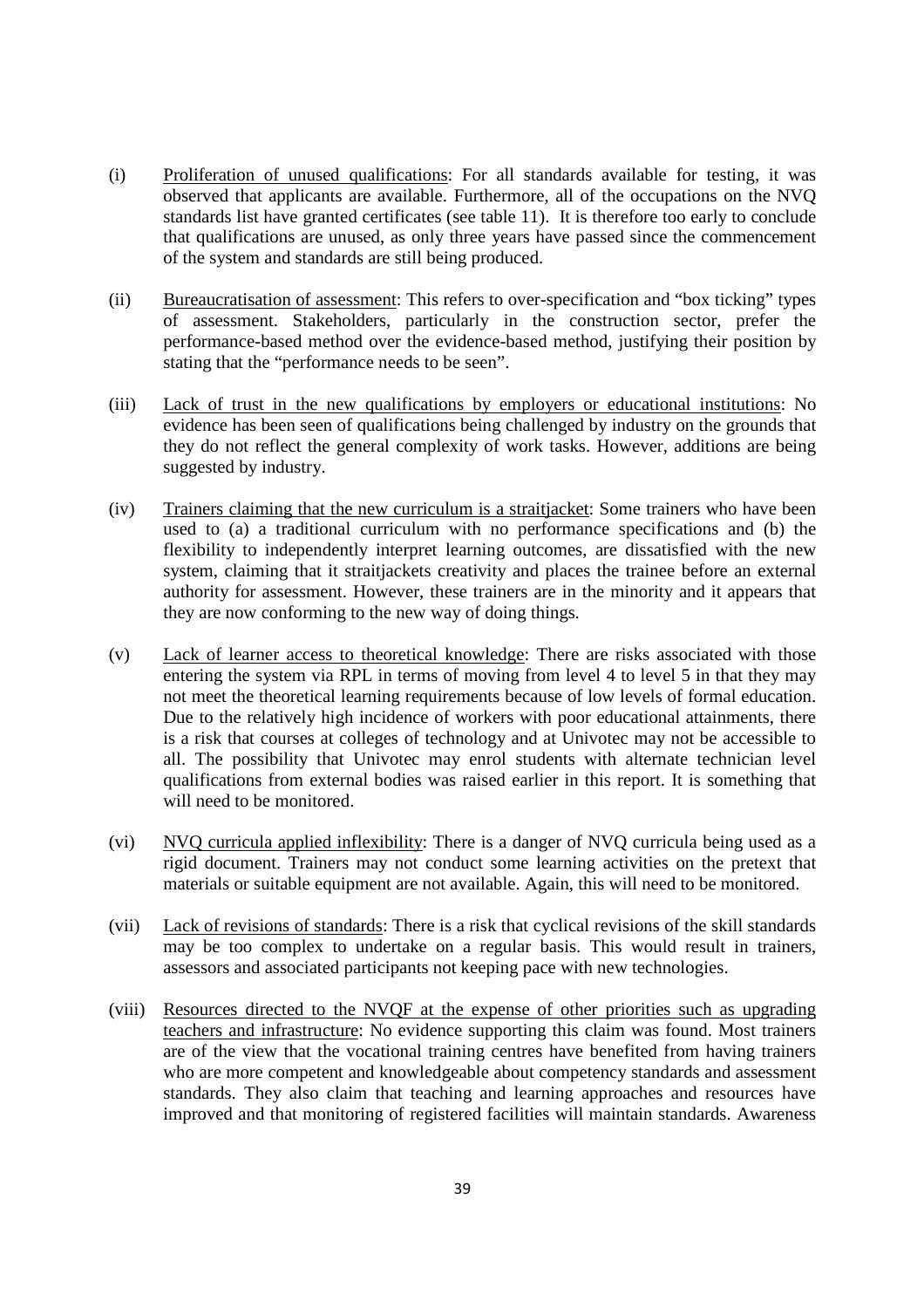raising and training programmes for trainers and managers have been extensive so all are fully cognisant of the new system. The next round of funding is directed to the accreditation of centres and courses which will act as an incentive to improve the quality of course delivery.

## **5. The future**

The possible developmental stages of the NVQF are illustrated in figure 5 (below). The TVEC *Corporate Plan* covers the period from 2009 to 2013. The first two stages of figure 5 are identified within this plan. The final three stages were developed in conversation with TVEC senior management and represent actions needed to ensure that the NVQF is able to demonstrate well-orchestrated closed-loop adaptive capacity. The TVEC officials have gained experience and are now able to consider possible refinements to the system. The system development phases of the NVQF will taper off over the next two to three years and attention will need to turn to cyclic revisions of the standards and associated documentation. Costs by this time should be shared by industry; the government may only part-finance ongoing system developments. Financial responsibility for system maintenance will, in all probability, continue to rest with the government, although a larger proportion of direct costs will be met by the beneficiaries themselves i.e. by individual applicants and by employers as an investment in quality improvement or under their corporate social responsibility banner.

There are strong indications that industry support is on the increase. A noteworthy landmark is a recent presentation by Coca-Cola's Human Resource Management Team to a national convention of HRM practitioners. The team spoke about their experiences with TVEC in developing an NVQ assessment programme.

A widening range of employment sectors are actively working with the TVEC through the National Industry Training Advisory Committees to develop RPL mechanisms e.g. beauty culture, bakery, hotels and tourism and the jewellery industry. This is likely to continue and be augmented by increasing demand for certification from employees in the informal sector and in self-employment and micro-entrepreneurship. These include electricians, carpenters, beauticians and hair stylists, motorcycle mechanics and welders.

There are likely to be new demands from (a) those who have completed level 3 and are aspiring to reach level 4, but who do not have the opportunity (formal or workplace-based training) to improve their competencies (b) from applicants in the informal sector and those acquiring skills through non-formal means (c) from unqualified adults and (d) from vulnerable under-serviced groups of people.

The TVEC will need to move into detailed partnerships, for example, with the Ministry of Public Administration towards accepting NVQ awards for recruitment and promotion and with the Ministry of Labour towards finding ways to equate Wages Boards regulations with qualifications. If agreements can be reached, then more and more people will want accreditation. A particular pressure point will be the academic and financial support needs of those in supervisory/technician/subprofessional categories who aspire to acquire higher education in vocational technology.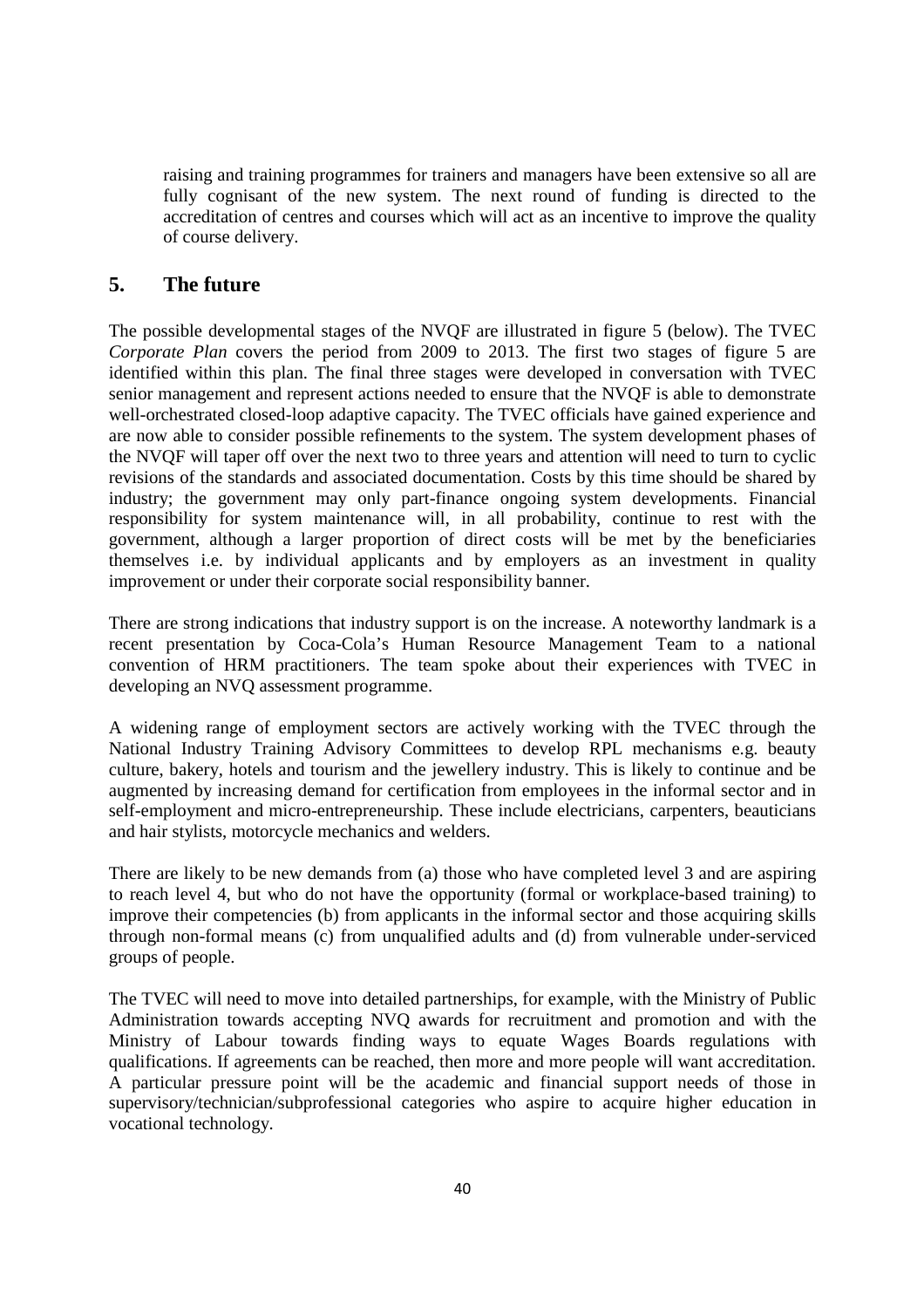Over the next few years, society at large will see the benefits of the system in terms of career mobility and upward progression, worker economic empowerment, social and economic recognition for those in the informal sector and windows of opportunity for adult learners. These positive developments will motivate delivery agencies and other concerned bodies to continue to operate and develop the system.



#### **Figure 5. Projected future developmental pathway**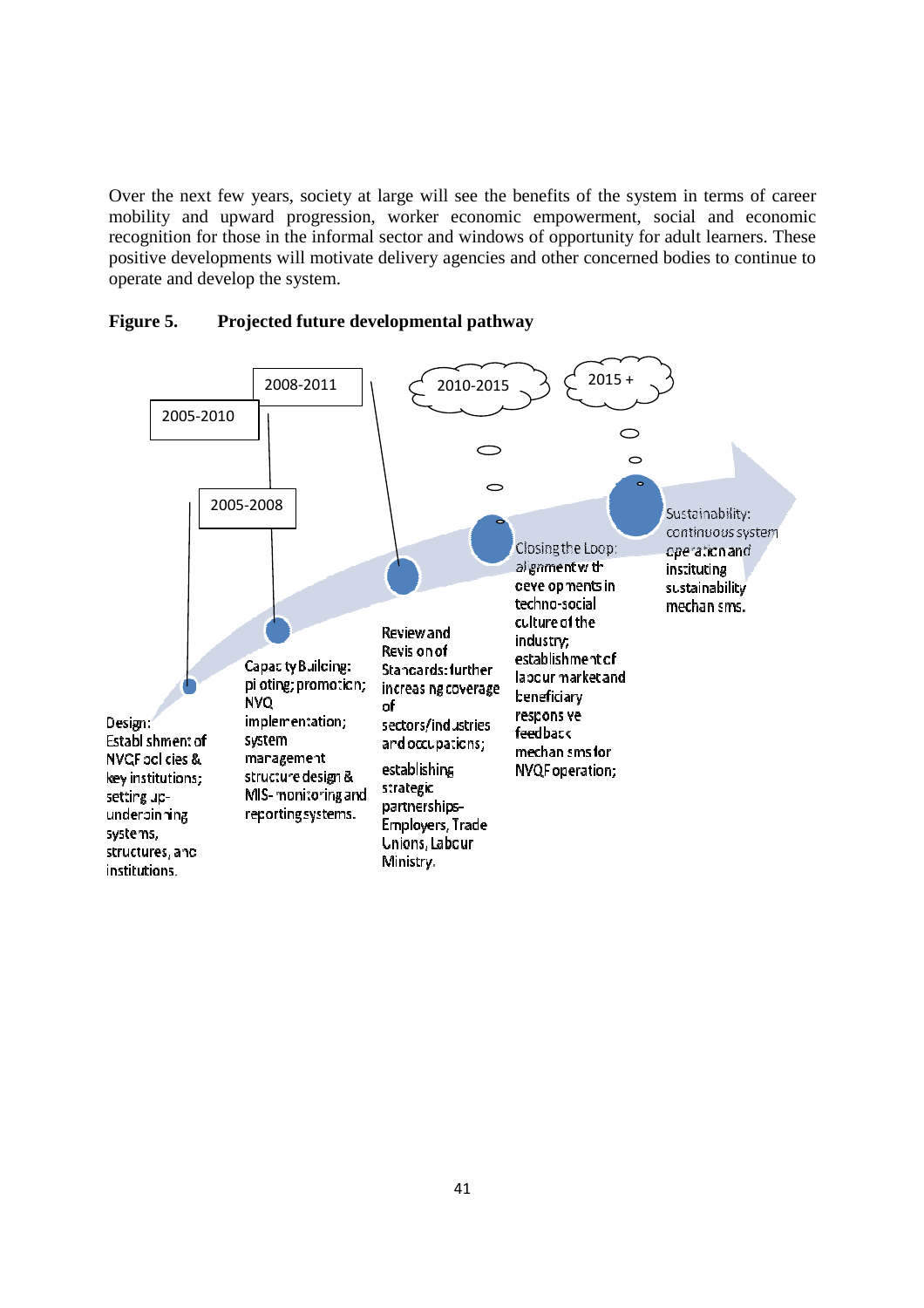## **References**

Asia Development Bank (ADB). 1999. Report and Recommendation of President of ADB to the Board of Directors, No.RRP SRI-31283, Oct. 1999 Proposed Loan to Sri Lanka on Skills Development Project (Loan No. 1707 SRI, 2001-2007).

Central Bank of Sri Lanka. 2008. Annual Report.

Central Bank of Sri Lanka. 2008b. Statistical Bulletin, Socio-economic Data.

- Department of Census and Statistics, 1981. National Demographic Survey/Population Census.
- Department of Census and Statistics, 2001. National Demographic Survey/Population Census.
- Department of Census and Statistics. 2002. Quarterly Labour Force Surveys, 4th quarter, summary statistics on labour force characteristics.
- Department of Census and Statistics. 2008. Quarterly Labour Force Surveys, 4th quarter, summary statistics on labour force characteristics.
- Department of Census and Statistics. 2008b. Annual Statistical Bulletin.
- Department of Education, 2007a, Statistical Unit.
- Department of Education, 2007b, Performance of Candidates G.C.E. (O/L) and G.C.E. (A/L), Department of Census and Statistics and Statistical Unit.
- Gajaweera, G.A.K. 2007. Comparison of Regional Model Manufacturing Sector Standards with National Vocational Skills Standards-NVQ SL, Skills AP-ILO, Bangkok, 2007.
- Government of Sri Lanka. 1990. TVEC Act, No.20.
- Government of Sri Lanka. 1999. Amendment to the TVEC Act No. 20, 1990.
- Government of Sri Lanka. 2007. Univotec Act.
- International Labour Office, (ILO). 2008. Informal Employment in Sri Lanka: Nature, probability of employment, and determinants of wages, Ramani Gunatillake, ILO Asia-Pacific Working Paper Series, Oct.
- Ministry of Finance and Planning. 2005. Department of National Planning. Mahinda Chinthana: 10-Year Horizon National Development Framework, 2006-16.
- National Apprentice and Industrial Training Authority (NAITA). 2008. Assessment Performance Report
- National Apprentice and Industrial Training Authority (NAITA). 2009. Assessment Performance Reports.
- Sri Lankan Bureau of Foreign Employment. 2007. Annual Statistical Report.
- Tertiary and Vocational Education Commission (TVEC). 2006. Manpower Needs of Construction Sector, Report.
- Tertiary and Vocational Education Commission (TVEC). 2008. NVQ Operations Manual. NVQ division